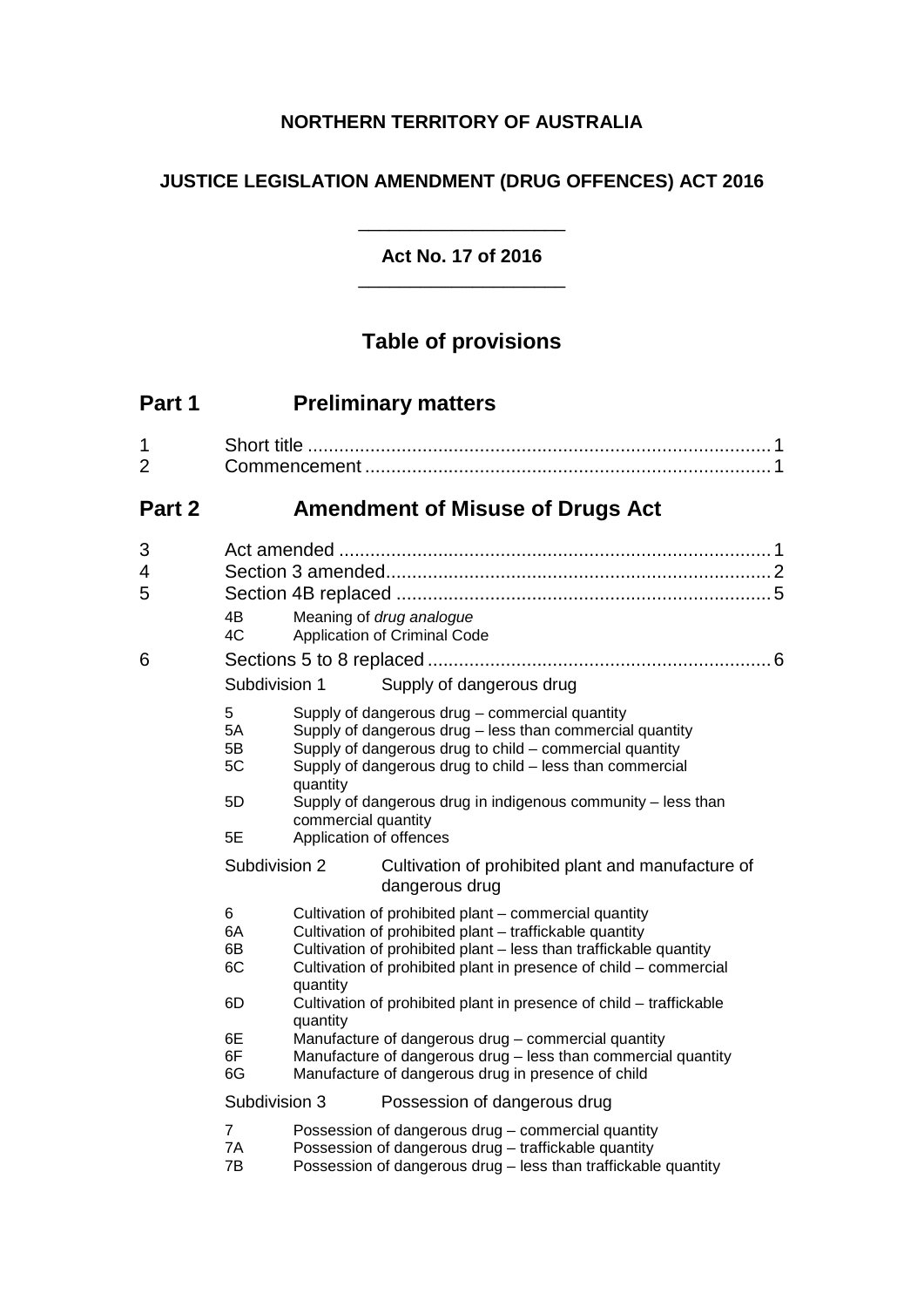|                   | 7C                                                | quantity                                 | Possession of dangerous drug in public place - traffickable                                                                                                                |  |
|-------------------|---------------------------------------------------|------------------------------------------|----------------------------------------------------------------------------------------------------------------------------------------------------------------------------|--|
|                   | 7D                                                | traffickable quantity                    | Possession of dangerous drug in public place - less than                                                                                                                   |  |
|                   | Subdivision 4                                     |                                          | Other possession offences                                                                                                                                                  |  |
|                   | 8                                                 |                                          | Receiving or possessing tainted property                                                                                                                                   |  |
| 7<br>8<br>9<br>10 |                                                   |                                          |                                                                                                                                                                            |  |
|                   | Subdivision 5                                     |                                          | Alternative verdicts                                                                                                                                                       |  |
|                   | 9                                                 | Alternative verdicts                     |                                                                                                                                                                            |  |
| 11<br>12          | 11S<br><b>11SA</b>                                |                                          | Offences relating to entry and search of drug premises<br>Offence not to give name and address when near drug premises                                                     |  |
| 13                |                                                   |                                          |                                                                                                                                                                            |  |
| 14                |                                                   |                                          |                                                                                                                                                                            |  |
| 15                |                                                   |                                          |                                                                                                                                                                            |  |
|                   | 11X<br>11Y                                        | Theft of dangerous drug                  | Supplying precursor for use in manufacture of dangerous drug                                                                                                               |  |
| 16                |                                                   |                                          |                                                                                                                                                                            |  |
| 17                |                                                   |                                          |                                                                                                                                                                            |  |
|                   | 13<br>14<br>15                                    |                                          | Self-administering dangerous drug<br>Allowing another person to administer dangerous drug<br>Display or supply of cocaine kit, water pipe or ice pipe                      |  |
| 18                |                                                   |                                          |                                                                                                                                                                            |  |
| 19                |                                                   |                                          |                                                                                                                                                                            |  |
|                   | Part IIB                                          |                                          | Infringement notice offences                                                                                                                                               |  |
|                   | 20<br>20A<br>20B<br>20C<br>20 <sub>D</sub><br>20E | Payment by cheque<br>Application of Part | Infringement notice offence and prescribed amount payable<br>When infringement notice may be given<br>Contents of infringement notice<br>Withdrawal of infringement notice |  |
| 20                |                                                   |                                          |                                                                                                                                                                            |  |
| 21                |                                                   |                                          |                                                                                                                                                                            |  |
| 22                |                                                   |                                          |                                                                                                                                                                            |  |
| 23                |                                                   |                                          |                                                                                                                                                                            |  |
| 24                |                                                   |                                          |                                                                                                                                                                            |  |
| 25                |                                                   |                                          |                                                                                                                                                                            |  |
| 26                |                                                   |                                          |                                                                                                                                                                            |  |
| 27                |                                                   |                                          |                                                                                                                                                                            |  |
| 28                |                                                   |                                          |                                                                                                                                                                            |  |
| 29                |                                                   |                                          |                                                                                                                                                                            |  |
| 30<br>31          |                                                   |                                          |                                                                                                                                                                            |  |
|                   | 38                                                |                                          | Penalty for offence involving procurement of young child                                                                                                                   |  |
|                   |                                                   |                                          |                                                                                                                                                                            |  |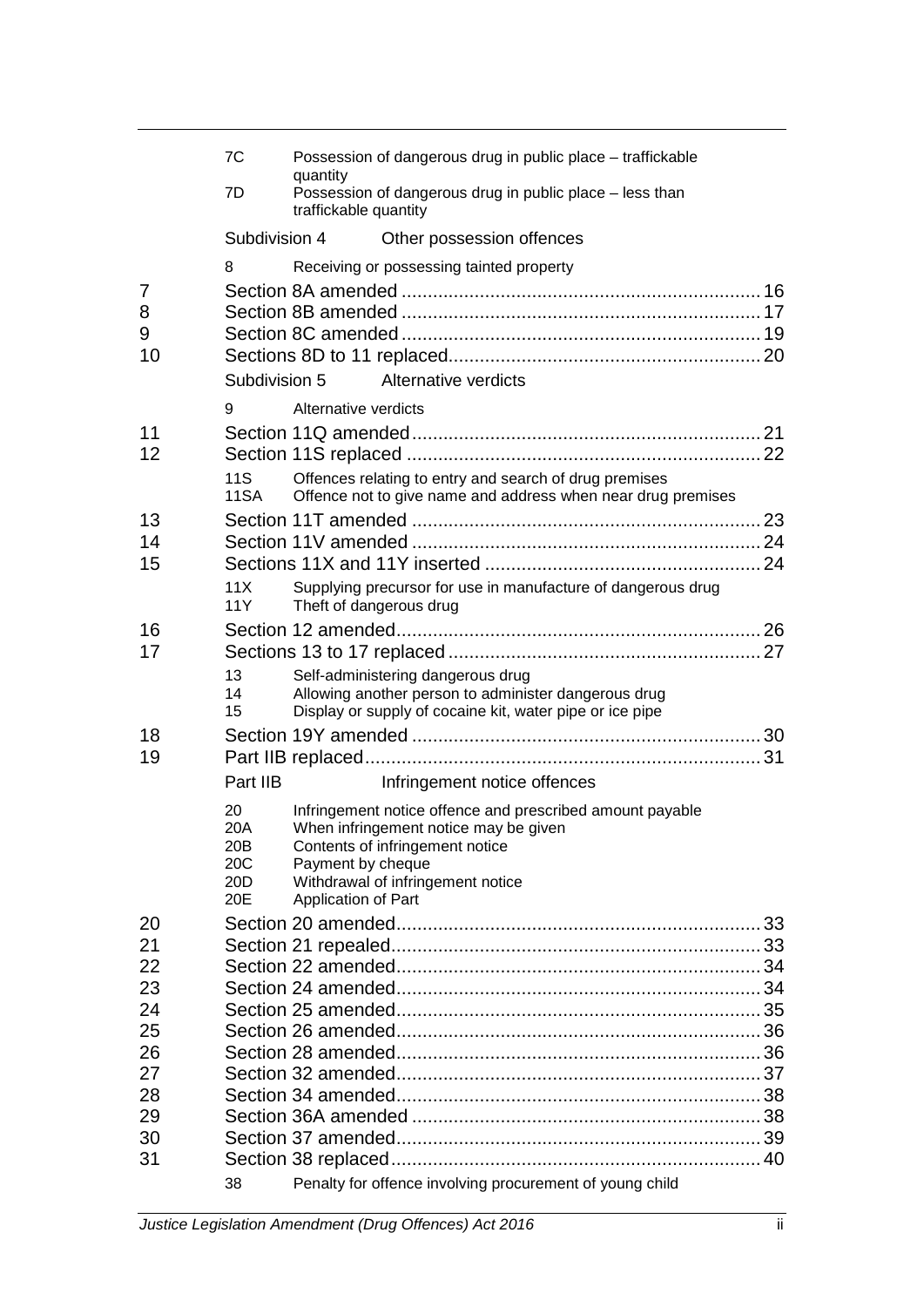| <b>Schedule 2</b> |                 |                                            | <b>Other laws amended</b>                                      |  |
|-------------------|-----------------|--------------------------------------------|----------------------------------------------------------------|--|
| <b>Schedule 1</b> |                 | <b>Misuse of Drugs Act further amended</b> |                                                                |  |
| 47                |                 |                                            |                                                                |  |
| Part 6            |                 | <b>Expiry of Act</b>                       |                                                                |  |
| 46                |                 |                                            |                                                                |  |
| Part 5            |                 |                                            | <b>Consequential amendments</b>                                |  |
| 44<br>45          | 55              | offences                                   | Minimum non-parole period for certain sexual offences and drug |  |
| Part 4            |                 |                                            | <b>Amendment of Sentencing Act</b>                             |  |
| 43                |                 |                                            |                                                                |  |
| 41<br>42          | 12 <sup>2</sup> |                                            | Offence to affix notice without authority                      |  |
| 40                | 2A<br>2B.       | Indigenous communities<br>Precursors       |                                                                |  |
| 39                |                 | <b>Regulations</b>                         |                                                                |  |
| Part 3            |                 |                                            | <b>Amendment of Misuse of Drugs</b>                            |  |
| 38                |                 |                                            |                                                                |  |
| 37                | 49              |                                            | Offence provisions - before and after commencement             |  |
| 34<br>35<br>36    | Division 4      |                                            | Justice Legislation Amendment (Drug Offences) Act<br>2016      |  |
| 32<br>33          |                 |                                            |                                                                |  |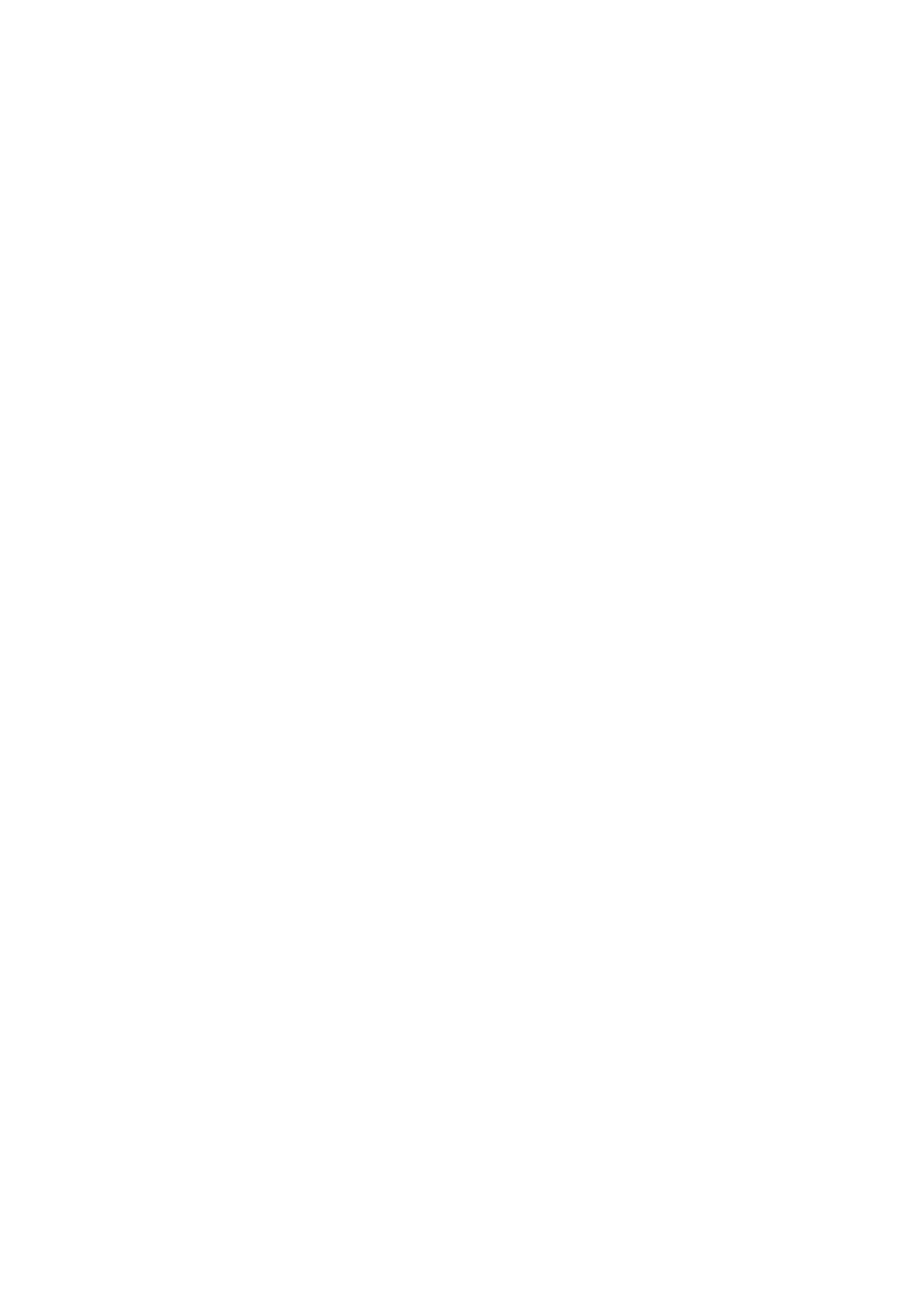

# **NORTHERN TERRITORY OF AUSTRALIA** \_\_\_\_\_\_\_\_\_\_\_\_\_\_\_\_\_\_\_\_

# **Act No. 17 of 2016** \_\_\_\_\_\_\_\_\_\_\_\_\_\_\_\_\_\_\_\_

An Act to amend legislation administered by the Attorney-General and Minister for Justice in relation to drug offences

> [*Assented to 8 June 2016*] [*Second reading 21 April 2016*]

**The Legislative Assembly of the Northern Territory enacts as follows:**

# **Part 1 Preliminary matters**

# **1 Short title**

This Act may be cited as the *Justice Legislation Amendment (Drug Offences) Act 2016*.

# **2 Commencement**

This Act commences on the day fixed by the Administrator by *Gazette* notice.

# **Part 2 Amendment of Misuse of Drugs Act**

# **3 Act amended**

This Part amends the *Misuse of Drugs Act*.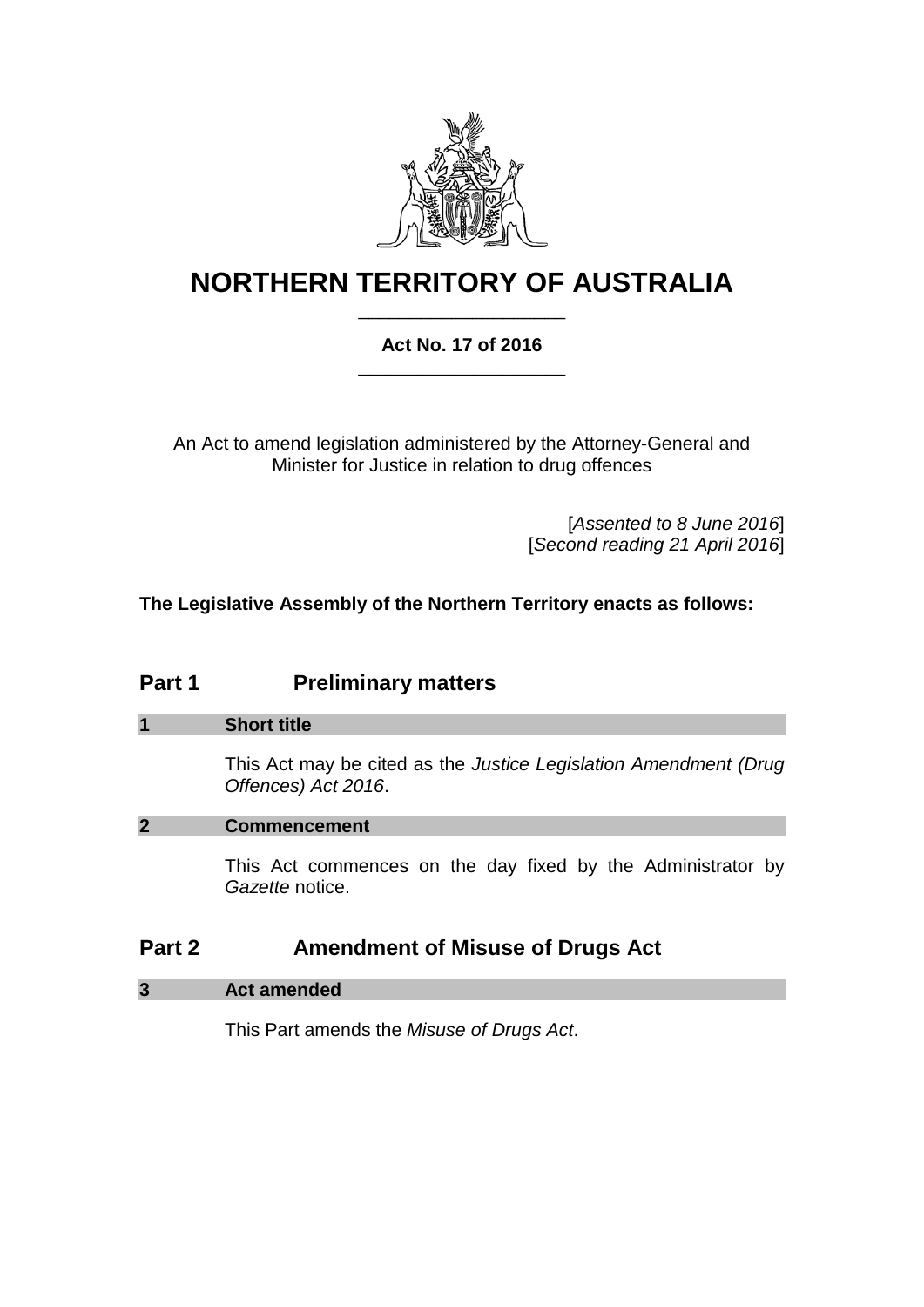#### **4 Section 3 amended**

(1) Section 3(1), definitions *adult*, *analyst*, *cultivate*, *dangerous drug*, *Indigenous community*, *manufacture*, *prohibited plant*, *steals* and *unlawful*

*omit*

(2) Section 3(1)

*insert (in alphabetical order)*

*analyst* means a person who is:

- (a) appointed to be an analyst under subsection (8); or
- (b) authorised under a law of the Commonwealth, a State or another Territory to issue a certificate or other document relating to a dangerous drug or other substance that is prima facie evidence of the facts alleged in the document.

*cultivate*, in relation to a plant, includes the following:

- (a) plant a seed, seedling or cutting of the plant or transplant the plant;
- (b) nurture, tend or grow the plant;
- (c) guard or conceal the plant, including against interference or discovery by humans or natural predators;
- (d) harvest the plant, including picking any part of the plant or separating any resin or other substance from the plant.

*dangerous drug* means a Schedule 1 drug or Schedule 2 drug.

*Note for definition dangerous drug*

*See also subsection (2).*

*drug analogue*, see section 4B.

*firearm*, see section 3(1) of the *Firearms Act*.

*indigenous community* means an area prescribed by regulation.

*infringement notice*, see section 20A(1).

*infringement notice offence*, see section 20(1).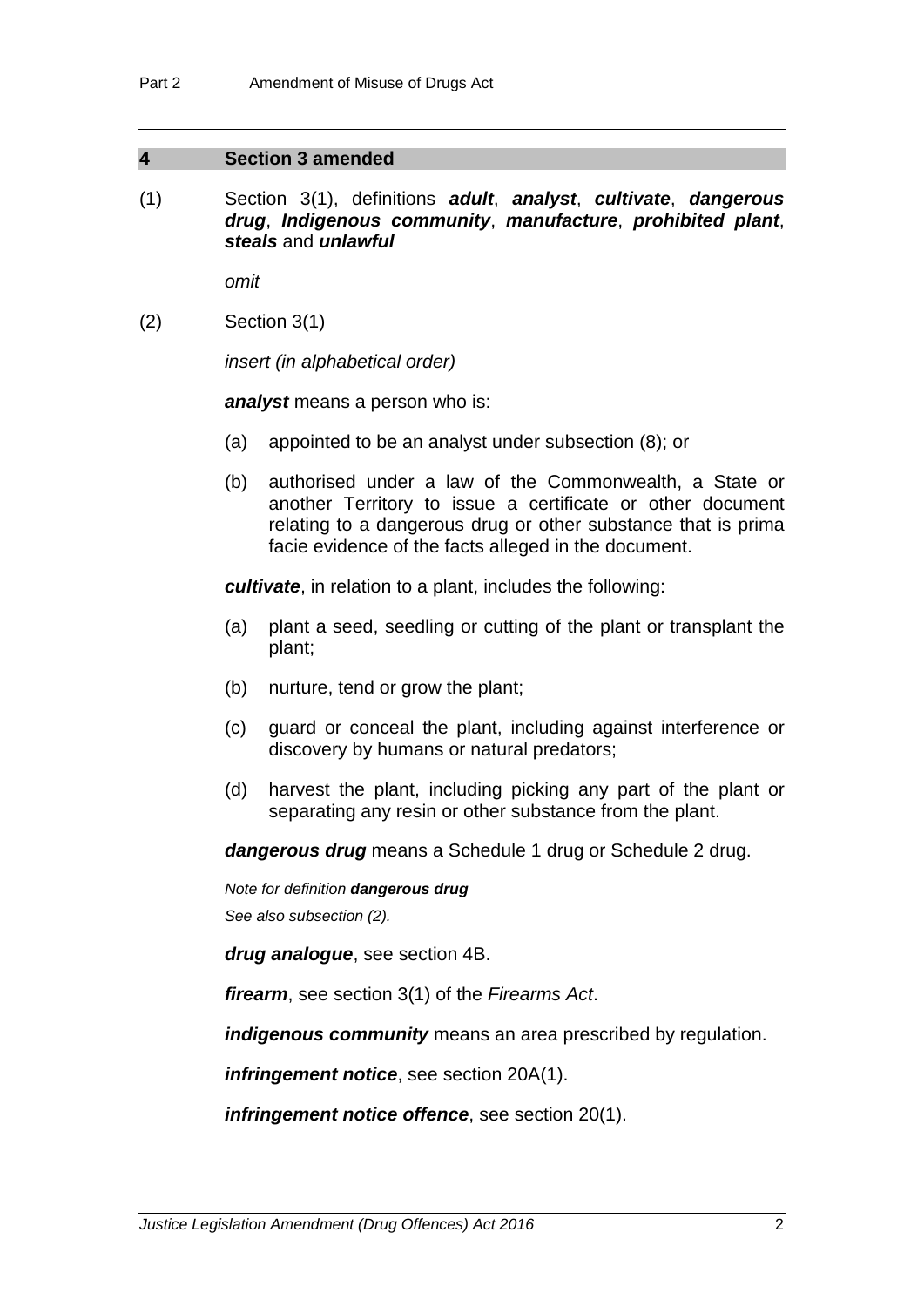*manufacture*, in relation to a substance or thing, means any process by which the substance or thing is:

- (a) produced, other than by the cultivation of a plant; or
- (b) extracted or refined; or
- (c) transformed into a different substance.

*prescribed amount*, see section 20(2).

#### *prohibited plant* means:

- (a) a plant that is specified in Schedule 1 or 2; or
- (b) a plant that is not specified in Schedule 1 or 2 if a part of the plant, or an extract from the plant, is specified in Schedule 1 or 2.

#### **Schedule 1 drug means:**

- (a) a substance or thing that is specified in Schedule 1; or
- (b) a plant that is not specified in Schedule 1 if a part of the plant, or an extract from the plant, is specified in Schedule 1.

#### *Schedule 2 drug* means:

- (a) a substance or thing that is specified in Schedule 2; or
- (b) a plant that is not specified in Schedule 2 if a part of the plant, or an extract from the plant, is specified in Schedule 2.
- (3) Section 3(1), definition *supply*, paragraph (a), at the end

*insert*

or

(4) Section 3(1), definition *supply*, paragraphs (b) and (c)

*omit, insert*

- (b) offer to do an act mentioned in paragraph (a); or
- (c) do, or offer to do, an act preparatory to, in furtherance of, or for the purpose of, an act mentioned in paragraph (a);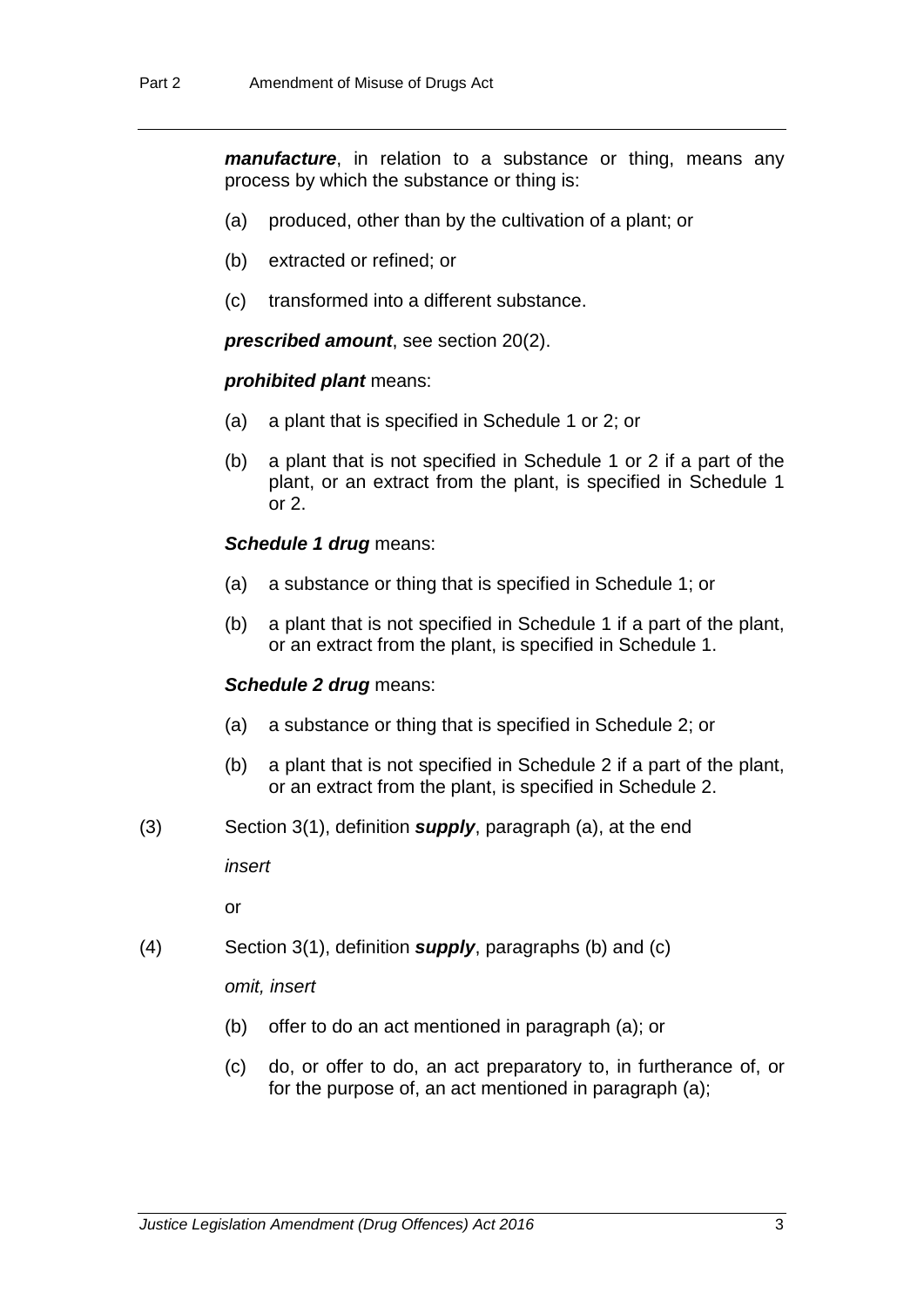(5) Section 3(1), definition *veterinarian*

*omit*

within the meaning

*insert*

as defined in section 3(1)

(6) Section 3(2)(b)

*omit, insert*

- (b) a substance that is a drug analogue in relation to the dangerous drug, unless the substance is:
	- (i) a dangerous drug; or
	- (ii) a Scheduled substance as defined in section 7 of the *Medicines, Poisons and Therapeutic Goods Act*.
- (7) Section 3(4)

*omit*

all words from "the purposes" to "quantity and"

*insert*

this Act, the traffickable quantity or commercial quantity, respectively, of a substance that is a drug analogue is the traffickable quantity or

(8) Section 3(6)

*omit*

the purposes of

(9) Section 3(6)(a), at the end

*insert*

or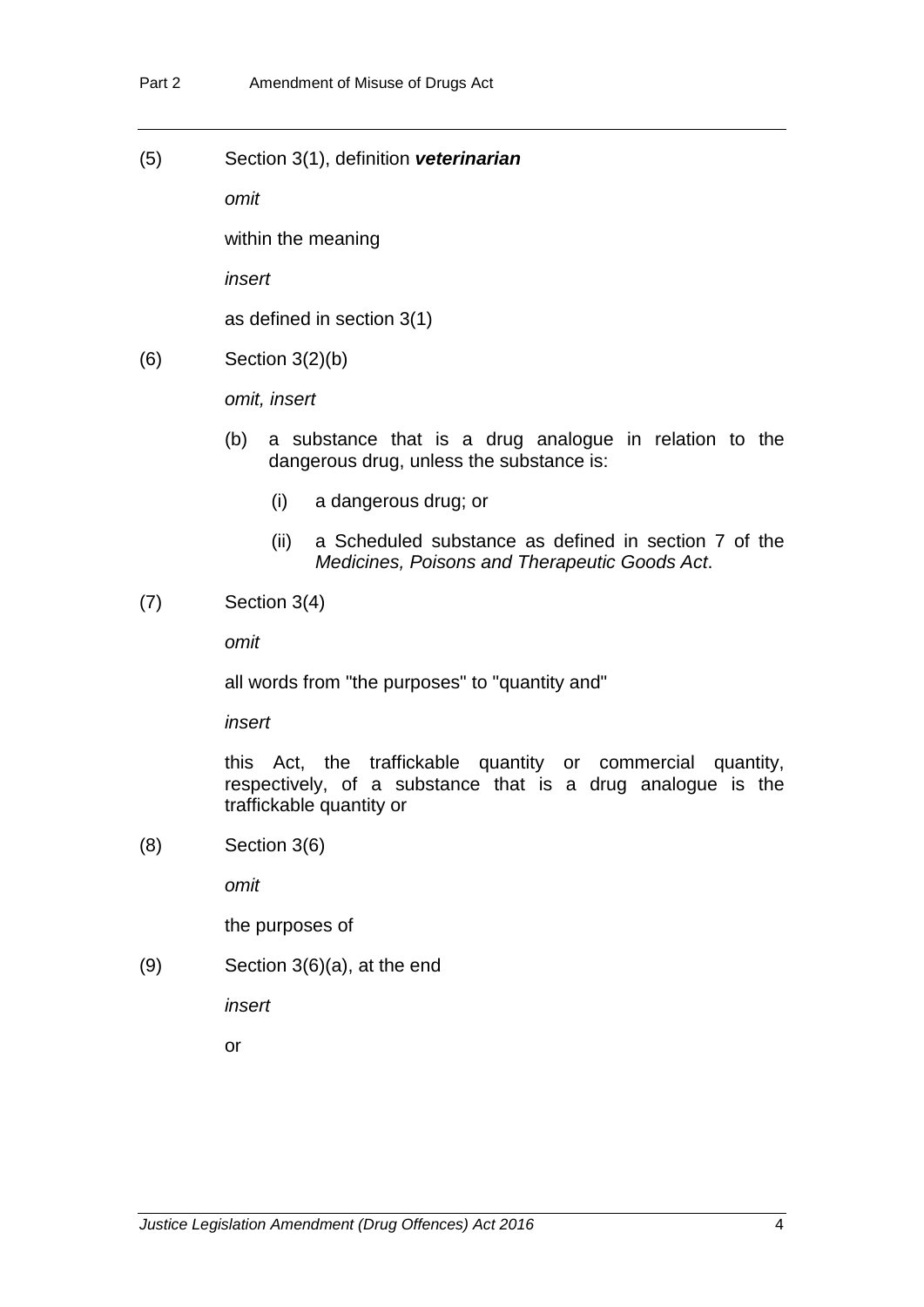(10) Section 3(6)(c)

*omit*

participates.

*insert*

participates; or

(11) After section 3(6)(c)

*insert*

(d) exercises control or direction over a step in that process.

#### **5 Section 4B replaced**

Section 4B

*repeal, insert*

#### **4B Meaning of** *drug analogue*

A *drug analogue* is a substance, however obtained, that in relation to a dangerous drug is:

- (a) a stereo-isomer; or
- (b) a structural isomer having the same constituent groups; or
- (c) a homologue; or
- (d) a chemical derivative formed by a chemical process (for example, conversion of a carboxylic acid to an ester or an amine to an amide); or
- (e) a structural modification obtained by the replacement of one or more of the following groups with another such group or groups, where the group is attached to oxygen, nitrogen, sulphur, phosphorus or carbon:
	- (i) alkoxy, cyclic diether, carbonyl, acyl, carboxylic acid, acyloxy, mono-alkylamino or di-alkylamino groups with up to 6 carbon atoms in any alkyl residue;
	- (ii) alkyl, alkenyl or alkynyl groups with up to 6 carbon atoms in the group;
	- (iii) hydrogen atom, halogen, hydroxy, nitro or amino groups; or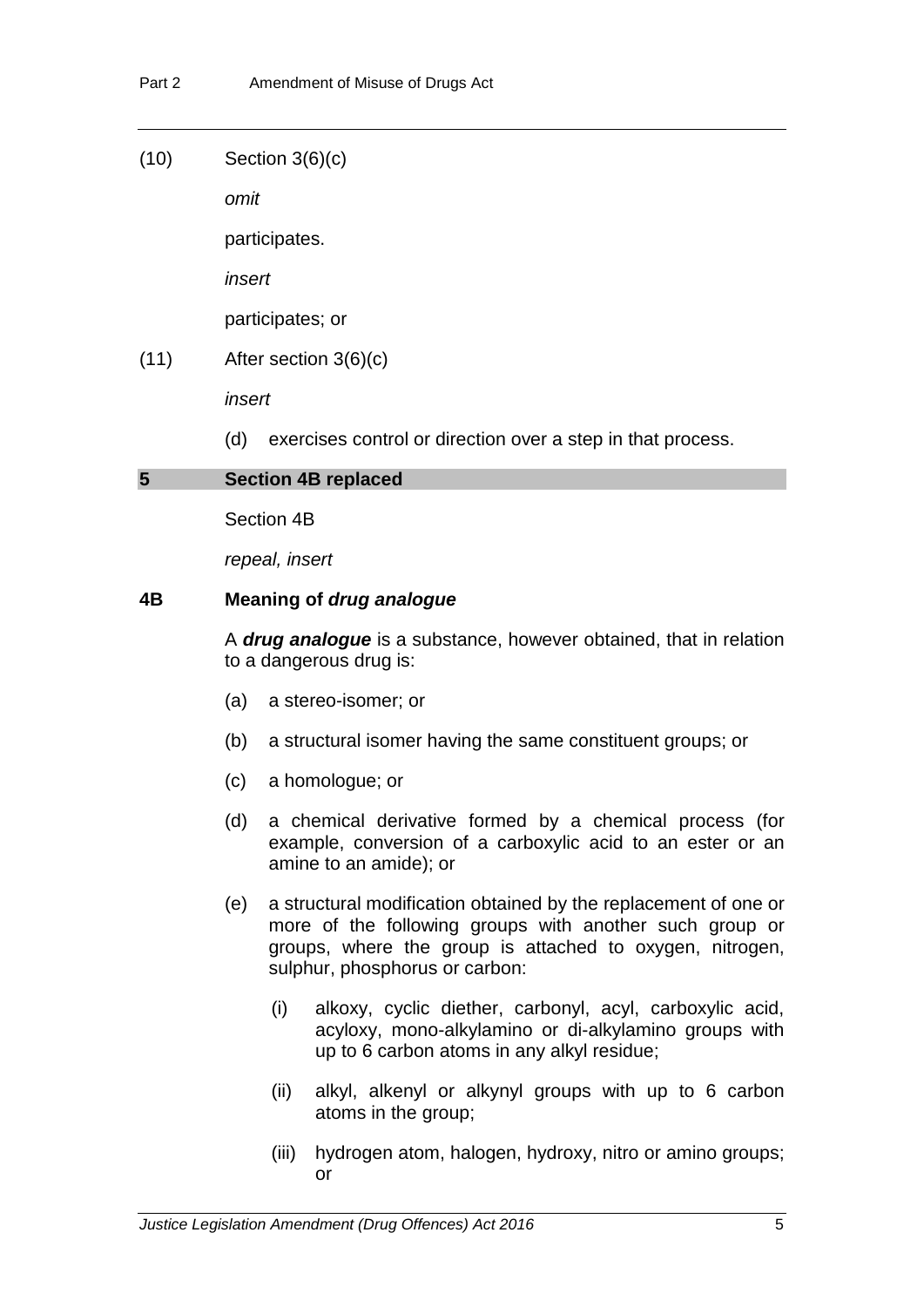- (f) a structural modification obtained in one or more of the following ways:
	- (i) by the replacement of up to 2 carbocyclic or heterocyclic ring structures with up to 2 different carbocyclic or heterocyclic ring structures;
	- (ii) by the addition of hydrogen atoms to one or more unsaturated bonds.

#### **4C Application of Criminal Code**

Part IIAA of the Criminal Code applies to an offence against this Act.

*Note for section 4C*

*Part IIAA of the Criminal Code states the general principles of criminal responsibility, establishes general defences, and deals with burden of proof. It also defines, or elaborates on, certain concepts commonly used in the creation of offences.*

#### **6 Sections 5 to 8 replaced**

Sections 5 to 8

*repeal, insert*

# **Subdivision 1 Supply of dangerous drug**

# **5 Supply of dangerous drug – commercial quantity**

- (1) A person commits an offence if:
	- (a) the person intentionally supplies, or takes part in the supply of, a substance or thing to another person; and
	- (b) the substance or thing is a dangerous drug and the person is reckless in relation to that circumstance; and
	- (c) a commercial quantity of the dangerous drug is supplied.

Maximum penalty:

- (a) for the supply of a Schedule 1 drug imprisonment for 25 years; or
- (b) for the supply of a Schedule 2 drug imprisonment for 14 years.
- (2) Absolute liability applies to subsection (1)(c).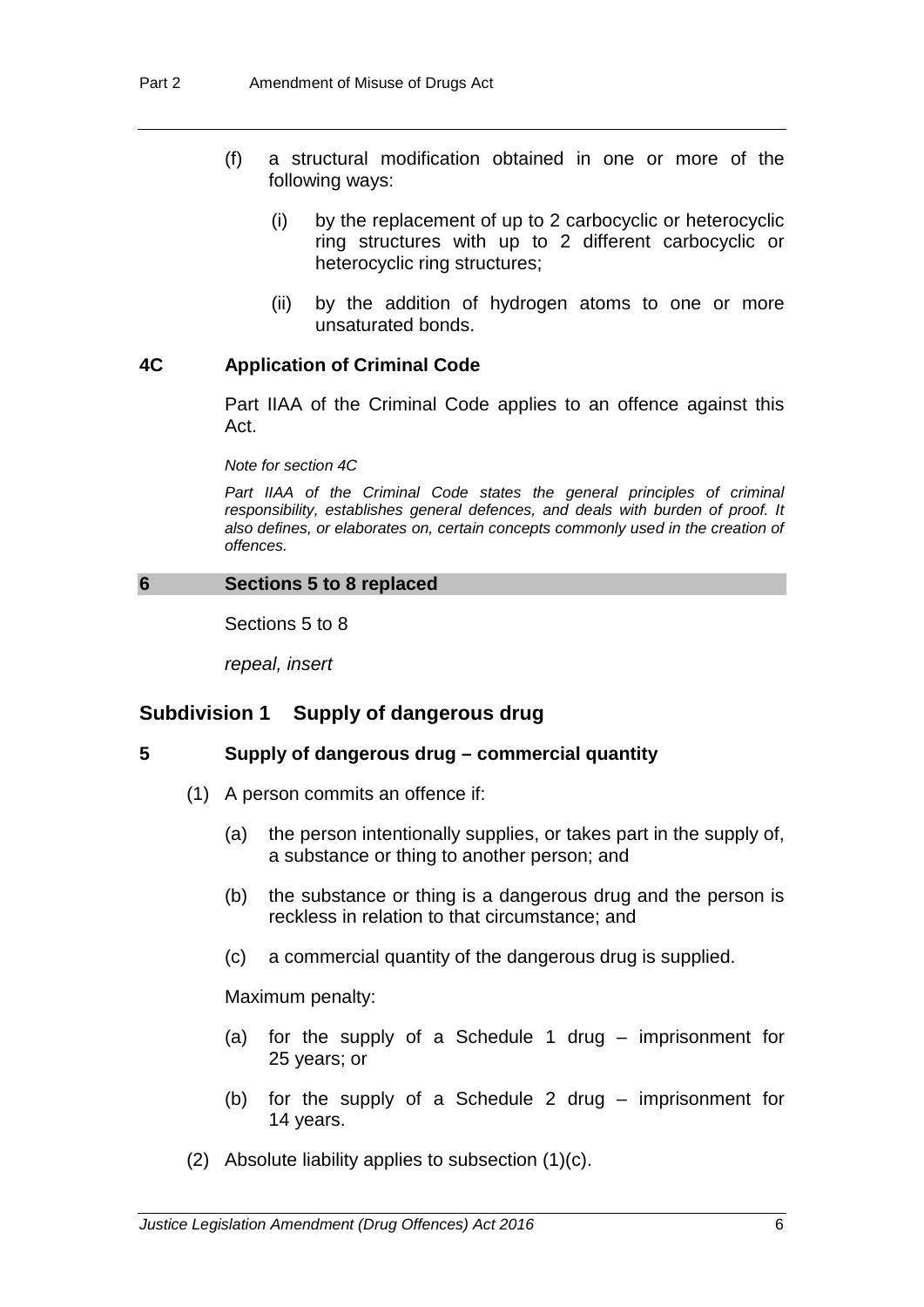#### **5A Supply of dangerous drug – less than commercial quantity**

- (1) A person commits an offence if:
	- (a) the person intentionally supplies, or takes part in the supply of, a substance or thing to another person; and
	- (b) the substance or thing is a dangerous drug and the person is reckless in relation to that circumstance; and
	- (c) less than a commercial quantity of the dangerous drug is supplied.

Maximum penalty:

- (a) for the supply of a Schedule 1 drug imprisonment for 14 years; or
- (b) for the supply of a Schedule 2 drug 500 penalty units or imprisonment for 5 years.
- (2) Absolute liability applies to subsection (1)(c).

#### **5B Supply of dangerous drug to child – commercial quantity**

- (1) A person who is an adult (the *adult*) commits an offence if:
	- (a) the adult intentionally supplies, or takes part in the supply of, a substance or thing to another person; and
	- (b) the substance or thing is a dangerous drug and the adult is reckless in relation to that circumstance; and
	- (c) a commercial quantity of the dangerous drug is supplied; and
	- (d) the other person is a child.

Maximum penalty:

- (a) for the supply of a Schedule 1 drug imprisonment for life; or
- (b) for the supply of a Schedule 2 drug imprisonment for 25 years.
- (2) Absolute liability applies to subsection (1)(c) and (d).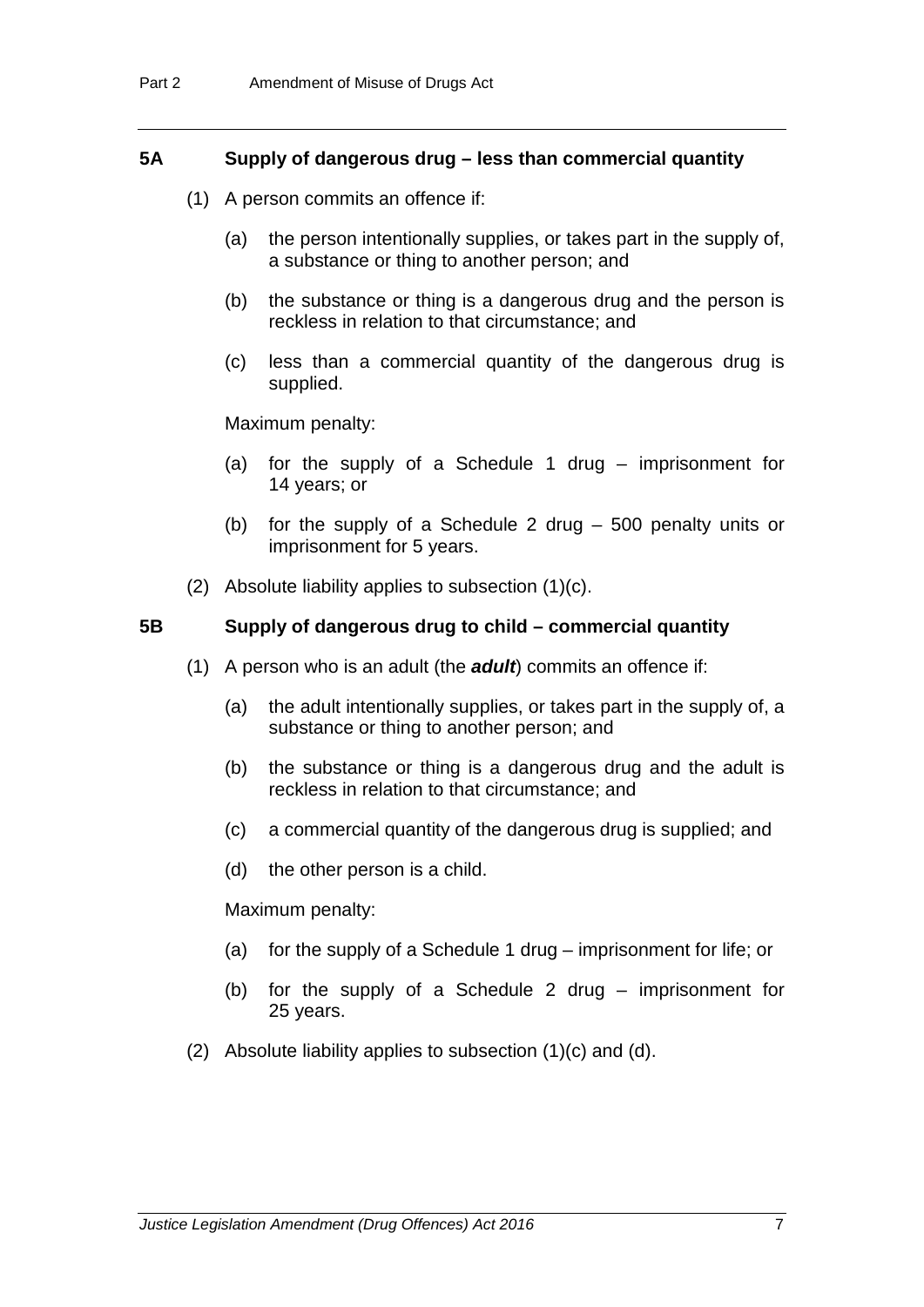# **5C Supply of dangerous drug to child – less than commercial quantity**

- (1) A person who is an adult (the *adult*) commits an offence if:
	- (a) the adult intentionally supplies, or takes part in the supply of, a substance or thing to another person; and
	- (b) the substance or thing is a dangerous drug and the adult is reckless in relation to that circumstance; and
	- (c) less than a commercial quantity of the dangerous drug is supplied; and
	- (d) the other person is a child.

#### Maximum penalty:

- (a) for the supply of a Schedule 1 drug imprisonment for life; or
- (b) for the supply of a Schedule 2 drug imprisonment for 14 years.
- (2) Absolute liability applies to subsection (1)(c) and (d).

#### **5D Supply of dangerous drug in indigenous community – less than commercial quantity**

- (1) A person commits an offence if:
	- (a) the person intentionally supplies, or takes part in the supply of, a substance or thing to another person; and
	- (b) the substance or thing is a dangerous drug and the person is reckless in relation to that circumstance; and
	- (c) less than a commercial quantity of the dangerous drug is supplied; and
	- (d) the dangerous drug is a Schedule 2 drug; and
	- (e) the dangerous drug is supplied in an indigenous community.

Maximum penalty: Imprisonment for 9 years.

(2) Absolute liability applies to subsection  $(1)(c)$ ,  $(d)$  and  $(e)$ .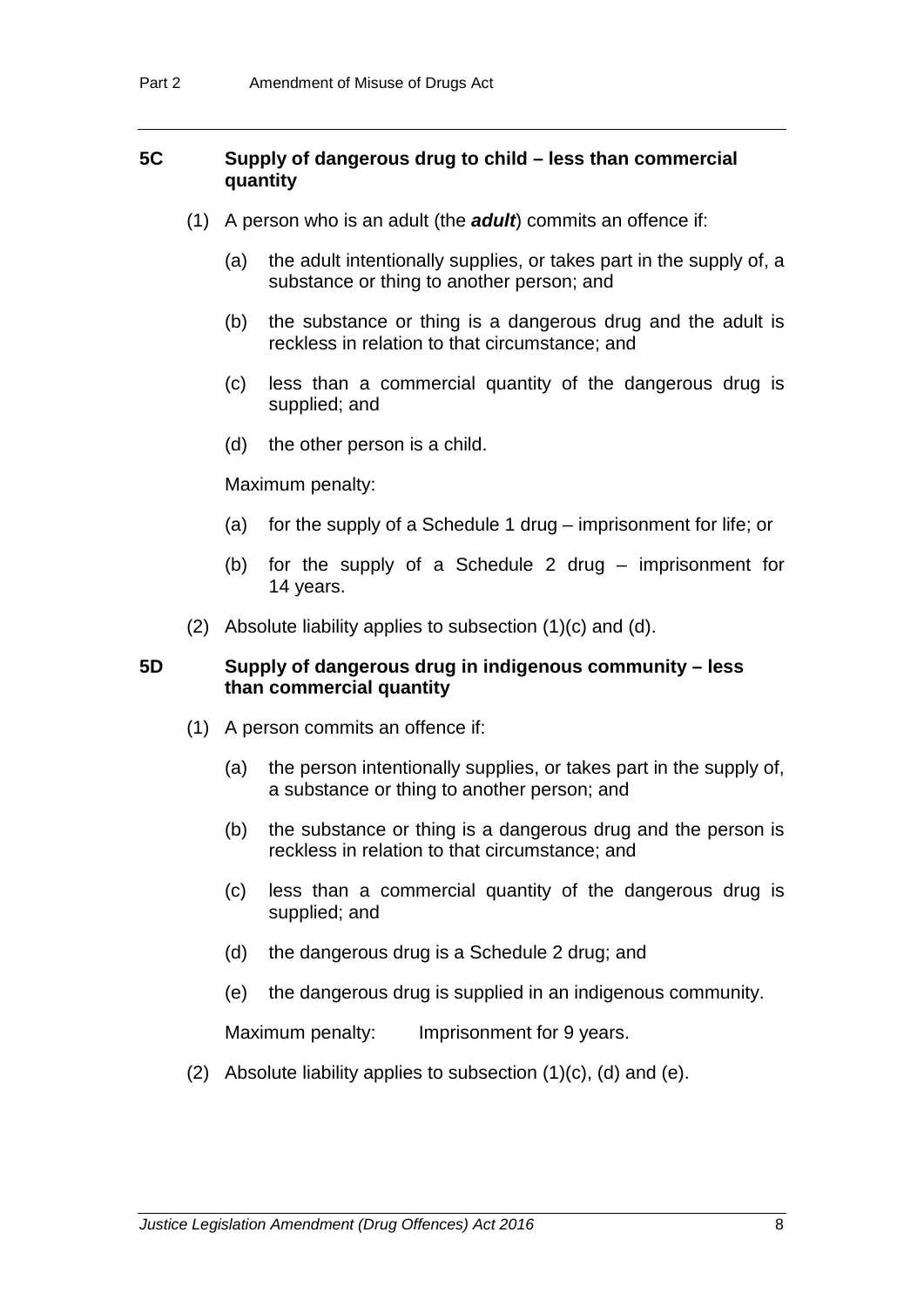### **5E Application of offences**

Sections 5 to 5D apply in relation to the supply of a dangerous drug:

- (a) regardless of whether the drug is supplied to a person in the Territory; or
- (b) if the drug is supplied to a person at a place outside the Territory – regardless of whether the supply of the drug to the person constitutes an offence in that place.

# **Subdivision 2 Cultivation of prohibited plant and manufacture of dangerous drug**

#### **6 Cultivation of prohibited plant – commercial quantity**

- (1) A person commits an offence if:
	- (a) the person intentionally cultivates, or takes part in the cultivation of, a plant; and
	- (b) the plant is a prohibited plant and the person is reckless in relation to that circumstance; and
	- (c) a commercial quantity of the prohibited plant is cultivated.

Maximum penalty: Imprisonment for 25 years.

(2) Absolute liability applies to subsection (1)(c).

#### **6A Cultivation of prohibited plant – traffickable quantity**

- (1) A person commits an offence if:
	- (a) the person intentionally cultivates, or takes part in the cultivation of, a plant; and
	- (b) the plant is a prohibited plant and the person is reckless in relation to that circumstance; and
	- (c) a traffickable quantity of the prohibited plant is cultivated.

Maximum penalty: Imprisonment for 7 years.

(2) Absolute liability applies to subsection  $(1)(c)$ .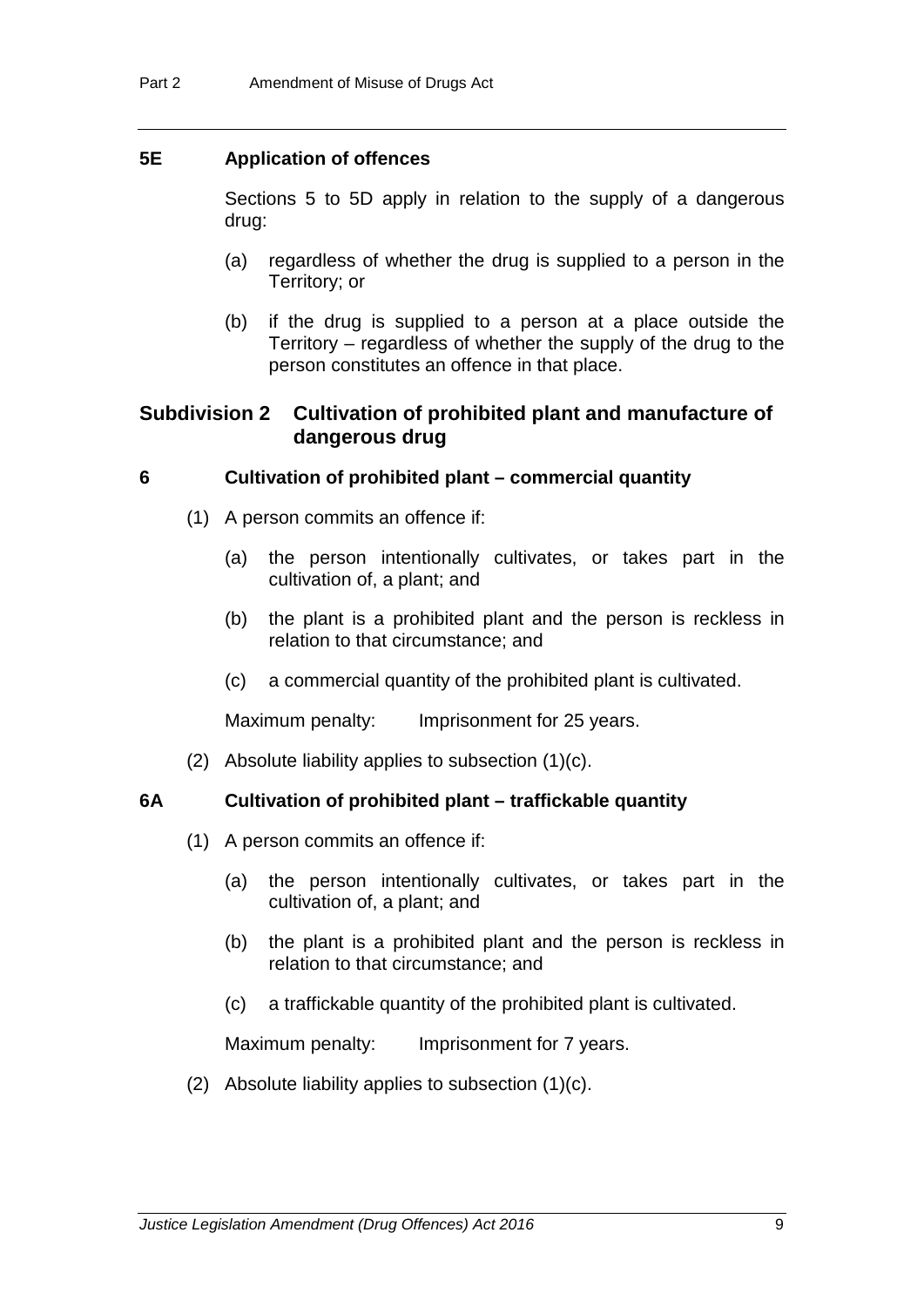#### **6B Cultivation of prohibited plant – less than traffickable quantity**

- (1) A person commits an offence if:
	- (a) the person intentionally cultivates, or takes part in the cultivation of, a plant; and
	- (b) the plant is a prohibited plant and the person is reckless in relation to that circumstance; and
	- (c) less than a traffickable quantity of the prohibited plant is cultivated.

Maximum penalty: 200 penalty units or imprisonment for 2 years.

(2) Absolute liability applies to subsection (1)(c).

#### **6C Cultivation of prohibited plant in presence of child – commercial quantity**

- (1) A person who is an adult commits an offence if:
	- (a) the person intentionally cultivates, or takes part in the cultivation of, a plant; and
	- (b) the plant is a prohibited plant and the person is reckless in relation to that circumstance; and
	- (c) the cultivation occurs in the presence of a child and the person is reckless in relation to that circumstance; and
	- (d) a commercial quantity of the prohibited plant is cultivated.

Maximum penalty: Imprisonment for life.

(2) Absolute liability applies to subsection (1)(d).

#### **6D Cultivation of prohibited plant in presence of child – traffickable quantity**

- (1) A person who is an adult commits an offence if:
	- (a) the person intentionally cultivates, or takes part in the cultivation of, a plant; and
	- (b) the plant is a prohibited plant and the person is reckless in relation to that circumstance; and
	- (c) the cultivation occurs in the presence of a child and the person is reckless in relation to that circumstance; and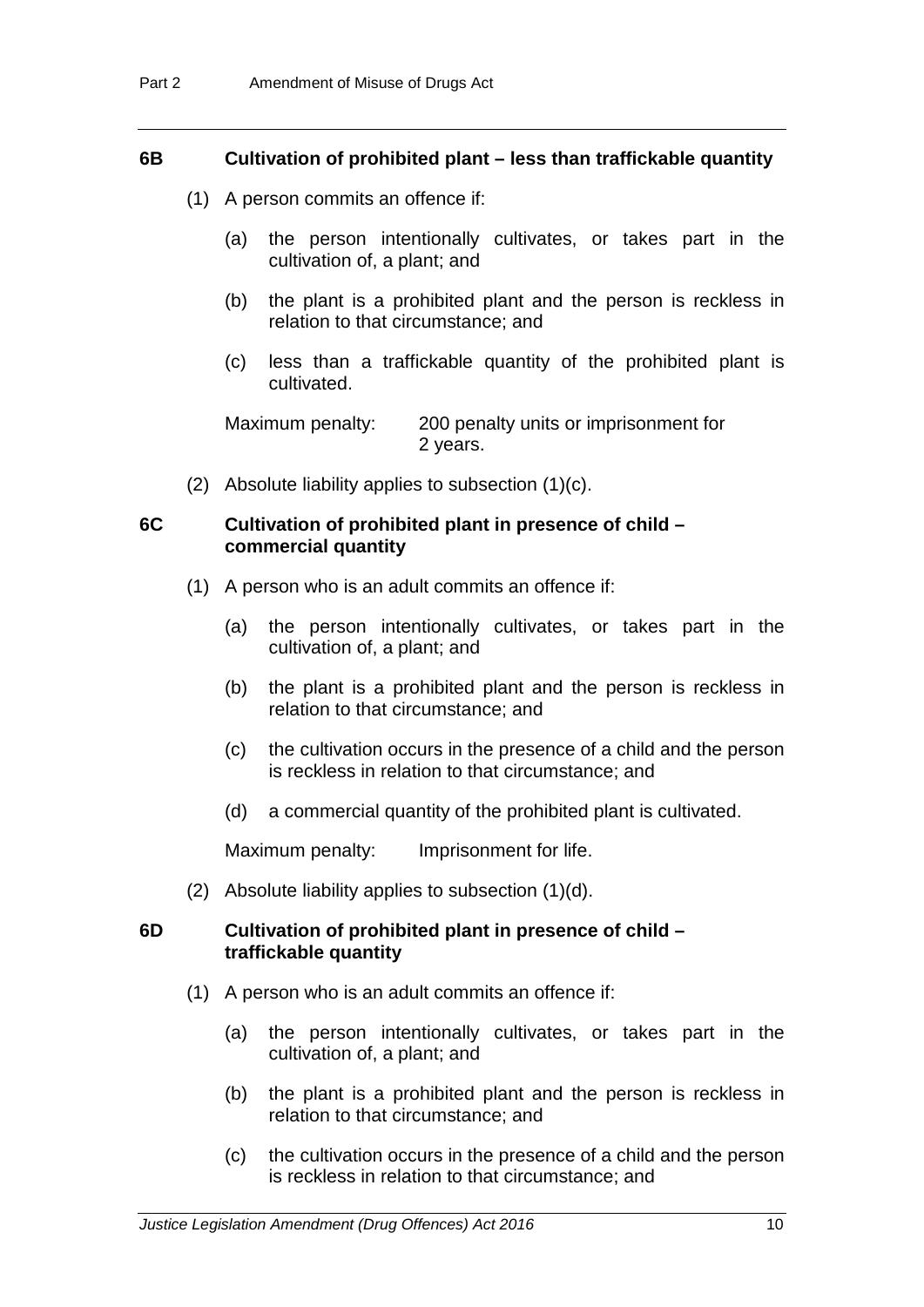(d) a traffickable quantity of the prohibited plant is cultivated.

Maximum penalty: Imprisonment for 10 years.

(2) Absolute liability applies to subsection (1)(d).

#### **6E Manufacture of dangerous drug – commercial quantity**

- (1) A person commits an offence if:
	- (a) the person intentionally manufactures, or takes part in the manufacture of, a substance or thing; and
	- (b) the substance or thing is a dangerous drug and the person is reckless in relation to that circumstance; and
	- (c) a commercial quantity of the dangerous drug is manufactured.

Maximum penalty:

- (a) for the manufacture of a Schedule 1 drug imprisonment for life; or
- (b) for the manufacture of a Schedule 2 drug imprisonment for 25 years.
- (2) Absolute liability applies to subsection (1)(c).

# **6F Manufacture of dangerous drug – less than commercial quantity**

- (1) A person commits an offence if:
	- (a) the person intentionally manufactures, or takes part in the manufacture of, a substance or thing; and
	- (b) the substance or thing is a dangerous drug and the person is reckless in relation to that circumstance; and
	- (c) less than a commercial quantity of the dangerous drug is manufactured.

Maximum penalty:

- (a) for the manufacture of a Schedule 1 drug imprisonment for 25 years; or
- (b) for the manufacture of a Schedule 2 drug imprisonment for 14 years.
- (2) Absolute liability applies to subsection (1)(c).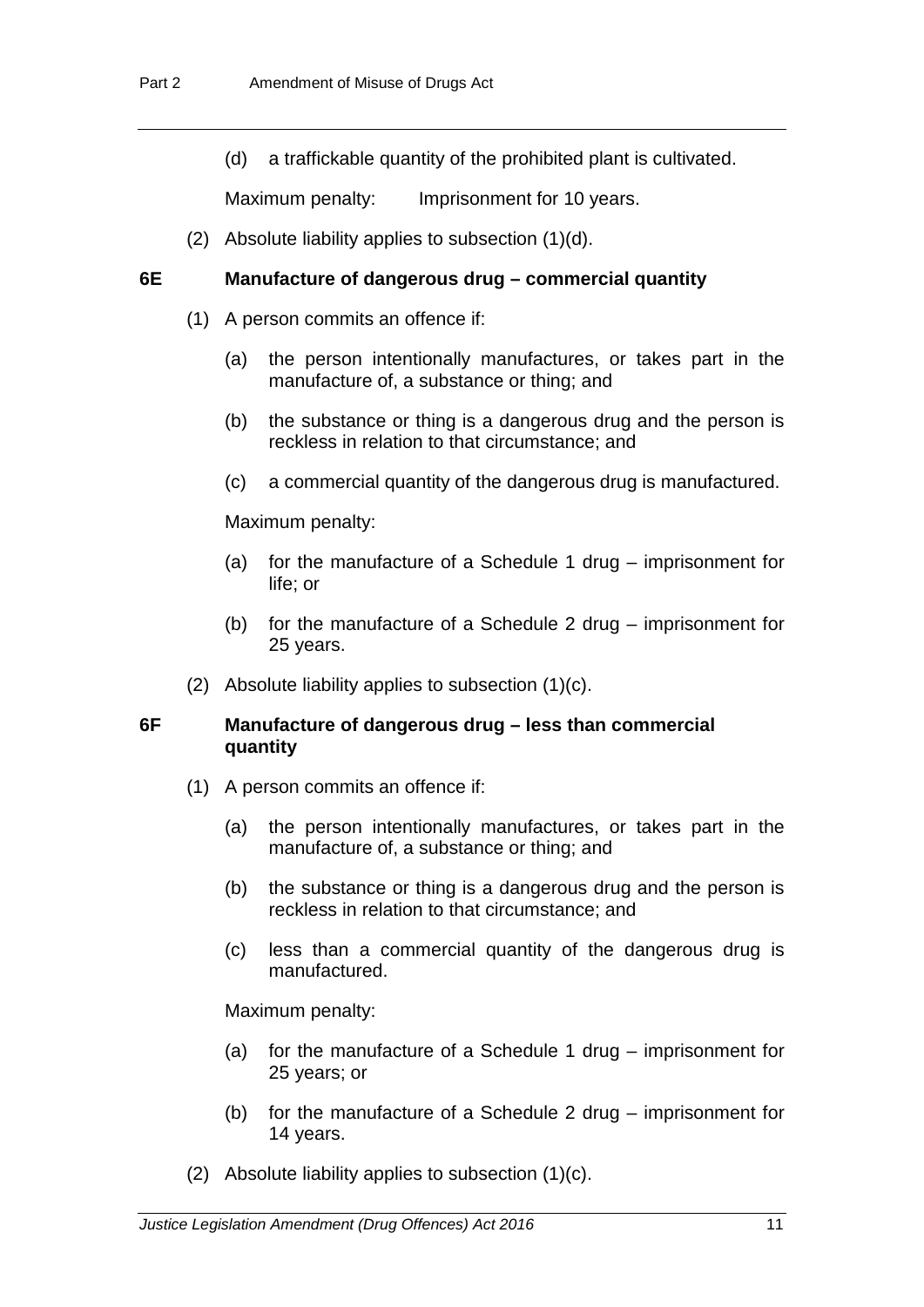#### **6G Manufacture of dangerous drug in presence of child**

- (1) A person who is an adult commits an offence if:
	- (a) the person intentionally manufactures, or takes part in the manufacture of, a substance or thing; and
	- (b) the substance or thing is a dangerous drug and the person is reckless in relation to that circumstance; and
	- (c) the manufacture occurs in the presence of a child and the person is reckless in relation to that circumstance; and
	- (d) a commercial or traffickable quantity of the dangerous drug is manufactured.

#### Maximum penalty:

- (a) for the manufacture of a Schedule 1 drug imprisonment for life; or
- (b) for the manufacture of a Schedule 2 drug imprisonment for 25 years.
- (2) Absolute liability applies to subsection (1)(d).

# **Subdivision 3 Possession of dangerous drug**

#### **7 Possession of dangerous drug – commercial quantity**

- (1) A person commits an offence if:
	- (a) the person intentionally possesses a substance or thing; and
	- (b) the substance or thing is a dangerous drug and the person is reckless in relation to that circumstance; and
	- (c) the quantity possessed is a commercial quantity.

Maximum penalty:

- (a) for possession of a Schedule 1 drug imprisonment for 25 years; or
- (b) for possession of a Schedule 2 drug imprisonment for 14 years.
- (2) Absolute liability applies to subsection (1)(c).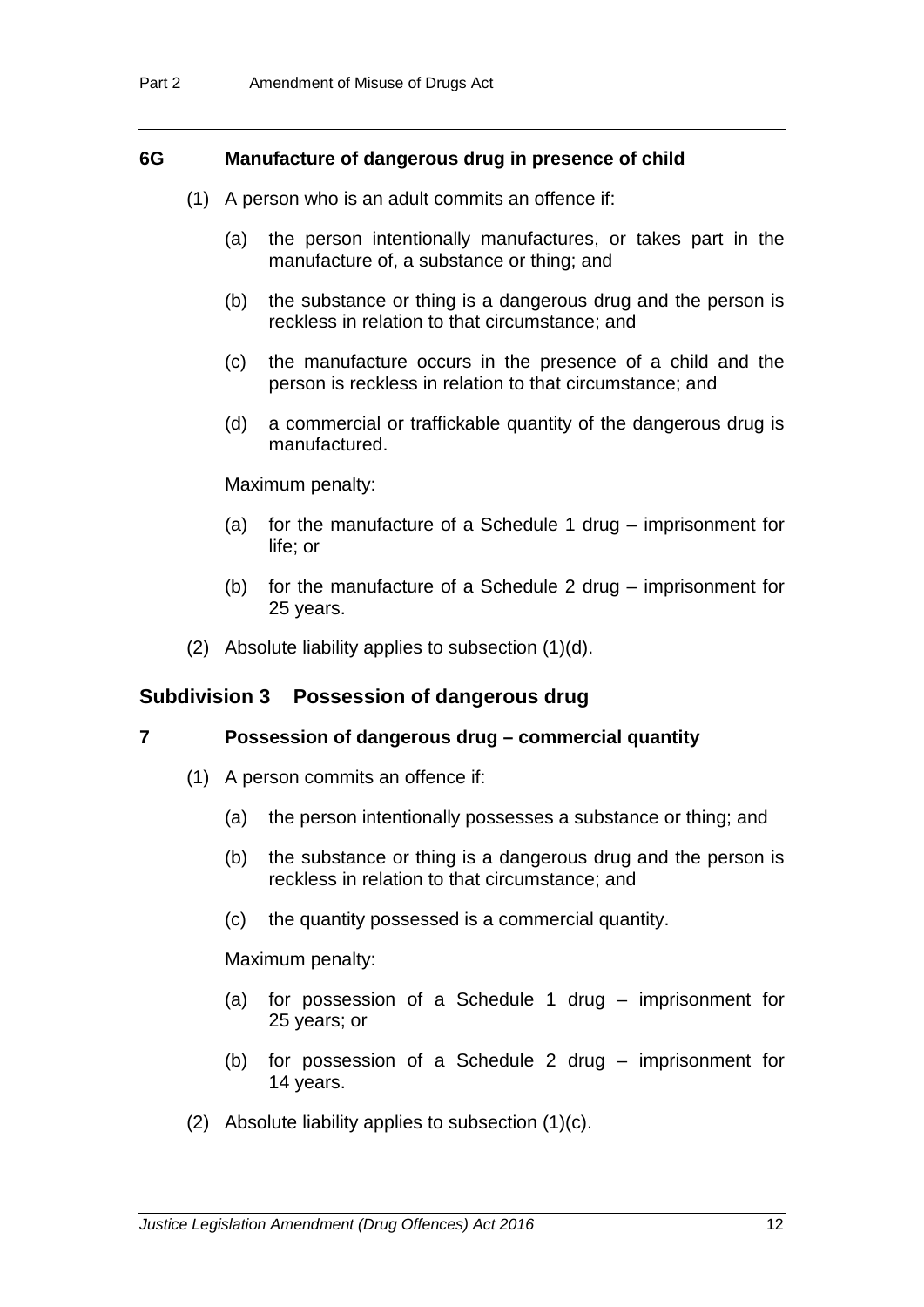#### **7A Possession of dangerous drug – traffickable quantity**

- (1) A person commits an offence if:
	- (a) the person intentionally possesses a substance or thing; and
	- (b) the substance or thing is a dangerous drug and the person is reckless in relation to that circumstance; and
	- (c) the quantity possessed is a traffickable quantity.

#### Maximum penalty:

- (a) for possession of a Schedule 1 drug imprisonment for 7 years; or
- (b) for possession of a Schedule 2 drug 500 penalty units or imprisonment for 5 years.
- (2) Absolute liability applies to subsection (1)(c).

#### **7B Possession of dangerous drug – less than traffickable quantity**

- (1) A person commits an offence if:
	- (a) the person intentionally possesses a substance or thing; and
	- (b) the substance or thing is a dangerous drug and the person is reckless in relation to that circumstance; and
	- (c) the quantity possessed is less than a traffickable quantity.

Maximum penalty:

- (a) for possession of a Schedule 1 drug 200 penalty units or imprisonment for 2 years; or
- (b) for possession of a Schedule 2 drug 50 penalty units.
- (2) Absolute liability applies to subsection (1)(c).

#### **7C Possession of dangerous drug in public place – traffickable quantity**

- (1) A person commits an offence if:
	- (a) the person intentionally possesses a substance or thing; and
	- (b) the substance or thing is a dangerous drug and the person is reckless in relation to that circumstance; and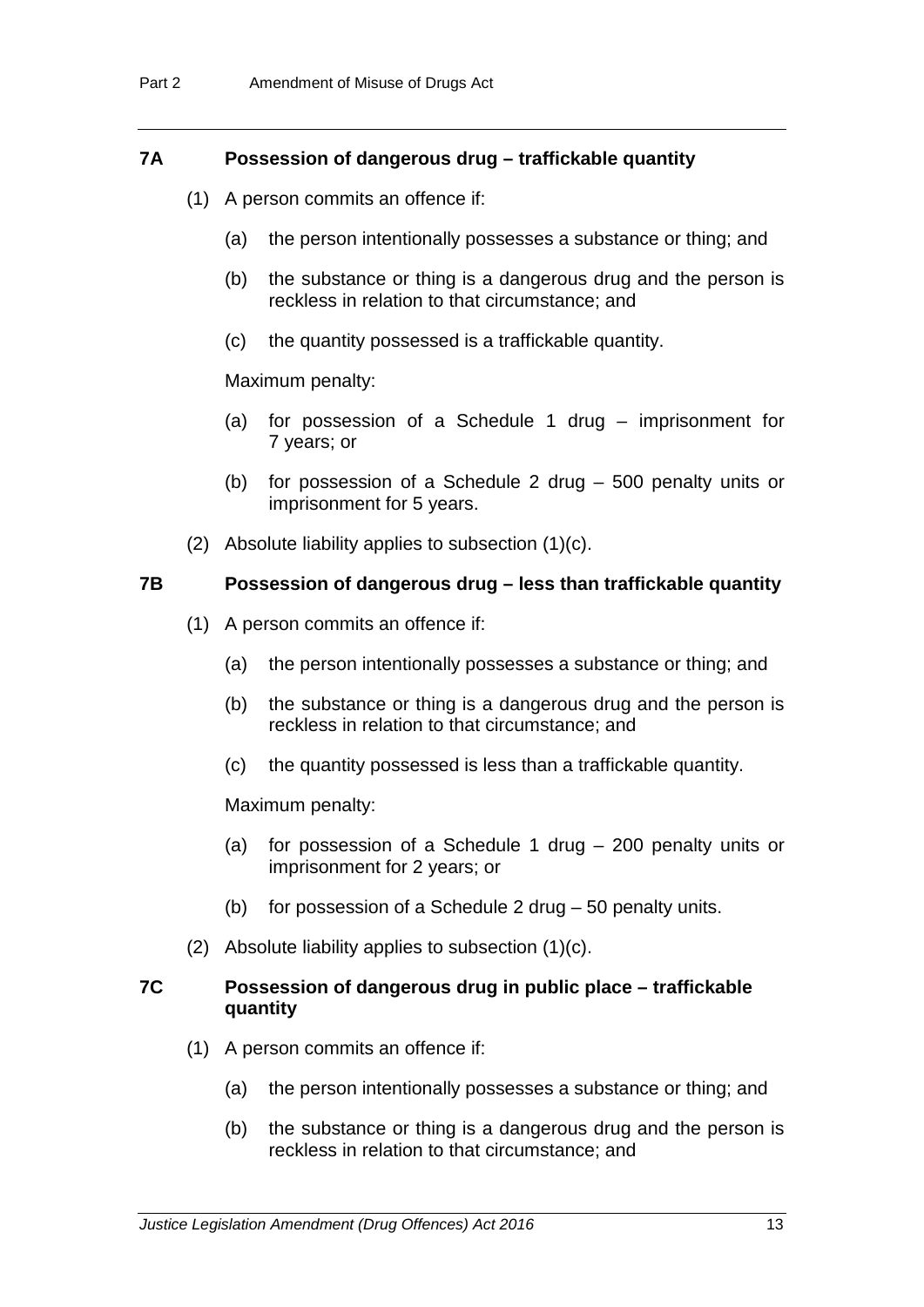- (c) the person possesses the dangerous drug in a public place; and
- (d) the quantity possessed is a traffickable quantity.

Maximum penalty:

- (a) for possession of a Schedule 1 drug imprisonment for 14 years; or
- (b) for possession of a Schedule 2 drug imprisonment for 7 years.
- (2) Absolute liability applies to subsection (1)(c) and (d).

#### **7D Possession of dangerous drug in public place – less than traffickable quantity**

- (1) A person commits an offence if:
	- (a) the person intentionally possesses a substance or thing; and
	- (b) the substance or thing is a dangerous drug and the person is reckless in relation to that circumstance; and
	- (c) the person possesses the dangerous drug in a public place; and
	- (d) the quantity possessed is less than a traffickable quantity.

Maximum penalty:

- (a) for possession of a Schedule 1 drug 500 penalty units or imprisonment for 5 years; or
- (b) for possession of a Schedule 2 drug 200 penalty units or imprisonment for 2 years.
- (2) Absolute liability applies to subsection (1)(c) and (d).

# **Subdivision 4 Other possession offences**

# **8 Receiving or possessing tainted property**

- (1) A person commits an offence if:
	- (a) the person intentionally receives or possesses property other than a dangerous drug; and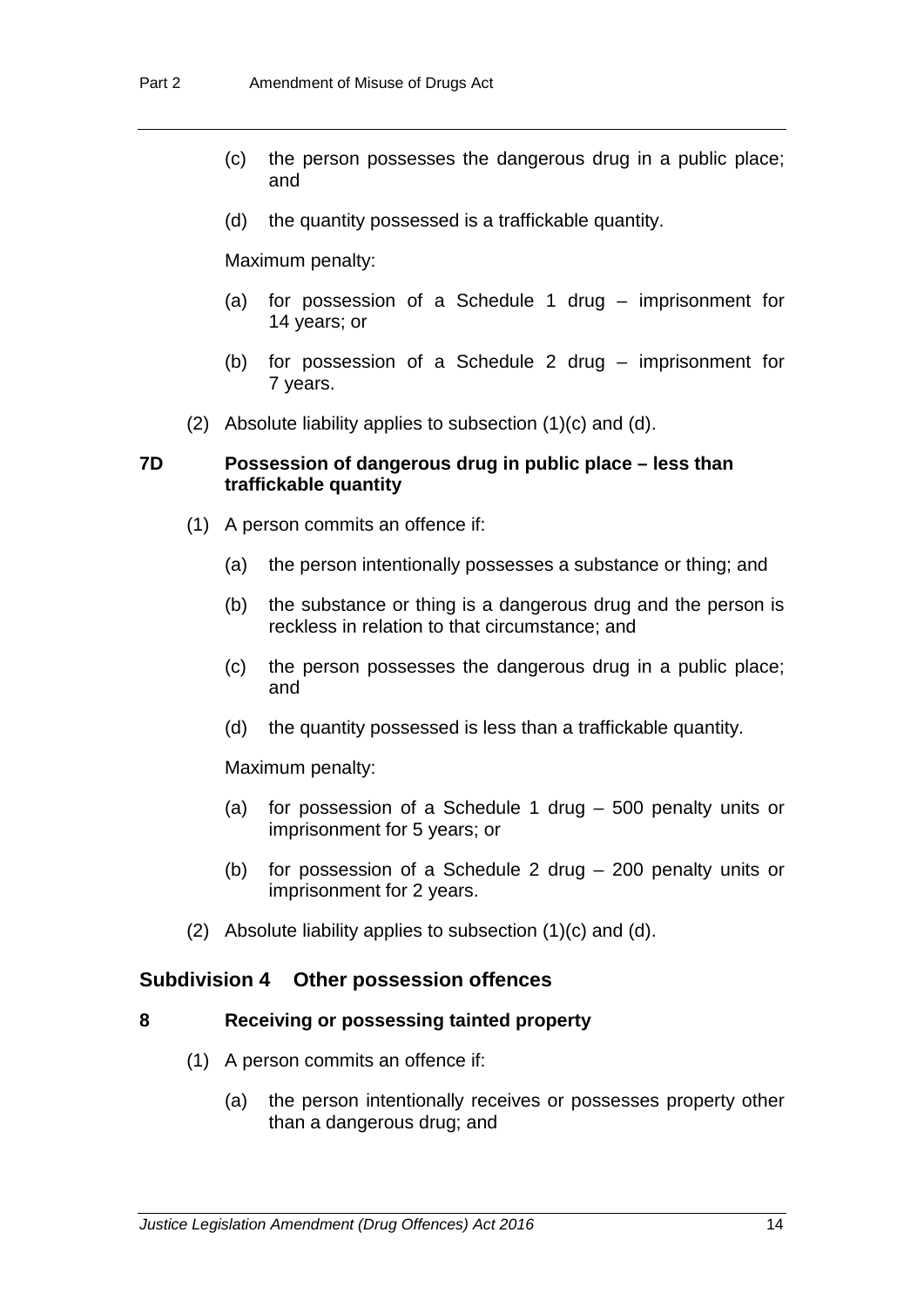- (b) the property was obtained directly or indirectly from the commission of:
	- (i) an offence against Subdivision 1; or
	- (ii) an act done at a place outside the Territory that:
		- (A) if it had been done in the Territory, would have constituted an offence against Subdivision 1; and
		- (B) is an offence under the law in force in the place where it was done; and
- (c) the person has knowledge of the circumstance mentioned in paragraph (b).

Maximum penalty: Imprisonment for 25 years.

- (2) A person commits an offence if:
	- (a) the person intentionally receives or possesses property (*secondary property*); and
	- (b) the secondary property is, wholly or in part:
		- (i) property for which other property has been mortgaged, pledged or exchanged; or
		- (ii) property into which other property has been converted; and
	- (c) the other property was obtained directly or indirectly from the commission of:
		- (i) an offence against Subdivision 1; or
		- (ii) an act done at a place outside the Territory that:
			- (A) if it had been done in the Territory, would have constituted an offence against Subdivision 1; and
			- (B) is an offence under the law in force in the place where it was done; and
	- (d) the person has knowledge of the circumstances mentioned in paragraphs (b) and (c).

Maximum penalty: Imprisonment for 25 years.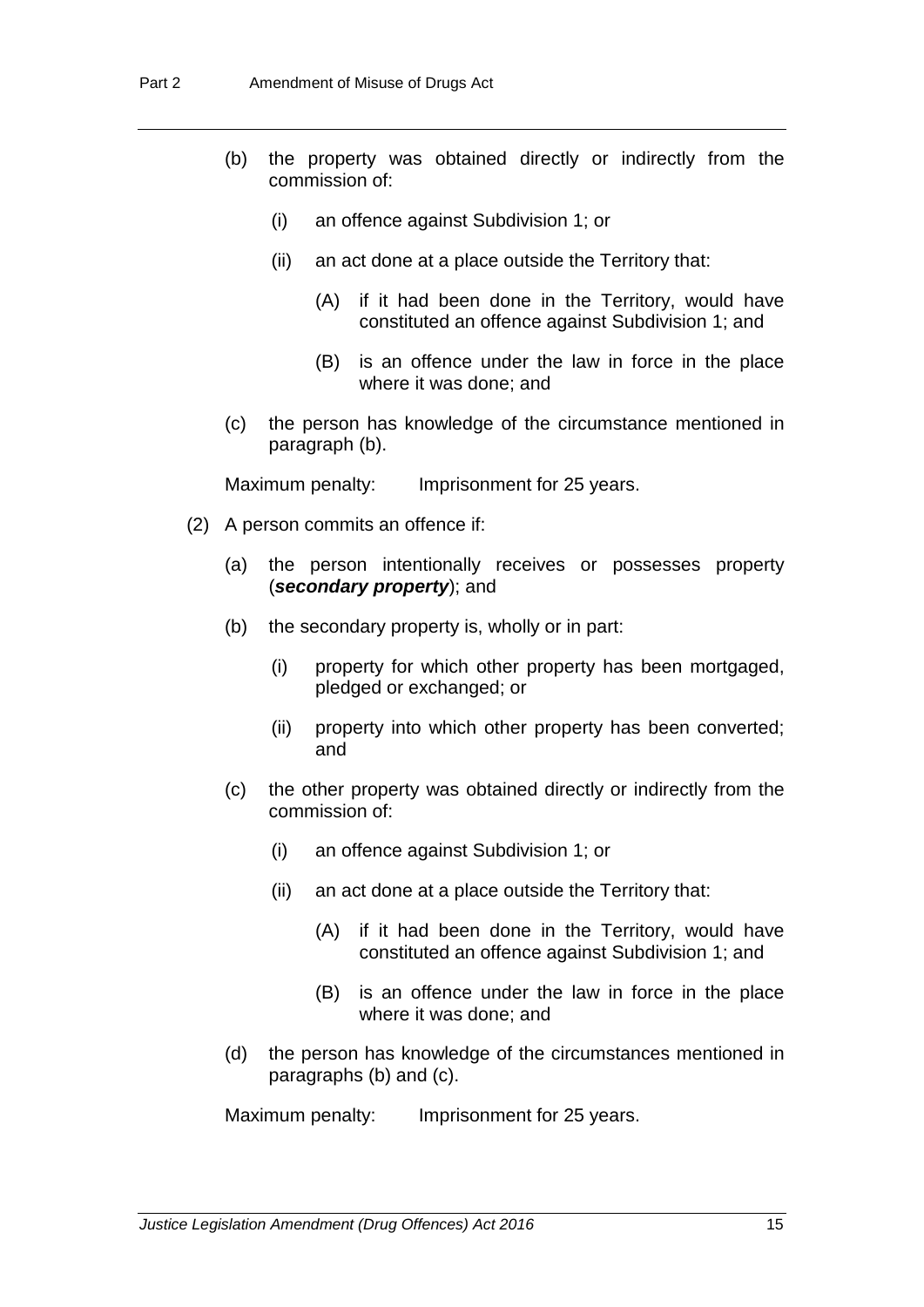(3) For the purpose of proving the receiving of property, it is sufficient to show that the accused person has, either alone or jointly with another person, aided in concealing the property or disposing of it.

#### **7 Section 8A amended**

(1) Section 8A(1)

*omit, insert*

- (1) A person commits an offence if:
	- (a) the person possesses a substance or thing with the intention that it be used, by the person or another person, in the manufacture of a dangerous drug; and
	- (b) the substance or thing is a precursor and the person is reckless in relation to that circumstance.

Maximum penalty: Imprisonment for 7 years.

(2) Section 8A(2)

*omit*

charge of an offence against subsection (1) if the person

*insert*

prosecution for an offence against subsection (1) if the defendant

 $(3)$  Section  $8A(2)(b)$ 

*omit*

all words from "of the Territory" to "of the Commonwealth"

*insert*

, or an Act of the Commonwealth, a State or another Territory

(4) Section 8A(3)

*omit, insert*

(3) The defendant has a legal burden of proof in relation to a matter mentioned in subsection (2).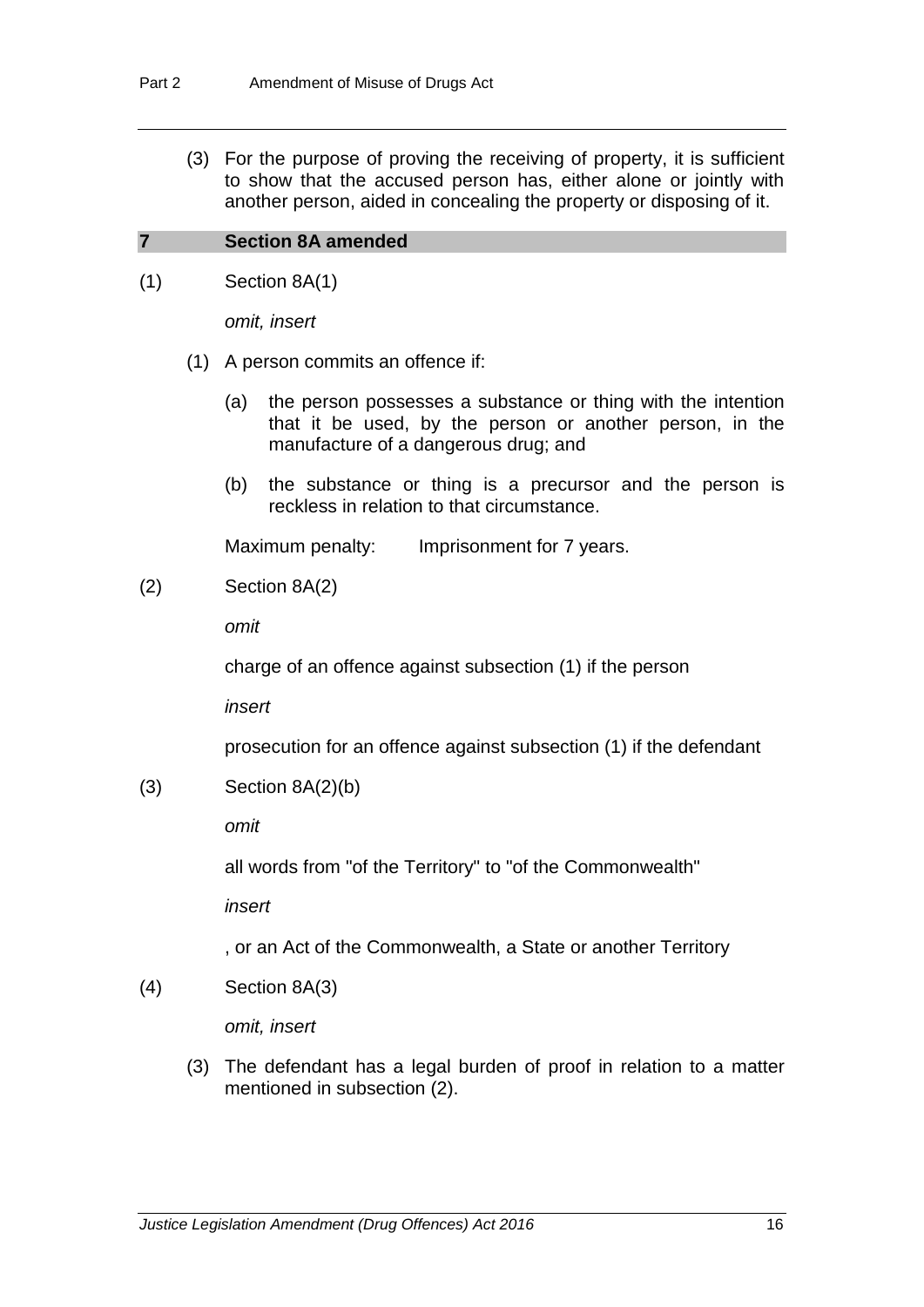#### **8 Section 8B amended**

(1) Section 8B, heading

*omit*

#### **or production**

(2) Section 8B(1)

*omit, insert*

- (1) A person commits an offence if:
	- (a) the person intentionally possesses a document; and
	- (b) the document sets out, or purports to set out, how to manufacture a dangerous drug and the person is reckless in relation to that circumstance; and
	- (c) the person intentionally possesses equipment, or an implement or other article; and
	- (d) the equipment, implement or other article has been, or may be, used in the manufacture of a dangerous drug and the person is reckless in relation to that circumstance.

Maximum penalty: Imprisonment for 7 years.

(3) Section 8B(2)

*omit*

charge of an offence against subsection (1) if the person

*insert*

prosecution for an offence against subsection (1) if the defendant

(4) Section 8B(2)(a), at the end

*insert*

or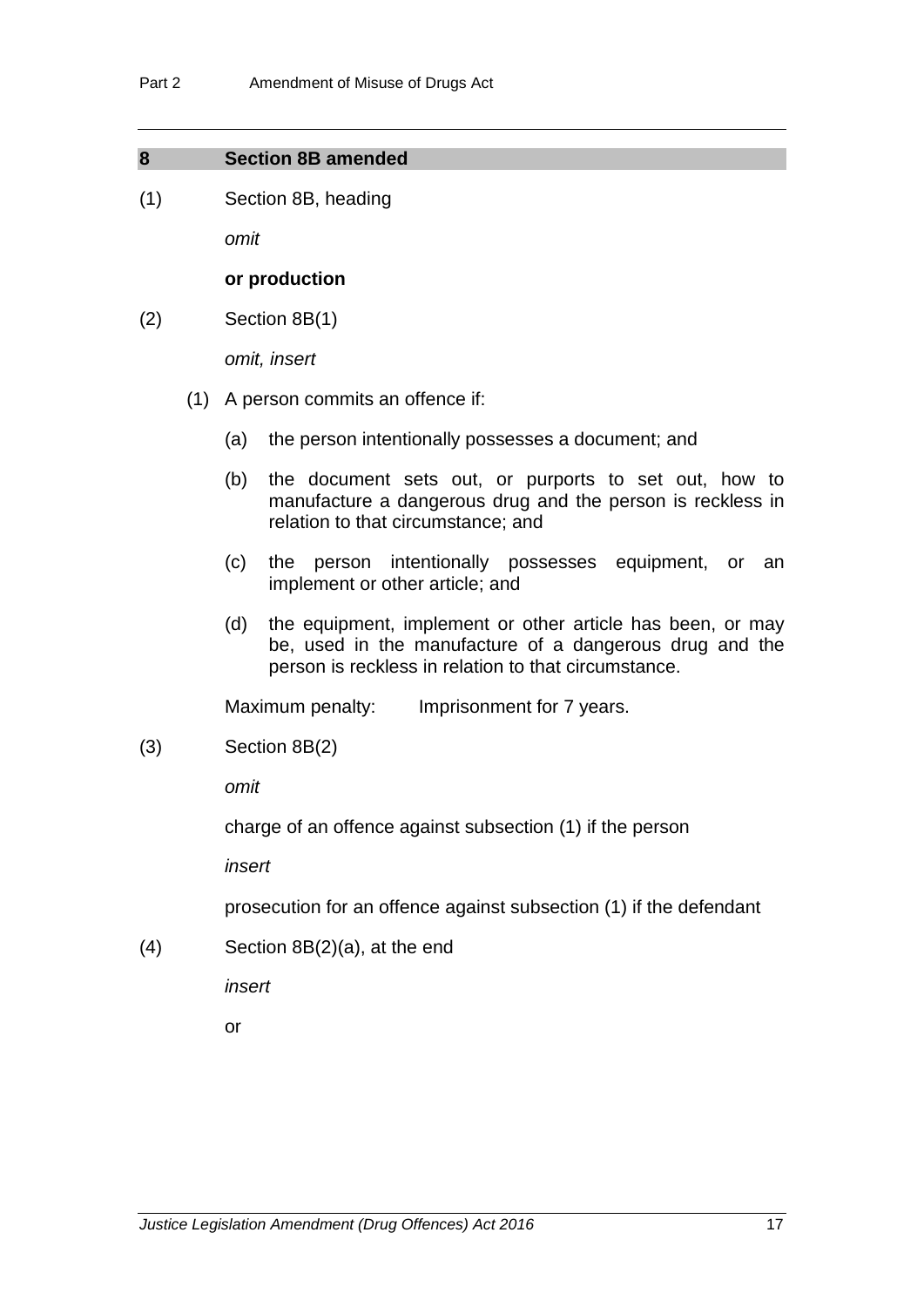$(5)$  Section 8B $(2)(b)$  and  $(c)$ 

*omit, insert*

- (b) is registered, licensed or otherwise authorised under another Act, or an Act of the Commonwealth, a State or another Territory, to manufacture the dangerous drug to which the document relates; or
- (c) had possession of the documents, or the equipment, implement or other article, for a purpose other than assisting in the manufacture of a dangerous drug.
- (6) Section 8B(3)

*omit, insert*

- (3) A person commits an offence if:
	- (a) the person intentionally possesses a document; and
	- (b) the document sets out, or purports to set out, how to manufacture a precursor and the person is reckless in relation to that circumstance; and
	- (c) the person intentionally possesses equipment, or an implement or other article; and
	- (d) the equipment, implement or other article has been, or may be, used in the manufacture of a dangerous drug or precursor and the person is reckless in relation to that circumstance.

Maximum penalty: Imprisonment for 7 years.

(7) Section 8B(4)

*omit*

charge of an offence against subsection (1) if the person

*insert*

prosecution for an offence against subsection (3) if the defendant

 $(8)$  Section  $8B(4)(a)$ ,  $(b)$  and  $(c)$ 

*omit, insert*

(a) is authorised under this Act to manufacture the precursor to which the document relates; or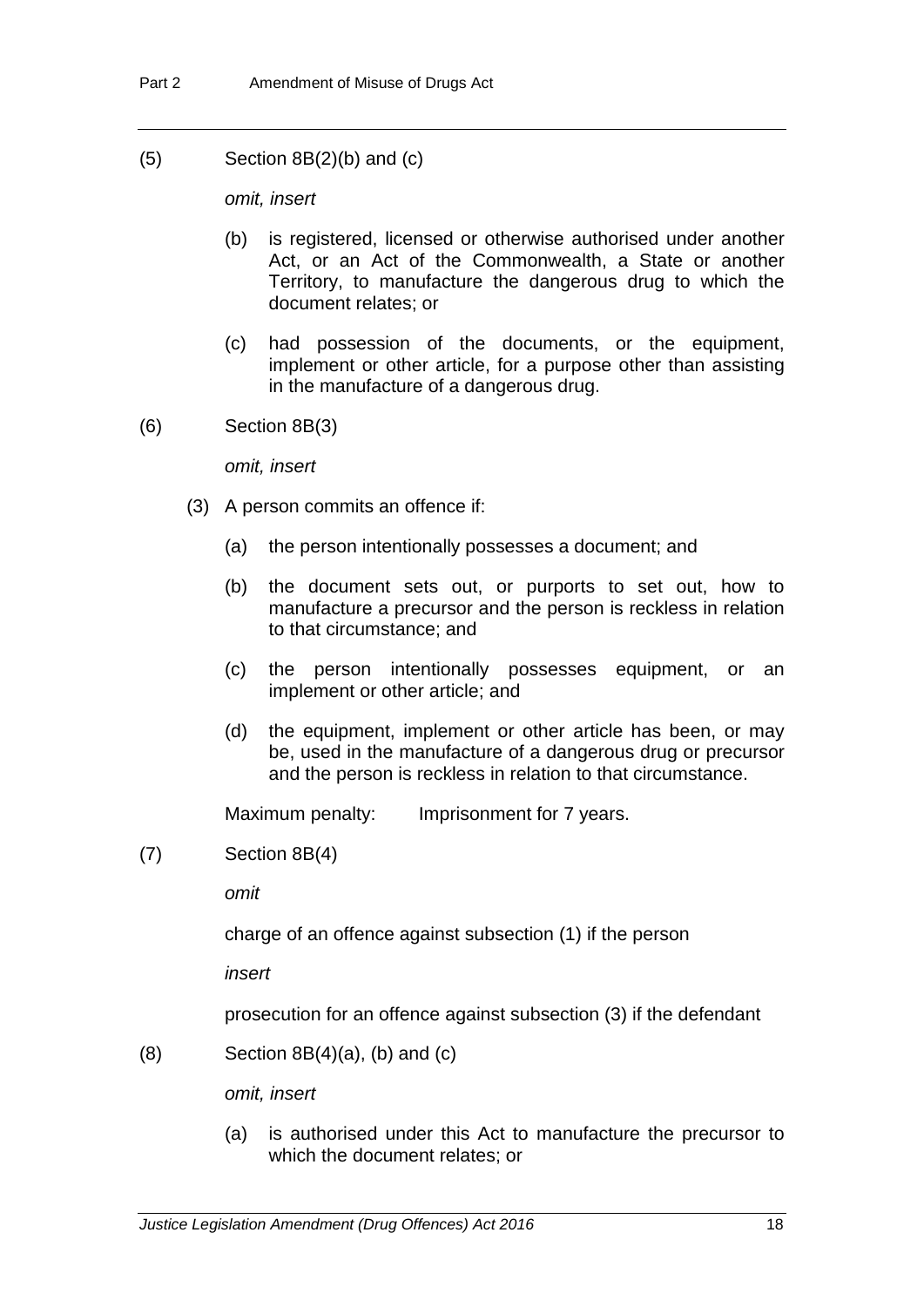- (b) is registered, licensed or otherwise authorised under another Act, or an Act of the Commonwealth, a State or another Territory, to possess the precursor to which the document relates; or
- (c) had possession of the documents, or the equipment, implement or other article, for a purpose other than assisting in the manufacture of a dangerous drug or precursor.
- (9) Section 8B(5)

*omit, insert*

(5) The defendant has a legal burden of proof in relation to a matter mentioned in subsection (2) or (4).

#### **9 Section 8C amended**

(1) Section 8C, heading

*omit*

#### **or production of dangerous drugs**

*insert*

#### **of dangerous drug**

(2) Section 8C(1)

*omit, insert*

- (1) A person commits an offence if:
	- (a) the person intentionally has possession of equipment, or an implement or other article (other than a document); and
	- (b) the equipment, implement or other article has been, or may be, used in the manufacture of a dangerous drug or precursor, and the person is reckless in relation to that circumstance.

Maximum penalty: Imprisonment for 7 years.

(3) Section 8C(2)

*omit*

charge of an offence against subsection (1) if the person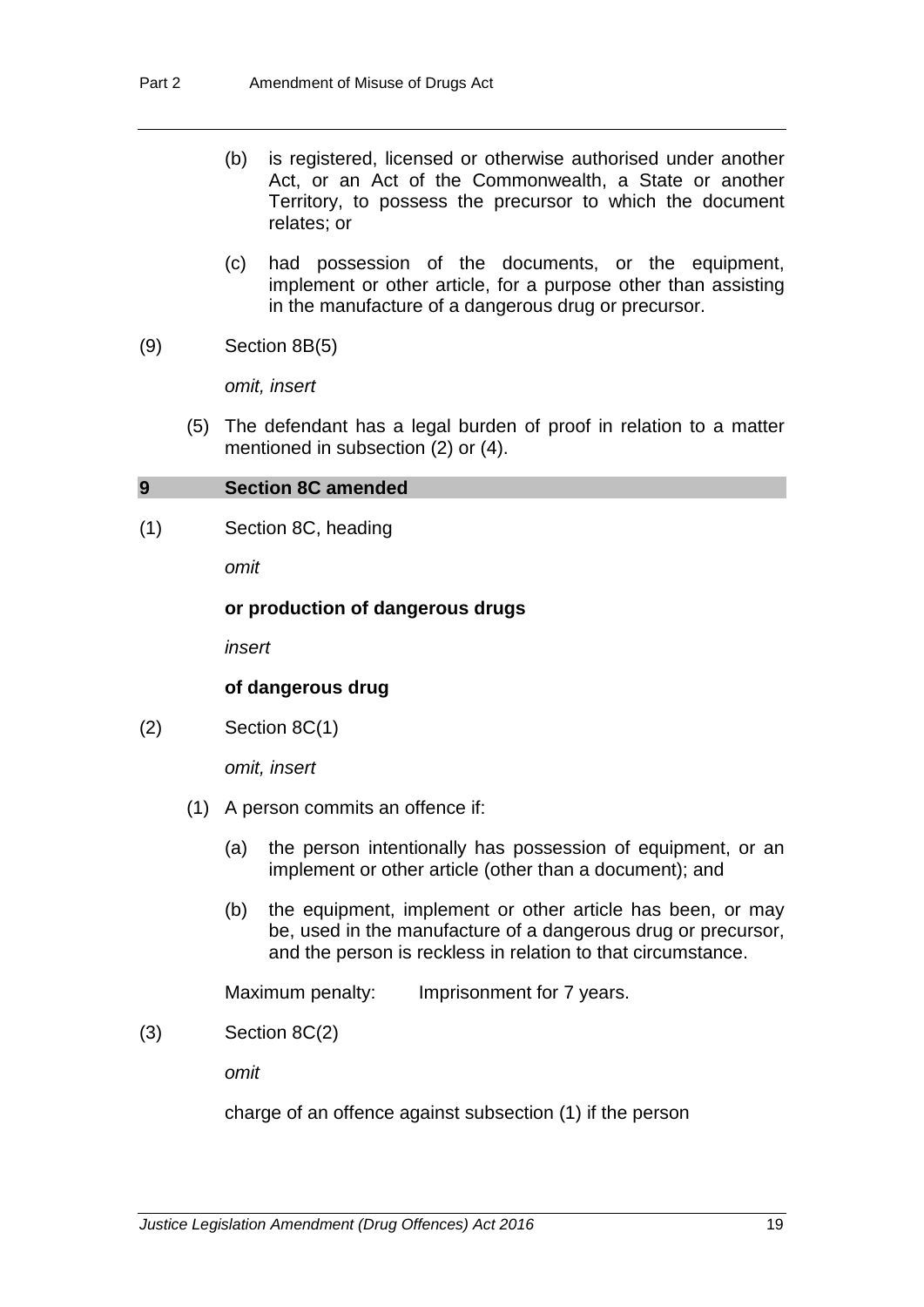*insert*

prosecution for an offence against subsection (1) if the defendant

(4) Section 8C(2)(a), at the end

*insert*

or

 $(5)$  Section 8C $(2)(b)$ 

*omit*

all words from "of the Territory" to "of the Commonwealth"

*insert*

, or an Act of the Commonwealth, a State or another Territory

 $(6)$  Section  $8C(2)(c)$ 

*omit, insert*

- (c) had possession of the equipment, implement or article for a purpose other than assisting in the manufacture of a dangerous drug or precursor.
- (7) After section 8C(2)

*insert*

(3) The defendant has a legal burden of proof in relation to a matter mentioned in subsection (2).

# **10 Sections 8D to 11 replaced**

Sections 8D to 11

*repeal, insert*

# **Subdivision 5 Alternative verdicts**

# **9 Alternative verdicts**

- (1) This section applies if, in a proceeding against a person charged with an offence against a provision mentioned in the following Table (the *prosecuted offence*), the trier of fact:
	- (a) is not satisfied beyond reasonable doubt that the person committed the prosecuted offence; but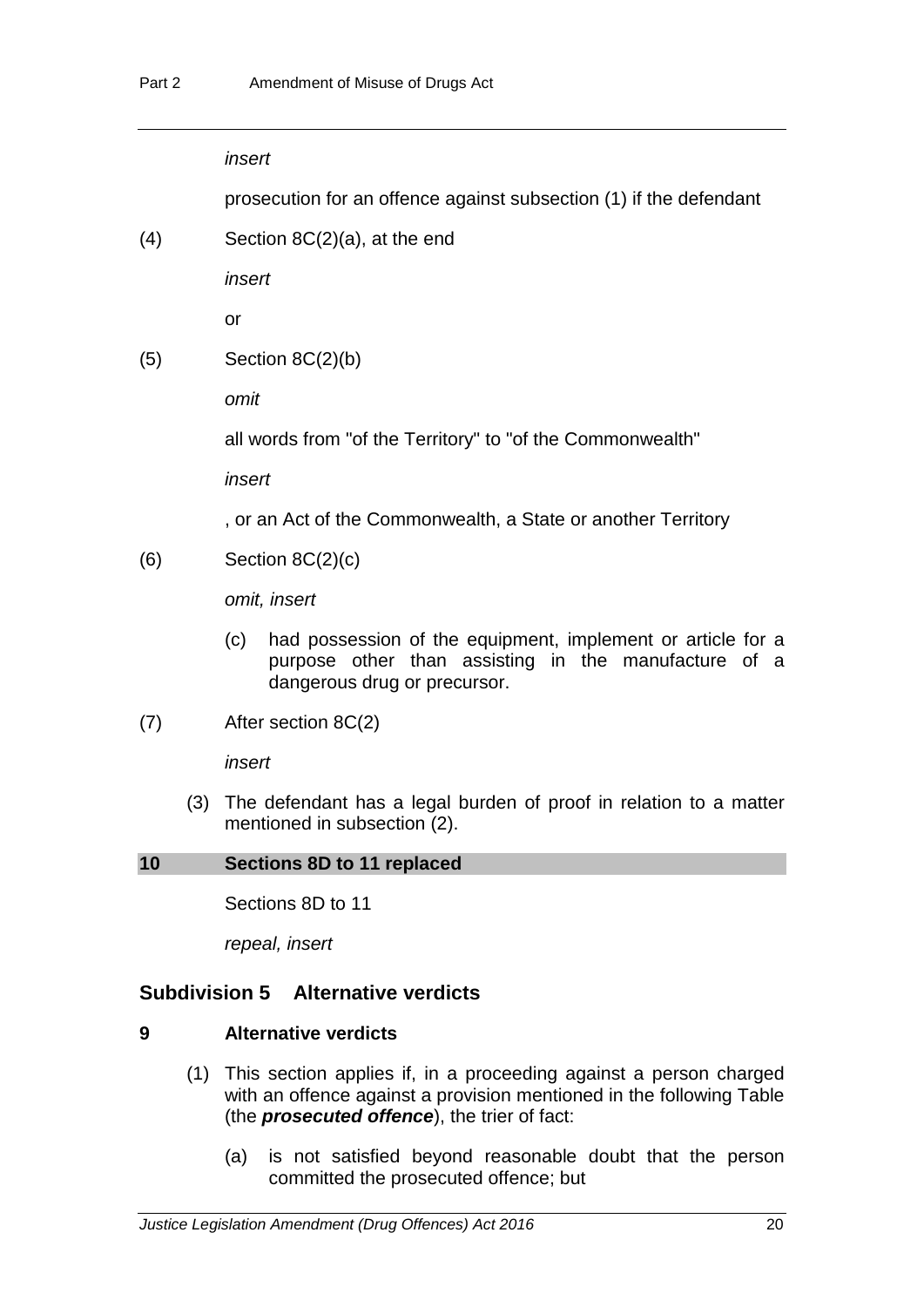- (b) is satisfied beyond reasonable doubt that the person committed the offence specified in the Table as the alternative offence for the prosecuted offence.
- (2) The trier of fact may find the person not guilty of the prosecuted offence but guilty of the alternative offence.

| <b>Prosecuted offence</b> | <b>Alternative offence</b>           |
|---------------------------|--------------------------------------|
| section $5(1)$            | section $5A(1)$                      |
| section $5B(1)$           | section $5C(1)$                      |
| section $6(1)$            | section $6A(1)$ or $6B(1)$           |
| section $6A(1)$           | section $6B(1)$                      |
| section $6C(1)$           | section $6D(1)$                      |
| section $6E(1)$           | section $6F(1)$                      |
| section $7(1)$            | section $7A(1)$ or $7B(1)$           |
| section 7A(1)             | section 7B(1)                        |
| section $7C(1)$           | section $7A(1)$ , $7B(1)$ or $7D(1)$ |
| section $7D(1)$           | section 7B(1)                        |

# **Table Alternative offences**

# **11 Section 11Q amended**

(1) Section 11Q(1)

*omit*

member of the Police Force

*insert*

police officer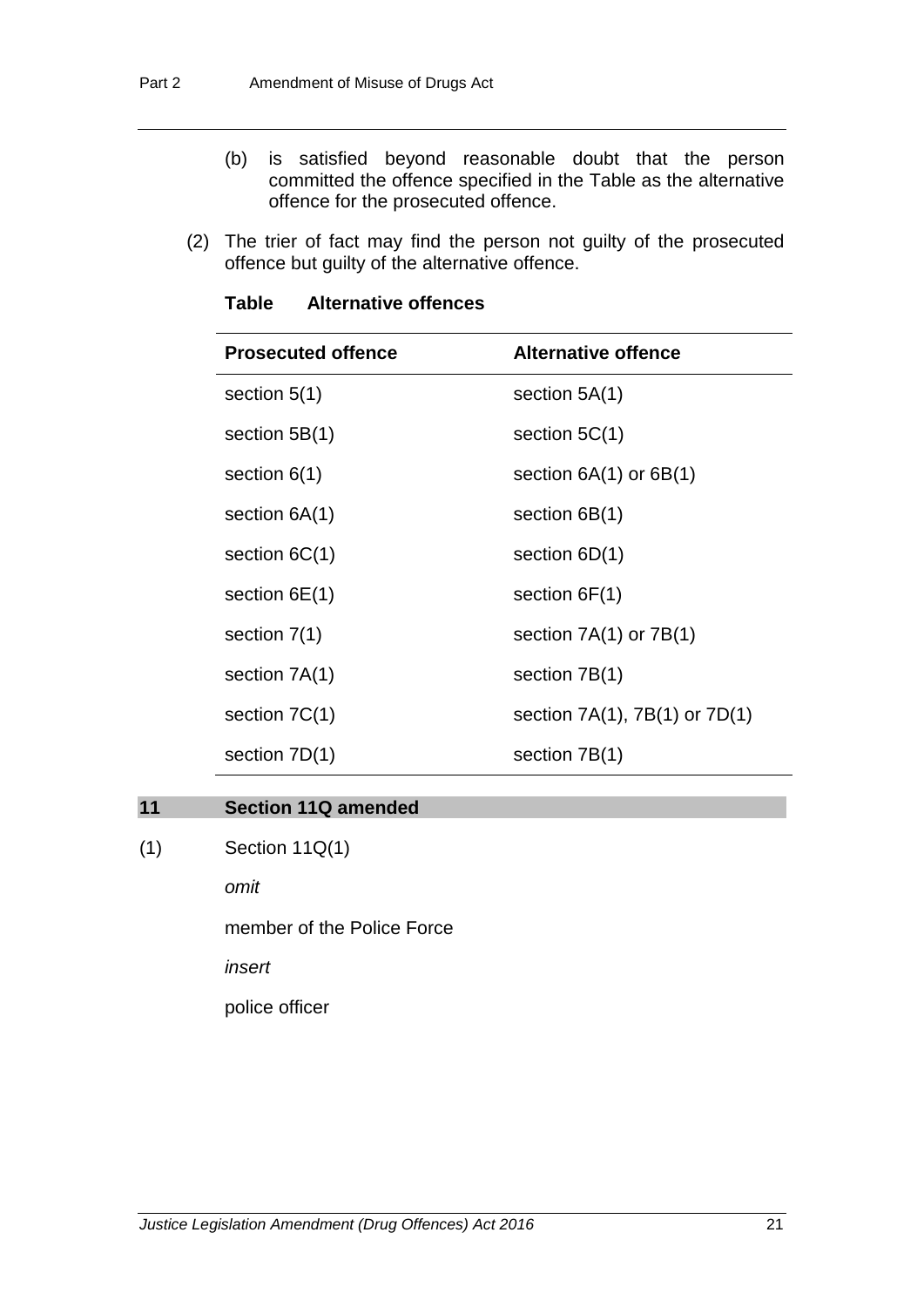(2) Section 11Q(3)

*omit, insert*

- (3) A person commits an offence if:
	- (a) the person intentionally tampers with, defaces, removes, damages or alters a notice; and
	- (b) the notice has been affixed to drug premises under subsection (1).

Maximum penalty: 200 penalty units or imprisonment for 2 years.

(4) Absolute liability applies to subsection (3)(b).

# **12 Section 11S replaced**

Section 11S

*repeal, insert*

# **11S Offences relating to entry and search of drug premises**

- (1) A person commits an offence if:
	- (a) the person intentionally obstructs another person from entering or attempting to enter premises; and
	- (b) the premises are drug premises and the person is reckless in relation to that circumstance; and
	- (c) the other person is a police officer.

Maximum penalty: 200 penalty units or imprisonment for 2 years.

- (2) A person commits an offence if:
	- (a) a police officer is about to begin, or has begun, a search of drug premises; and
	- (b) the person intentionally warns, advises or gives an alarm to, or causes a warning, advice or alarm to be given to, another person about the search.

Maximum penalty: 200 penalty units or imprisonment for 2 years.

(3) Strict liability applies to subsections  $(1)(c)$  and  $(2)(a)$ .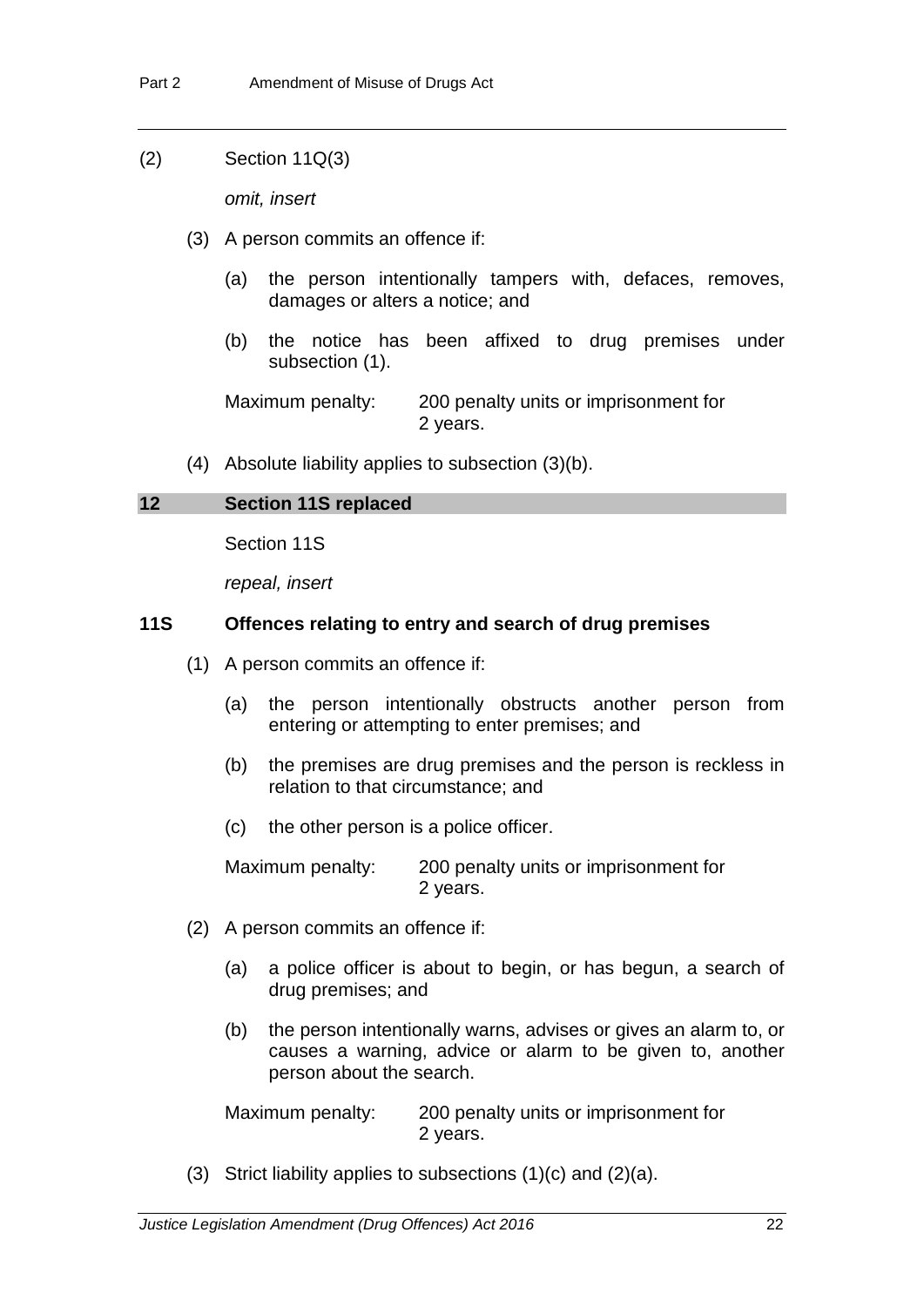(4) In this section:

*obstruct* includes hinder and resist.

# **11SA Offence not to give name and address when near drug premises**

- (1) A police officer may request a person to inform the officer of the person's name and address if:
	- (a) the person is on, or within 200 m of, drug premises; and
	- (b) the officer reasonably believes the person is associated with the drug premises.
- (2) A person to whom a request is made under subsection (1) commits an offence if:
	- (a) the person intentionally engages in conduct; and
	- (b) the conduct results in the person contravening the request and the person is reckless in relation to the result.

Maximum penalty: 200 penalty units or imprisonment for 2 years.

#### **13 Section 11T amended**

(1) Section 11T(1)

*omit, insert*

- (1) A person commits an offence if:
	- (a) the person intentionally engages in conduct; and
	- (b) the conduct breaches the peace and the person is reckless in relation to that circumstance; and
	- (c) the conduct occurs on drug premises.

Maximum penalty: 50 penalty units or imprisonment for 6 months.

- (1A) Strict liability applies to subsection (1)(c).
- $(2)$  Section 11T $(2)$

*omit (all references)*

member of the Police Force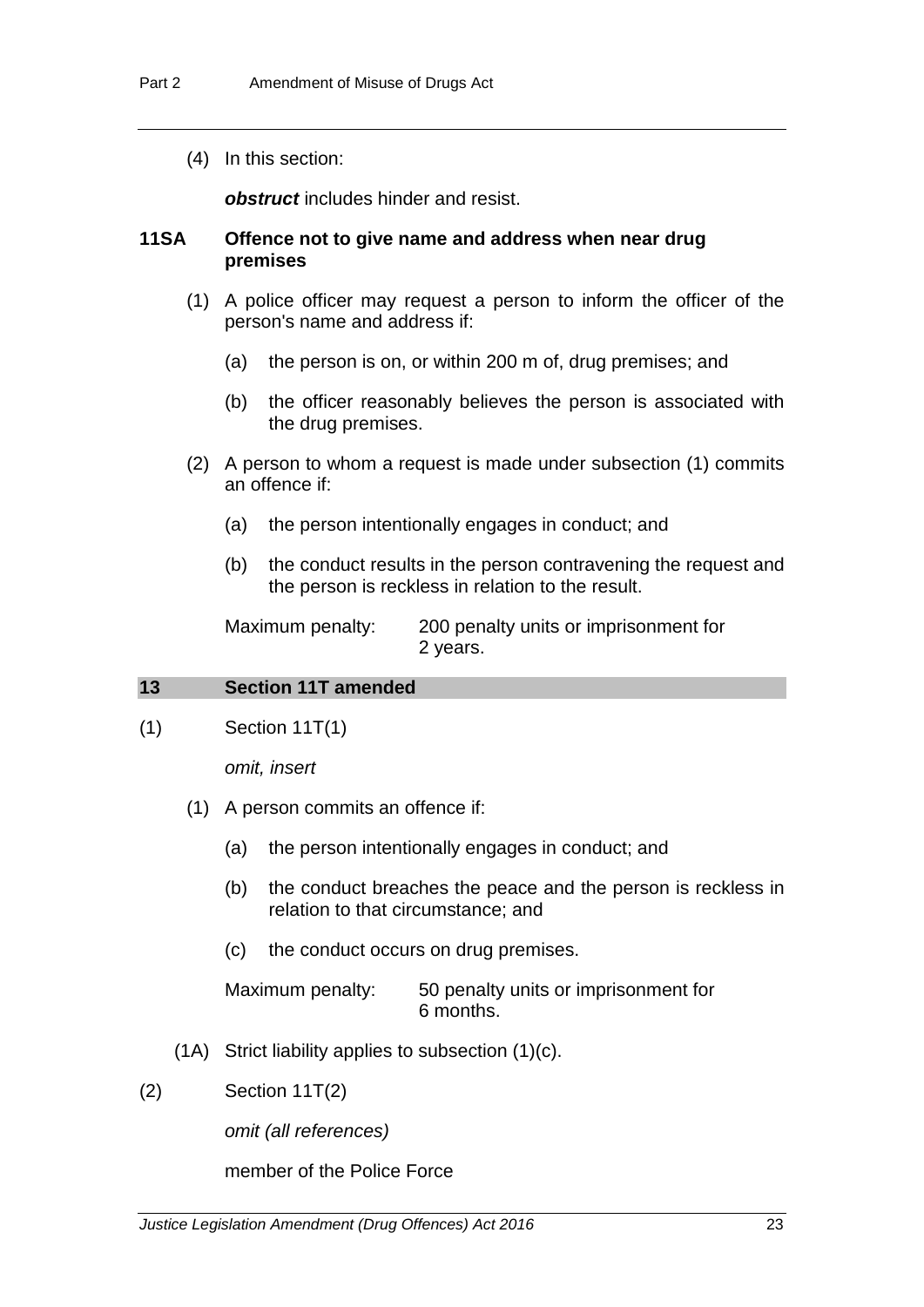*insert*

police officer

(3) Section 11T(2)

*omit*

the member

*insert*

the officer

# **14 Section 11V amended**

Section 11V

*omit*

section 5 or 8 of this Act

*insert*

Part II, Division 1, Subdivision 1 or section 6E(1), 6F(1) or 6G(1)

#### **15 Sections 11X and 11Y inserted**

Before section 12, in Part II, Division 2

*insert*

# **11X Supplying precursor for use in manufacture of dangerous drug**

- (1) A person commits an offence if:
	- (a) the person intentionally supplies a substance or thing to another person (the *recipient*); and
	- (b) the substance or thing is a precursor and the person is reckless in relation to that circumstance; and
	- (c) the recipient intends to use the precursor in the manufacture of a dangerous drug and the person has knowledge of that circumstance.

Maximum penalty: Imprisonment for 10 years.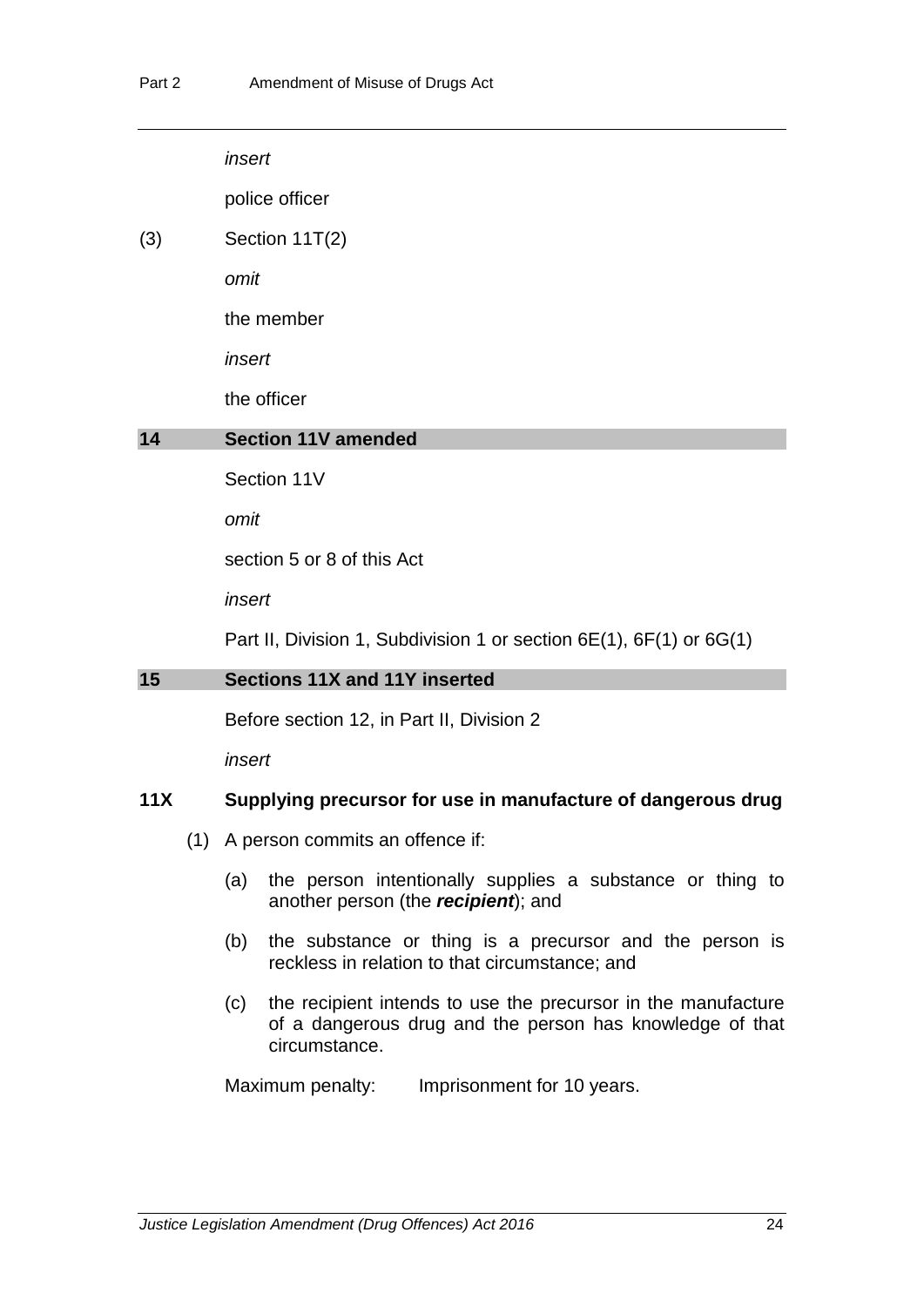- (2) It is a defence to a prosecution for an offence against subsection (1) if the recipient:
	- (a) is authorised under this Act to possess a precursor or a dangerous drug that may be manufactured from the precursor; or
	- (b) is registered, licensed or otherwise authorised under another Act, or an Act of the Commonwealth, a State or another Territory, to possess the precursor.
- (3) The defendant has a legal burden of proof in relation to a matter mentioned in subsection (2).

# **11Y Theft of dangerous drug**

- (1) A person commits an offence if:
	- (a) the person appropriates a substance or thing with the intention of depriving its owner of the substance or thing; and
	- (b) the substance or thing is a dangerous drug and the person is reckless in relation to that circumstance.

Maximum penalty:

- (a) for appropriation of a Schedule 1 drug imprisonment for 14 years; or
- (b) for appropriation of a Schedule 2 drug imprisonment for 7 years.
- (2) Subsection (1) does not apply in relation to the appropriation of a substance or thing by a person with the reasonable belief that the substance or thing has been lost and its owner cannot be discovered.
- (3) In this section:

*appropriates*, see section 209(1) of the Criminal Code.

*deprive*, see section 209(1) of the Criminal Code.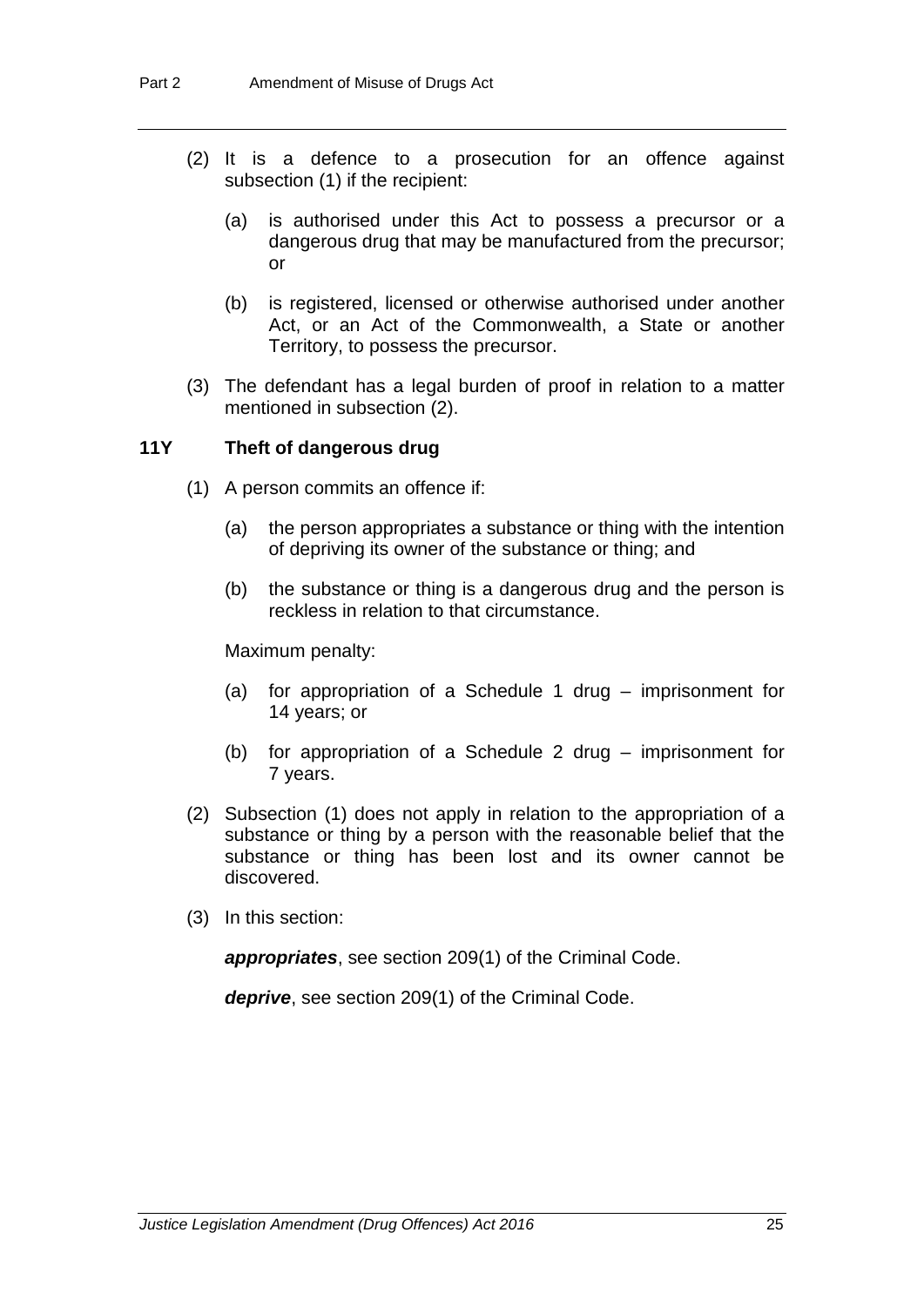#### **16 Section 12 amended**

(1) Section 12(1) and (2)

*omit, insert*

- (1) A person commits an offence if:
	- (a) the person intentionally possesses a thing, other than a hypodermic syringe or needle; and
	- (b) the thing is a thing used in the administration of a dangerous drug and the person is reckless in relation to that circumstance.

Maximum penalty: 50 penalty units or imprisonment for 6 months.

- (2) A person, other than a medical practitioner, nurse practitioner, pharmacist or member of a class of persons that is authorised by the Minister for this section, commits an offence if:
	- (a) the person intentionally supplies a hypodermic syringe or needle to another person, whether or not the other person is in the Territory; and
	- (b) the syringe or needle is to be used in the administration of a dangerous drug to that or another person and the person is reckless in relation to that circumstance.

Maximum penalty: 50 penalty units or imprisonment for 6 months.

(2) Section 12(3)

*omit*

proves that he or she

(3) Section 12(3)

*omit*

authorized person referred to

*insert*

authorised person mentioned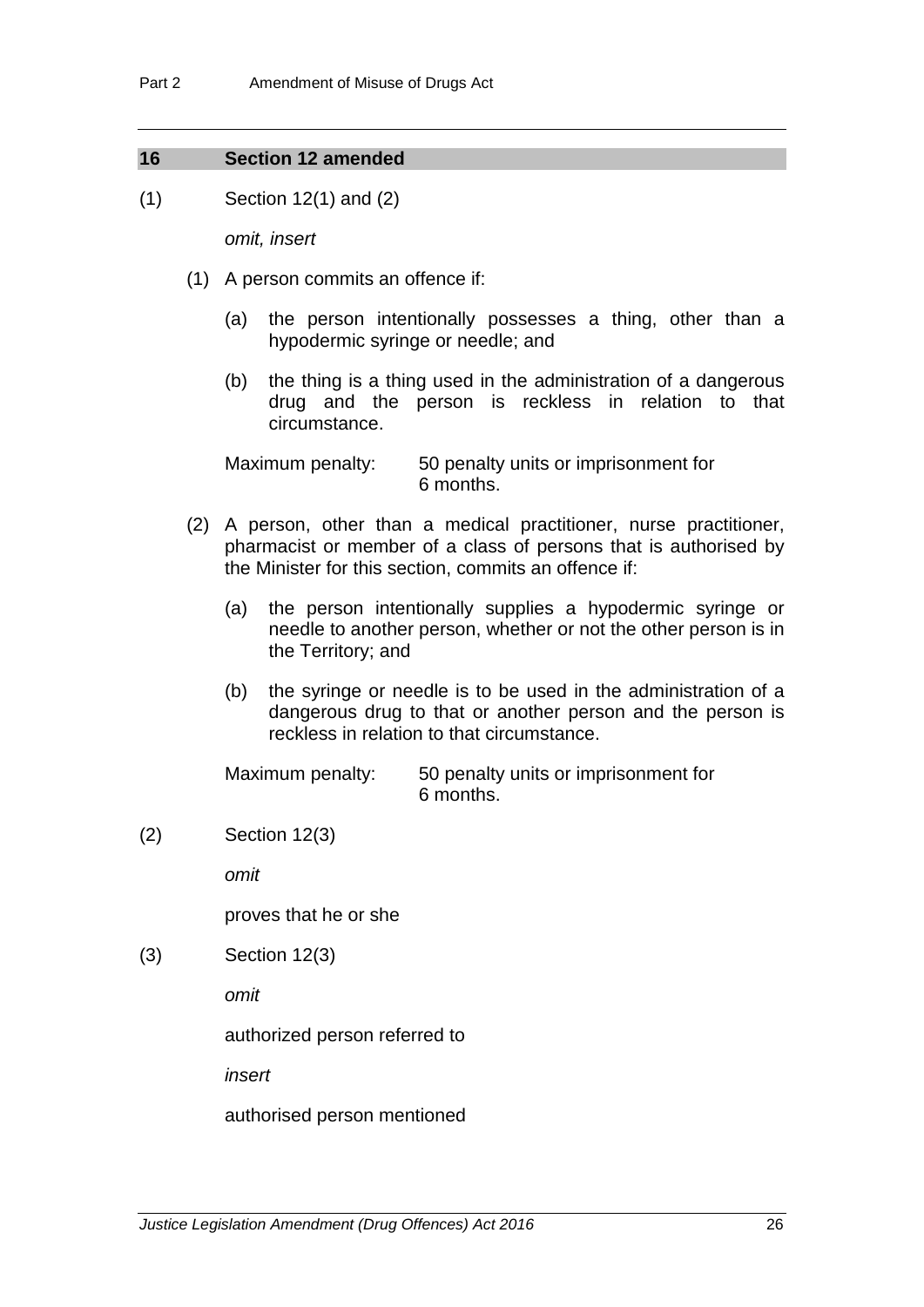(4) Section 12(4) and (5)

*omit, insert*

- (3A) The defendant has a legal burden of proof in relation to a matter mentioned in subsection (3).
	- (4) A person in possession of a hypodermic syringe or needle must take all reasonable care and precautions with it so as to avoid danger to the life, safety or health of another person.
- (4A) A person commits an offence if:
	- (a) the person intentionally engages in conduct; and
	- (b) the conduct results in a contravention of subsection (4) and the person is reckless in relation to the result.

Maximum penalty: 50 penalty units or imprisonment for 6 months.

- (5) A person commits an offence if:
	- (a) a hypodermic syringe or needle has been used in the administration of a dangerous drug and the person has knowledge of that circumstance; and
	- (b) the person intentionally disposes of the syringe or needle; and
	- (c) the disposal is not carried out in the manner prescribed and the person is reckless in relation to that circumstance.

Maximum penalty: 50 penalty units or imprisonment for 6 months.

#### **17 Sections 13 to 17 replaced**

Sections 13 to 17

*repeal, insert*

#### **13 Self-administering dangerous drug**

A person commits an offence if:

(a) the person intentionally self-administers a substance or thing; and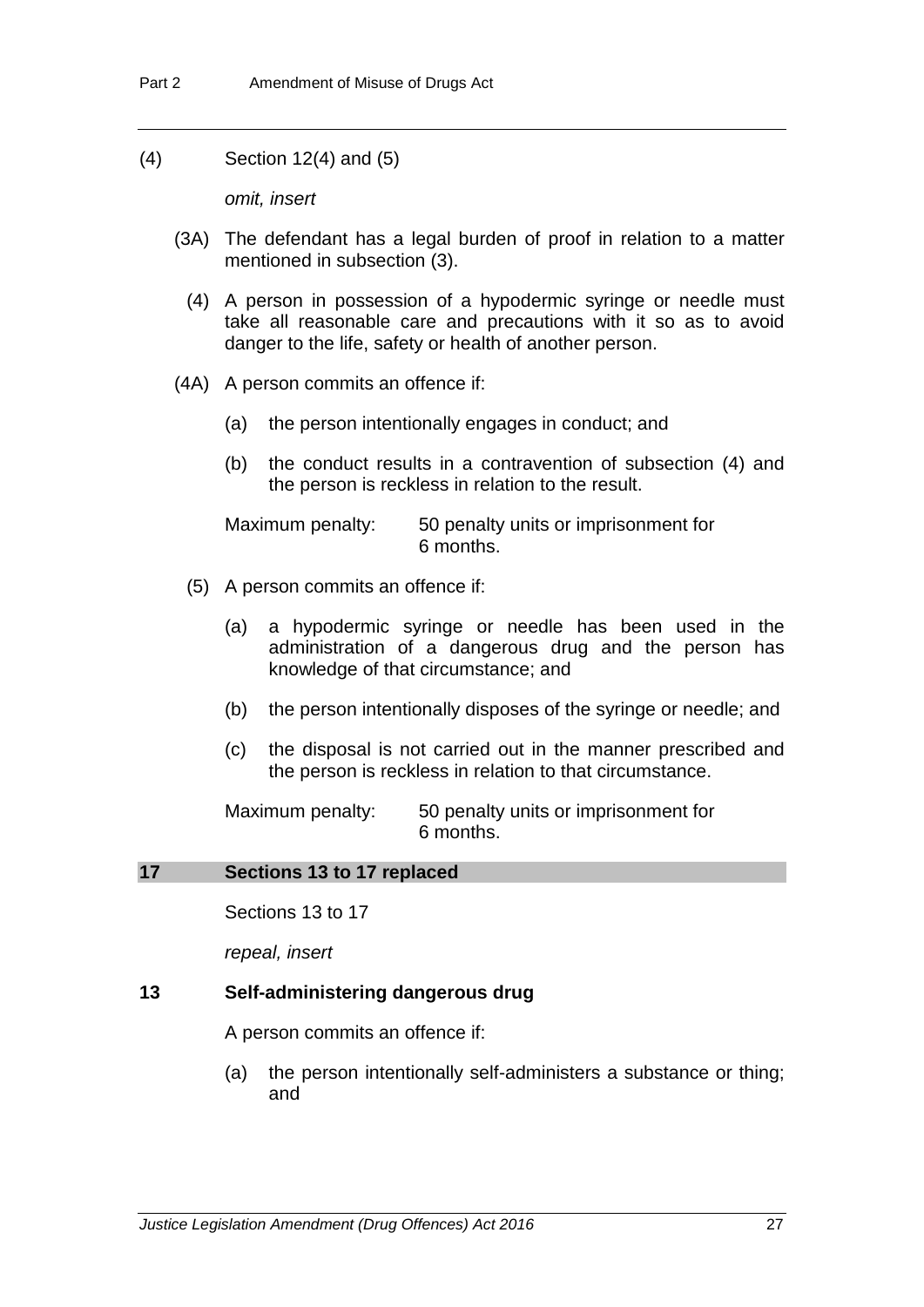(b) the substance or thing is a dangerous drug and the person is reckless in relation to that circumstance.

Maximum penalty: 50 penalty units or imprisonment for 6 months.

### **14 Allowing another person to administer dangerous drug**

A person (the *first person*) commits an offence if:

- (a) the first person intentionally allows another person to administer a substance or thing to the first person; and
- (b) the substance or thing is a dangerous drug and the first person is reckless in relation to that circumstance.

Maximum penalty: 50 penalty units or imprisonment for 6 months.

#### **15 Display or supply of cocaine kit, water pipe or ice pipe**

- (1) A person commits an offence if:
	- (a) the person intentionally displays a thing in a shop or stall; and
	- (b) the thing is a cocaine kit, water pipe or ice pipe and the person is reckless in relation to that circumstance.

Maximum penalty:

- (a) for the display of a cocaine kit or water pipe 100 penalty units or imprisonment for 12 months; or
- (b) for the display of an ice pipe 200 penalty units or imprisonment for 2 years.
- (2) A person (the *supplier*) commits an offence if:
	- (a) the supplier intentionally supplies a thing to another person; and
	- (b) the thing is a cocaine kit, water pipe or ice pipe and the supplier is reckless in relation to that circumstance.

Maximum penalty:

- (a) for the supply of a cocaine kit or water pipe 100 penalty units or imprisonment for 12 months; or
- (b) for the supply of an ice pipe 200 penalty units or imprisonment for 2 years.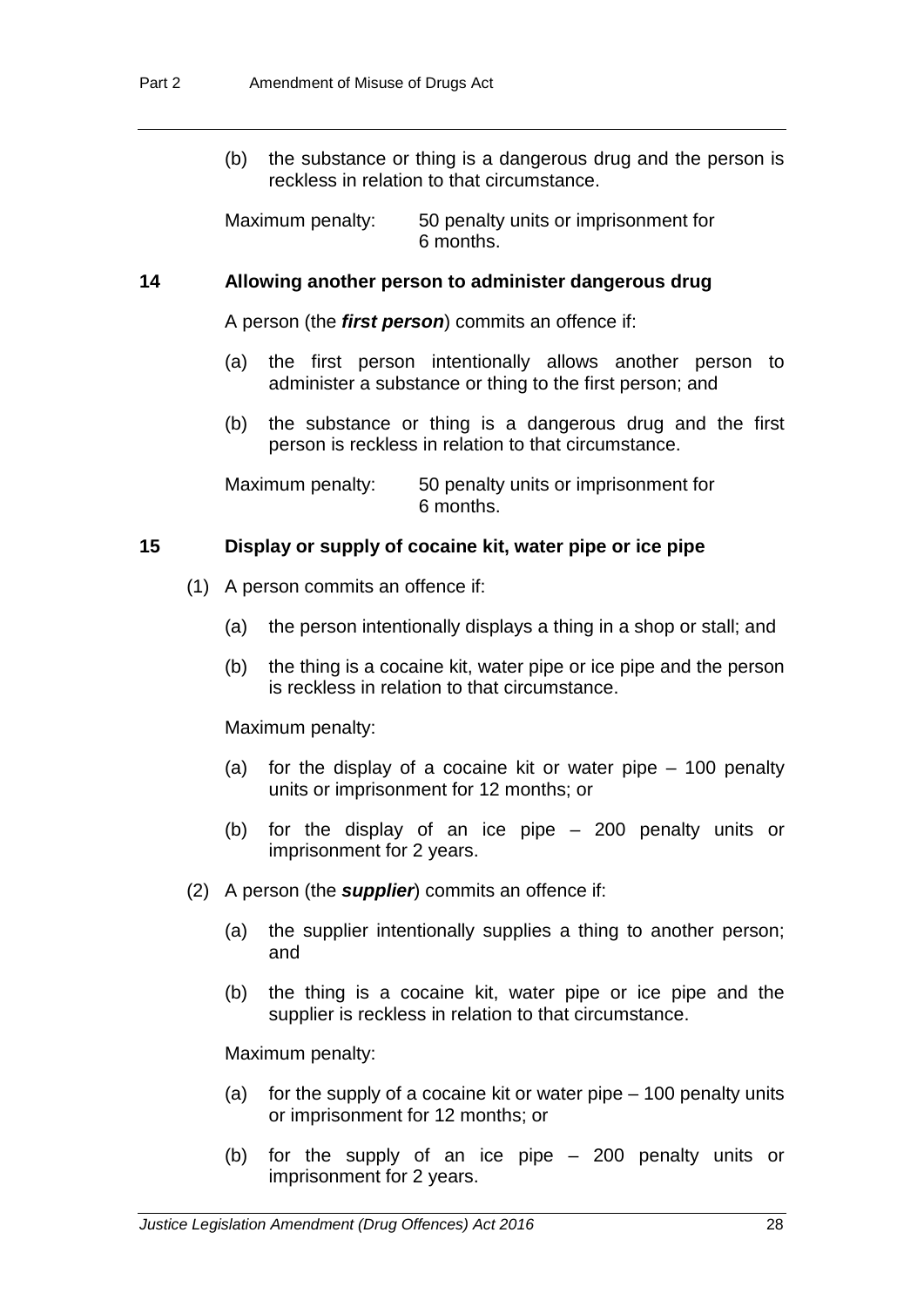(3) In this section:

*cocaine kit* means 2 or more of the following items packaged for use as a unit to prepare cocaine for introduction, or to introduce cocaine, into the body of a person:

- (a) a razor blade;
- (b) a tube;
- (c) a mirror;
- (d) a scoop;
- (e) a glass bottle;
- (f) any other item for use, together with an item mentioned in paragraphs (a) to (e), to prepare cocaine for introduction, or to introduce cocaine, into the body of a person.

*device* includes components that together make a device.

*exempt pipe* means a device of a class or description prescribed by regulation as not being an ice pipe.

*exempt water pipe* means a device of a class or description prescribed by regulation as not being a water pipe.

*ice pipe* means a device, other than an exempt pipe, that, whether in its original form or with an adjustment or modification, is intended for use for the administration of a dangerous drug:

- (a) by means of the smoking or inhaling of the smoke or fumes resulting from the heating or burning of the drug in a crystal or powder form; or
- (b) by other means prescribed by regulation.

*Example for definition ice pipe*

*A crack pipe.*

*intended for use* includes made, modified or designed for use.

#### *shop or stall*:

- (a) includes:
	- (i) so much of a building or place as is used for the sale, or supply in the course of commercial transactions, of goods; and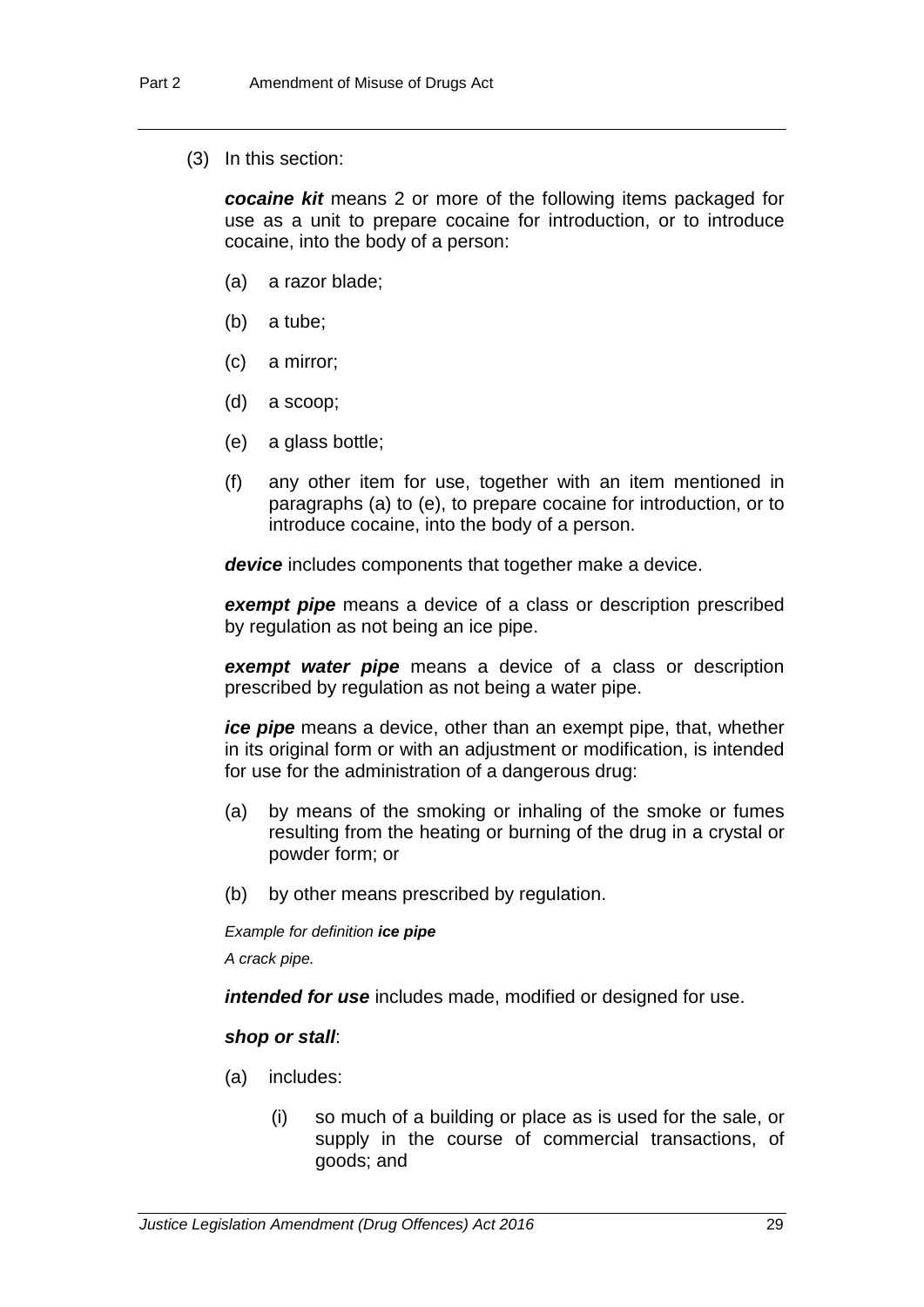- (ii) a stall or other structure or vehicle used for the sale or supply of goods at a market or elsewhere; and
- (ii) any other place or thing prescribed by regulation; but
- (b) does not include anything prescribed by regulation as not being a shop or stall.

#### *Example for definition shop or stall*

- *1 A pop-up shop.*
- *2 Part of premises used for a lawn sale.*

*water pipe* means a device, other than an exempt water pipe, that, whether in its original form or with an adjustment or modification, is intended for use for the administration of a dangerous drug:

- (a) by means of the drawing of smoke or fumes (resulting from the heating or burning of the drug) through water or another liquid; or
- (b) by other means prescribed by regulation.

*Example for definition water pipe*

*A bong.*

#### **18 Section 19Y amended**

Section 19Y(4) and (5)

*omit, insert*

- (4) A person to whom a direction is given under subsection (1)(a) commits an offence if:
	- (a) the person intentionally engages in conduct; and
	- (b) the conduct results in a contravention of the direction and the person is reckless in relation to the result.

| Maximum penalty: | 100 penalty units or imprisonment for |
|------------------|---------------------------------------|
|                  | 12 months.                            |

- (5) A person who is detained by a police officer under subsection (1)(e) and directed by the officer to inform the officer of the person's name, address and date of birth commits an offence if:
	- (a) the person intentionally engages in conduct; and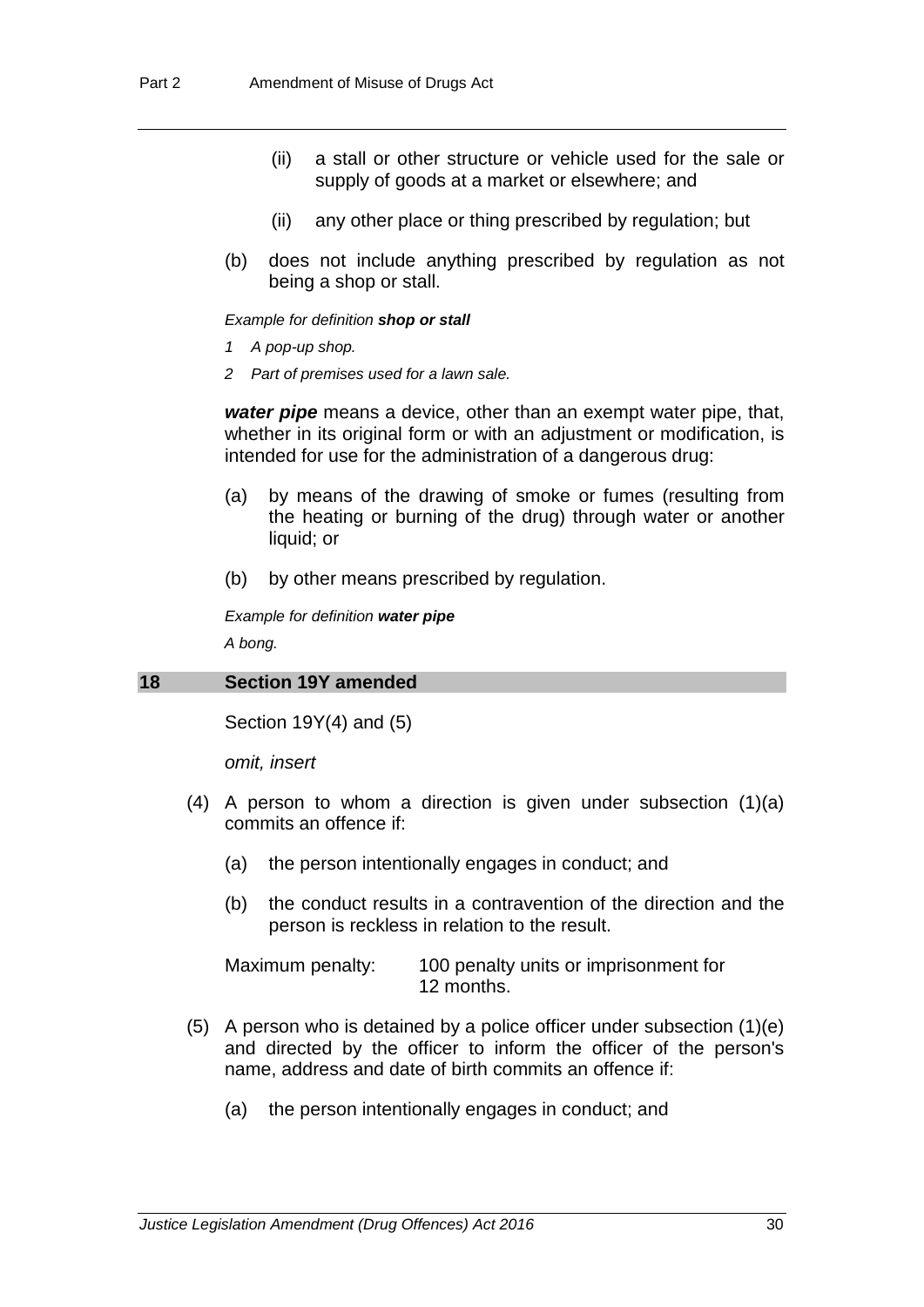(b) the conduct results in a contravention of the direction and the person is reckless in relation to the result.

Maximum penalty: 200 penalty units or imprisonment for 2 years.

#### **19 Part IIB replaced**

Part IIB

*repeal, insert*

# **Part IIB Infringement notice offences**

# **20 Infringement notice offence and prescribed amount payable**

- (1) An *infringement notice offence* is:
	- (a) an offence against section 6B(1) if:
		- (i) the prohibited plant is a cannabis plant; and
		- (ii) the number of plants cultivated does not exceed 2; or
	- (b) an offence against section 7B(1) or 7D(1) if:
		- (i) the dangerous drug is specified in Schedule 3; and
		- (ii) the quantity of the drug possessed does not exceed the quantity specified opposite the drug.
- (2) The *prescribed amount* for an infringement notice offence is the amount equal to the monetary value of 2 penalty units.

# **20A When infringement notice may be given**

- (1) If a police officer reasonably believes a person has committed an infringement notice offence, the officer may give a notice (an *infringement notice*) to the person.
- (2) However, a police officer must not give an infringement notice to a person unless the officer reasonably believes the person is an adult.

# **20B Contents of infringement notice**

- (1) The infringement notice must specify the following:
	- (a) the name and address of the person, if known;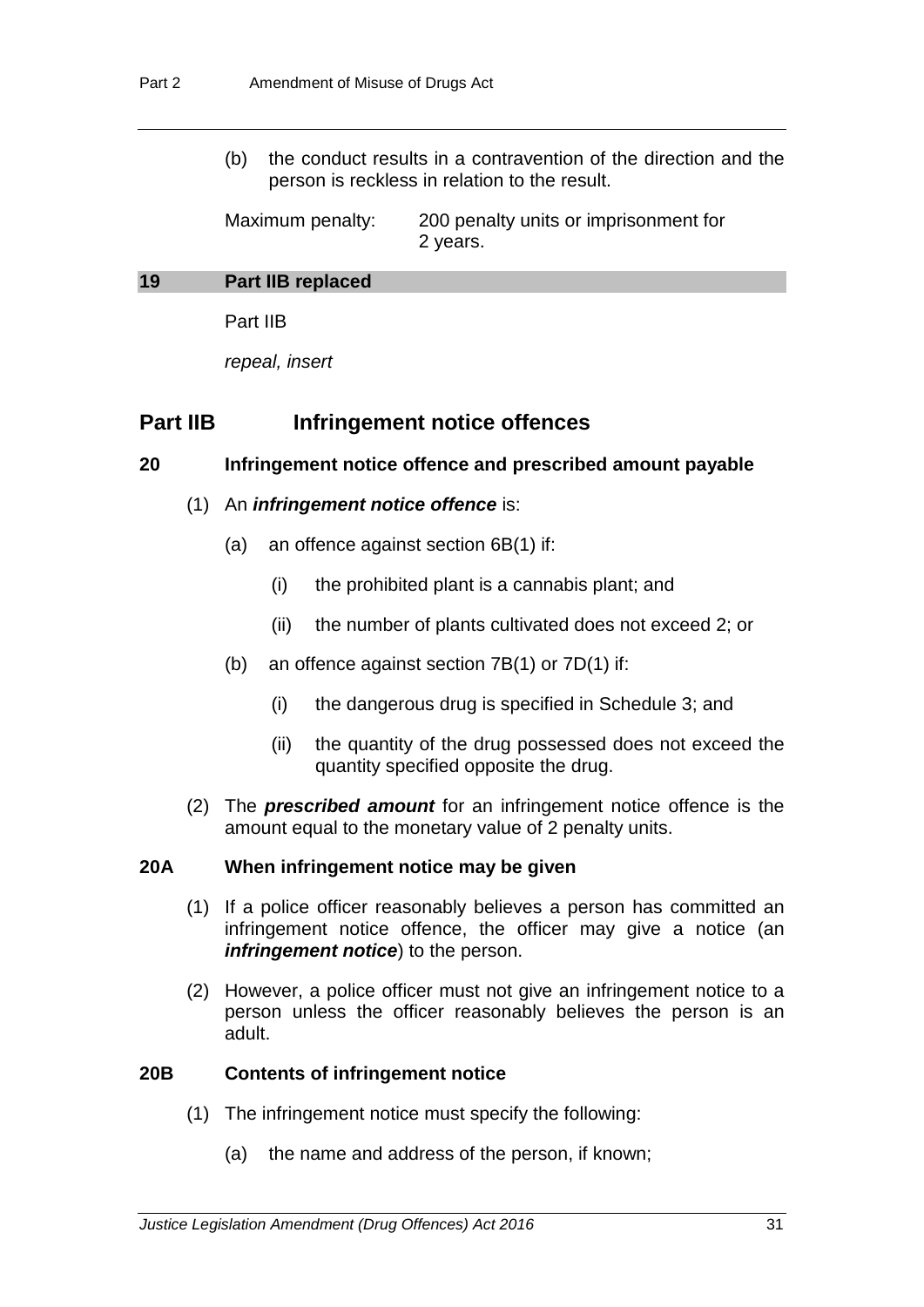- (b) the date the infringement notice is given to the person;
- (c) the date, time and place of the infringement notice offence;
- (d) a description of the offence;
- (e) the prescribed amount payable for the offence;
- (f) the enforcement agency, as defined in the *Fines and Penalties (Recovery) Act*, to which the prescribed amount is payable.
- (2) The infringement notice must include a statement to the effect of the following:
	- (a) the person may expiate the infringement notice offence and avoid any further action in relation to the offence by paying the prescribed amount to the specified enforcement agency within 28 days after the notice is given;
	- (b) the person may elect under section 21 of the *Fines and Penalties (Recovery) Act* to have the matter dealt with by a court instead of under that Act by completing a statement of election and giving it to the specified enforcement agency;
	- (c) if the person does nothing in response to the notice, enforcement action may be taken under the *Fines and Penalties (Recovery) Act*, including (but not limited to) action for the following:
		- (i) suspending the person's licence to drive;
		- (ii) seizing personal property of the person;
		- (iii) deducting an amount from the person's wages or salary;
		- (iv) registering a statutory charge on land owned by the person;
		- (v) making a community work order for the person and imprisonment of the person if the person breaches the order.
- (3) Also, the infringement notice must include an appropriate form for making the statement of election mentioned in subsection (2)(b).

# **20C Payment by cheque**

If the person tenders a cheque in payment of the prescribed amount, the amount is not taken to have been paid unless the cheque is cleared on first presentation.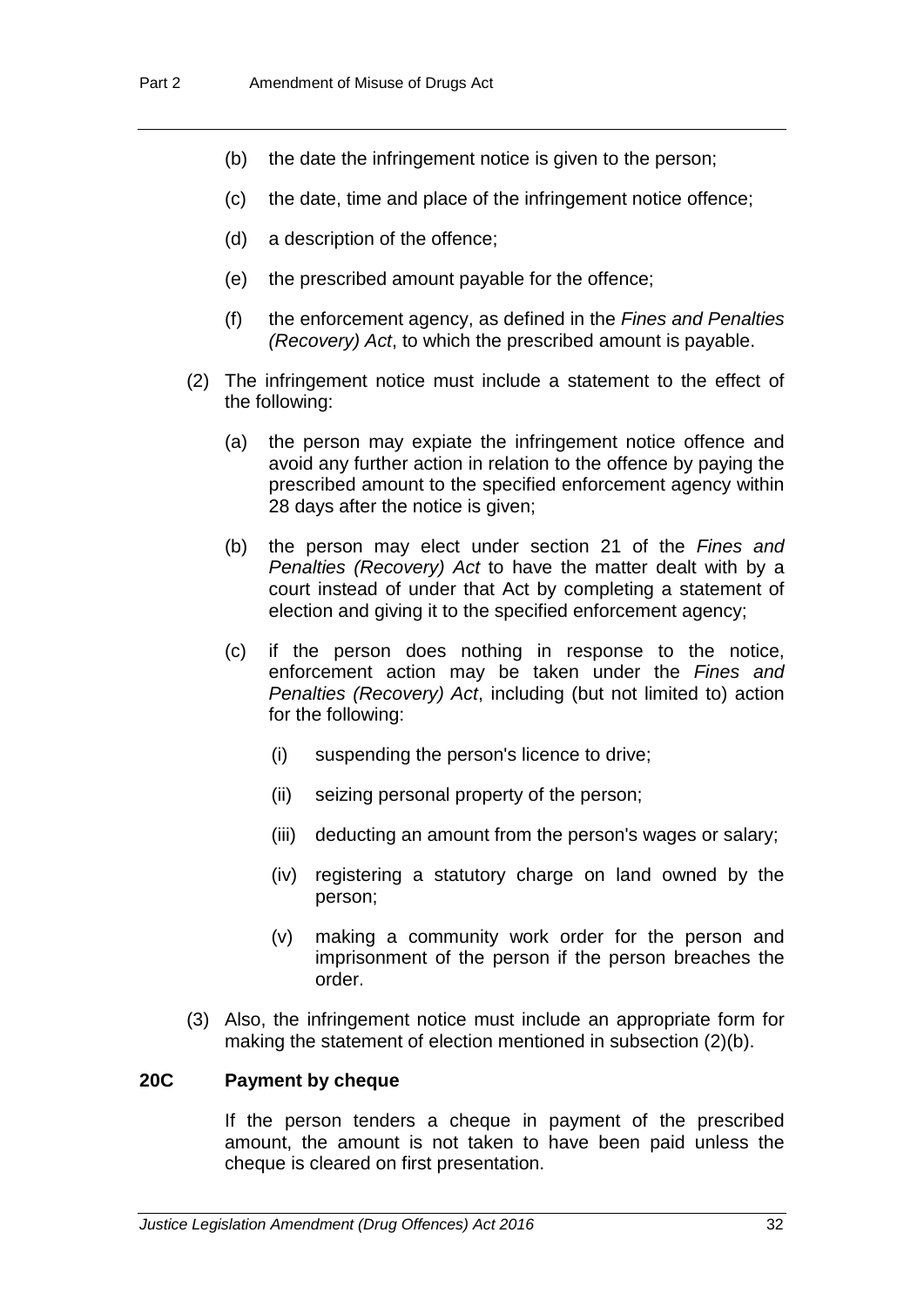#### **20D Withdrawal of infringement notice**

- (1) A police officer may withdraw the infringement notice by written notice given to the person.
- (2) The notice must be given:
	- (a) within 28 days after the infringement notice is given to the person; and
	- (b) before payment of the prescribed amount.

#### **20E Application of Part**

- (1) This Part does not prejudice or affect the start or continuation of proceedings for an infringement notice offence for which an infringement notice has been given unless the offence is expiated.
- (2) Also, this Part does not:
	- (a) require an infringement notice to be given; or
	- (b) affect the liability of a person to be prosecuted in a court for an offence for which an infringement notice has not been given; or
	- (c) prevent more than one infringement notice for the same offence being given to a person.
- (3) If more than one infringement notice for the same offence has been given to a person, the person may expiate the offence by paying the prescribed amount in accordance with any of the notices.

#### **20 Section 20 amended**

Section 20

*renumber as section 21*

#### **21 Section 21 repealed**

Section 21

*repeal*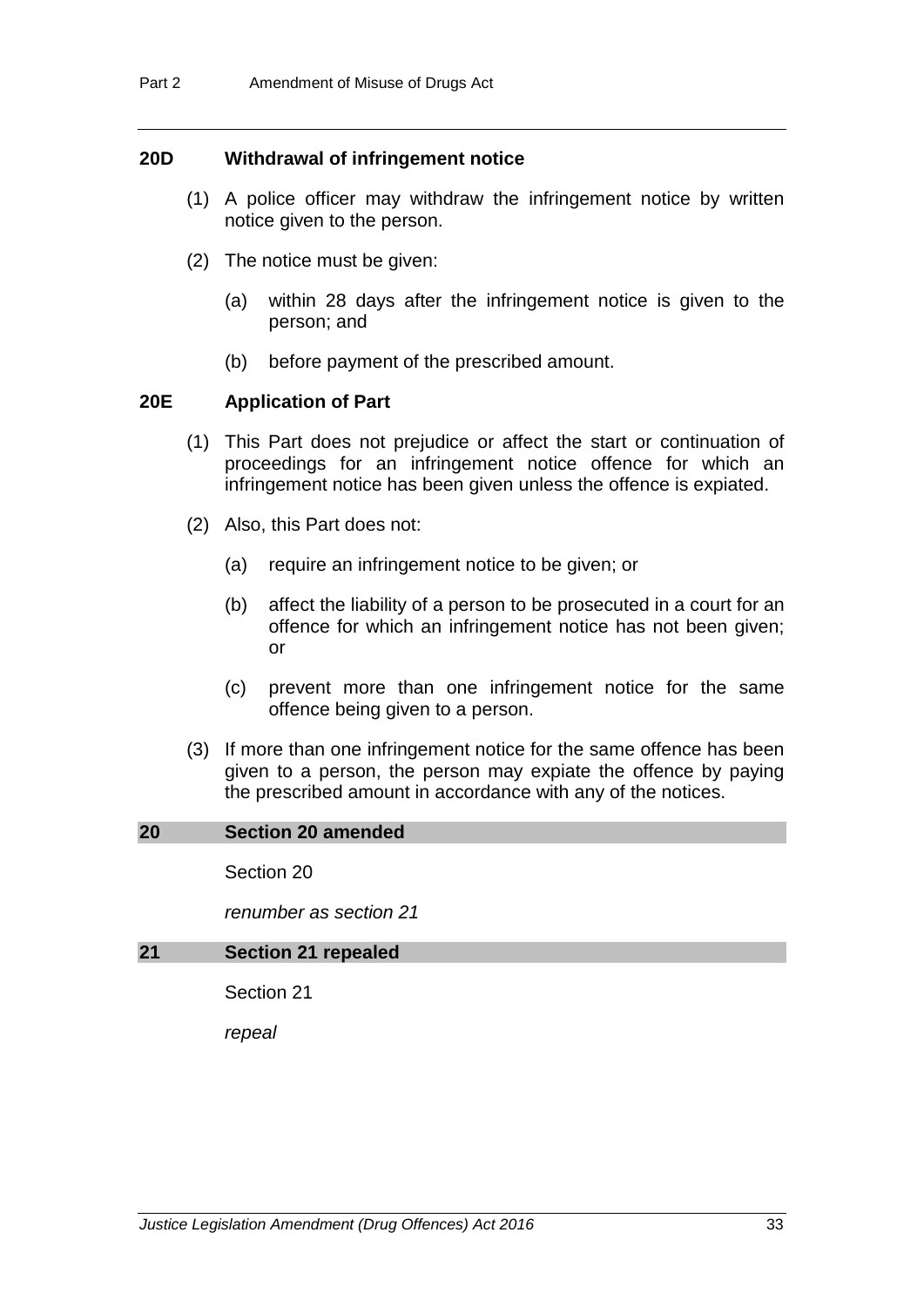| 22                   |        | <b>Section 22 amended</b>                                         |  |  |
|----------------------|--------|-------------------------------------------------------------------|--|--|
| (1)                  |        | Section 22(1)                                                     |  |  |
|                      |        | omit                                                              |  |  |
|                      |        | section 5, 7, 8, 9 or 11                                          |  |  |
|                      |        | insert                                                            |  |  |
|                      |        | Part II, Division 1, Subdivision 1, 2 or 3 or section 11Y         |  |  |
| (2)                  |        | Section 22(1)                                                     |  |  |
|                      |        | omit                                                              |  |  |
|                      |        | all words after "taken"                                           |  |  |
|                      |        | insert                                                            |  |  |
|                      |        | summarily.                                                        |  |  |
| 23                   |        | <b>Section 24 amended</b>                                         |  |  |
| (1)                  |        | Section 24(1)                                                     |  |  |
|                      |        | omit                                                              |  |  |
|                      |        | all words from "member" to "Division 1 of"                        |  |  |
|                      | insert |                                                                   |  |  |
|                      |        | police officer in respect of the commission of an offence against |  |  |
| (2)<br>Section 24(1) |        |                                                                   |  |  |
|                      |        | omit                                                              |  |  |
|                      |        | shall                                                             |  |  |
|                      |        | insert                                                            |  |  |
|                      |        | must                                                              |  |  |
| (3)                  |        | Section $24(2)$ and $(3)$                                         |  |  |
|                      |        | omit, insert                                                      |  |  |
|                      | (2)    | Subject to section 25(3), a person commits an offence if:         |  |  |
|                      |        | the person intentionally discloses information; and<br>(a)        |  |  |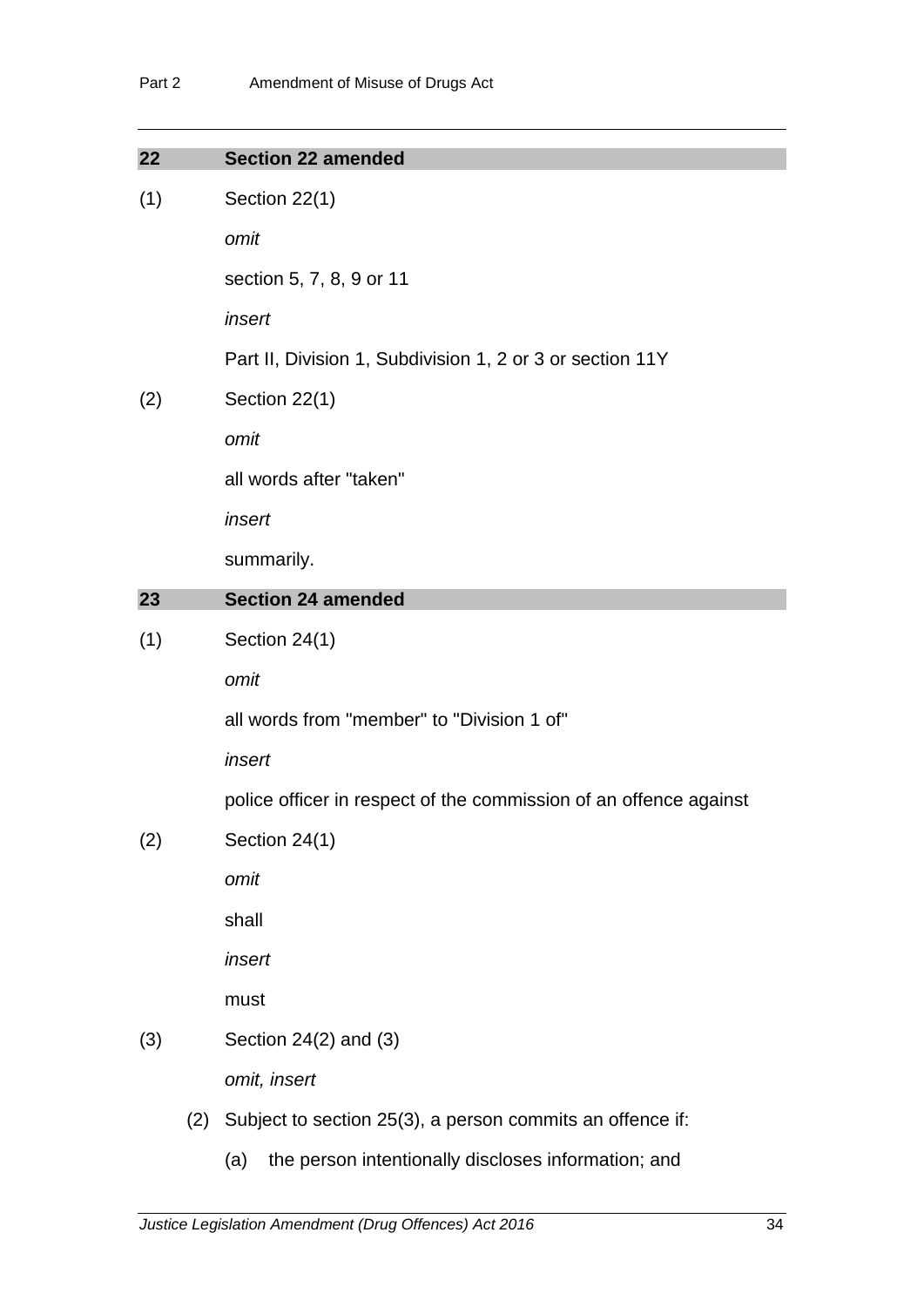(b) the disclosure of the information results in the disclosure of the name of an informer, or a matter that may lead to the identification of an informer, and the person is reckless in relation to the result.

Maximum penalty: 200 penalty units or imprisonment for 2 years.

- (3) It is a defence to a prosecution for an offence against subsection (2) if the defendant made the disclosure in good faith for the protection of the interests of the informer or for the public good.
- (4) The defendant has a legal burden of proof in relation to a matter mentioned in subsection (3).

#### **24 Section 25 amended**

(1) Section 25(1)

*omit*

Division 1 of

 $(2)$  Section 25 $(1)(a)$ , at the end

*insert* 

or

(3) Section 25(1)(c)

*omit, insert*

- (c) if a police officer appears as a witness for the defence, the officer;
- (4) Section 25(1)

*omit (all references)*

shall

*insert*

must

(5) Section 25(1)

*omit*

member of the Police Force referred to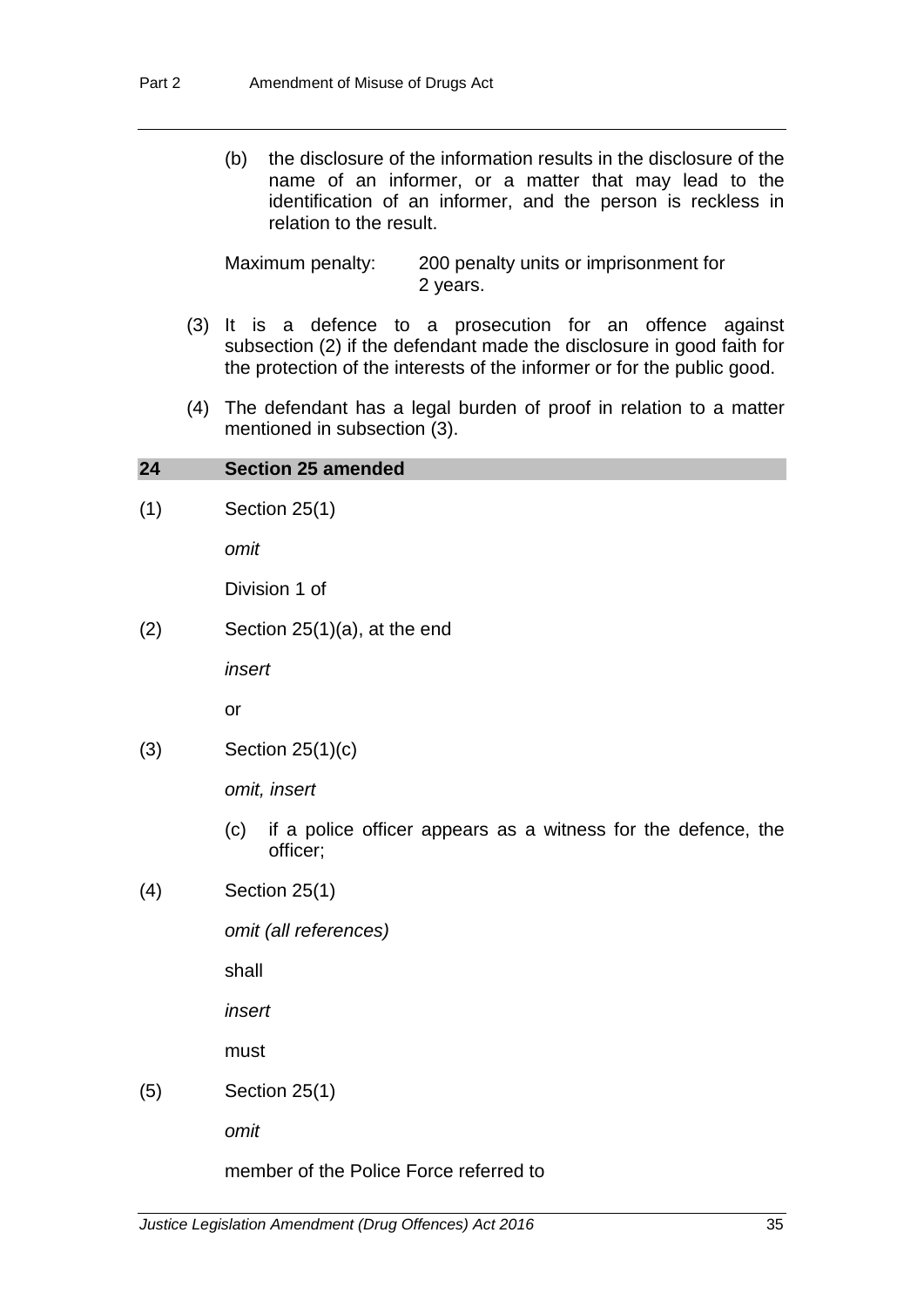*insert*

police officer mentioned

(6) Section 25(2)

*omit*

all words from "Division" to "her"

*insert*

Part II, a police officer appearing as a prosecutor or witness must not be compelled to produce a report or document made or received in the officer's

#### **25 Section 26 amended**

(1) Section 26(1)

*omit*

Division 1 of

(2) Section 26(5)

*omit, insert*

- (5) A person commits an offence if:
	- (a) the person intentionally engages in conduct; and
	- (b) the conduct results in the contravention of an order made under subsection (1) and the person is reckless in relation to the result.

Maximum penalty: 200 penalty units or imprisonment for 2 years.

# 26 Section 28 amended

Section 28

*omit*

Division 1 of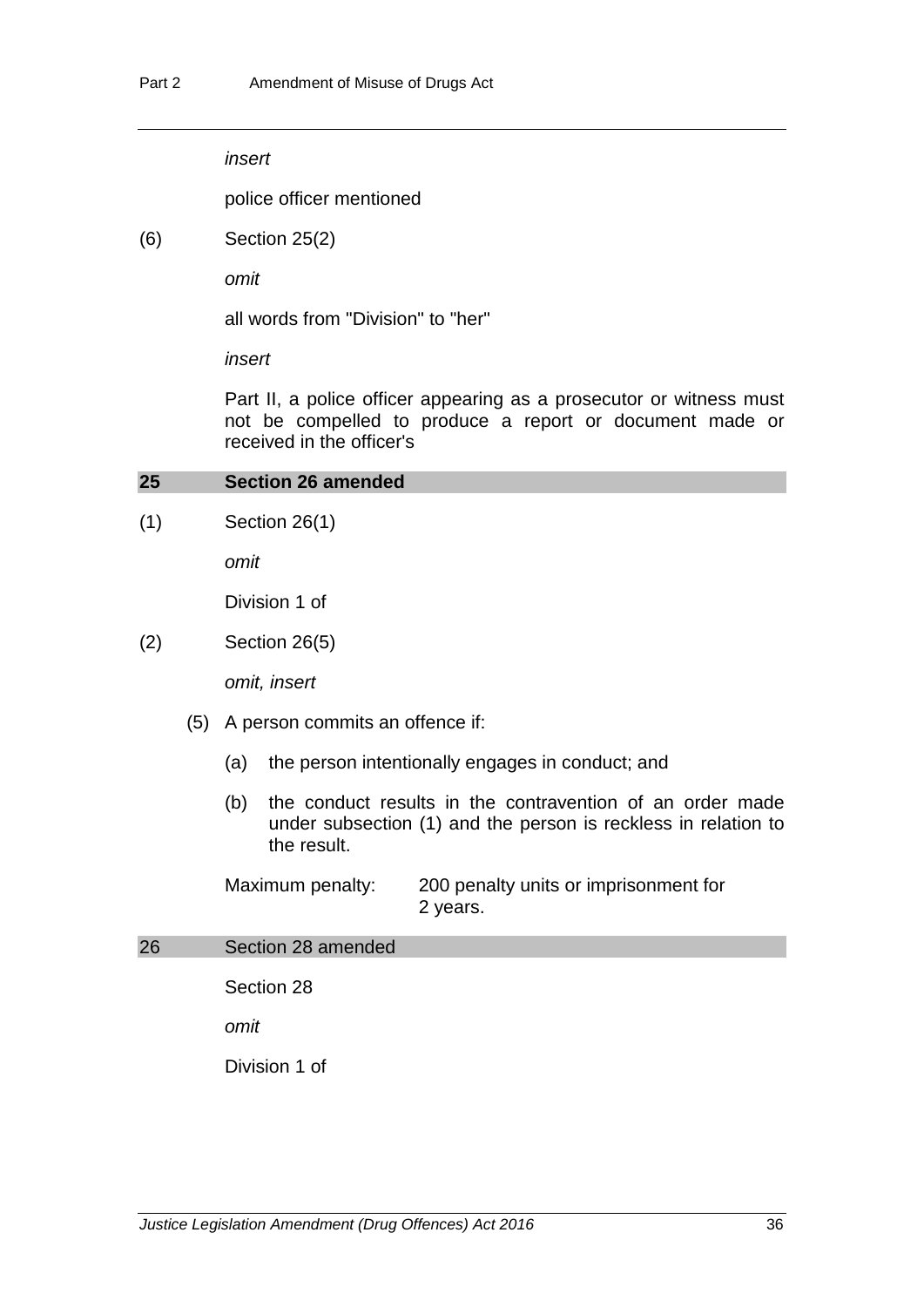| 27  | <b>Section 32 amended</b>                         |
|-----|---------------------------------------------------|
| (1) | Section 32(1) and (2)                             |
|     | omit (all references)                             |
|     | member of the Police Force                        |
|     | insert                                            |
|     | police officer                                    |
| (2) | Section 32(1)                                     |
|     | omit                                              |
|     | authorize                                         |
|     | insert                                            |
|     | authorise                                         |
| (3) | Section 32(2)                                     |
|     | omit                                              |
|     | the generality of                                 |
| (4) | Section 32(2)                                     |
|     | omit (all references)                             |
|     | authorized                                        |
|     | insert                                            |
|     | authorised                                        |
| (5) | Section 32(3)                                     |
|     | omit, insert                                      |
|     | $(3)$ $\Delta$ narson who is quithorisad undar su |

- (3) A person who is authorised under subsection (1) to acquire a dangerous drug or precursor must, as soon as practicable after receiving the dangerous drug or precursor, deliver it to a police officer.
- (4) A person commits an offence if:
	- (a) the person intentionally engages in conduct; and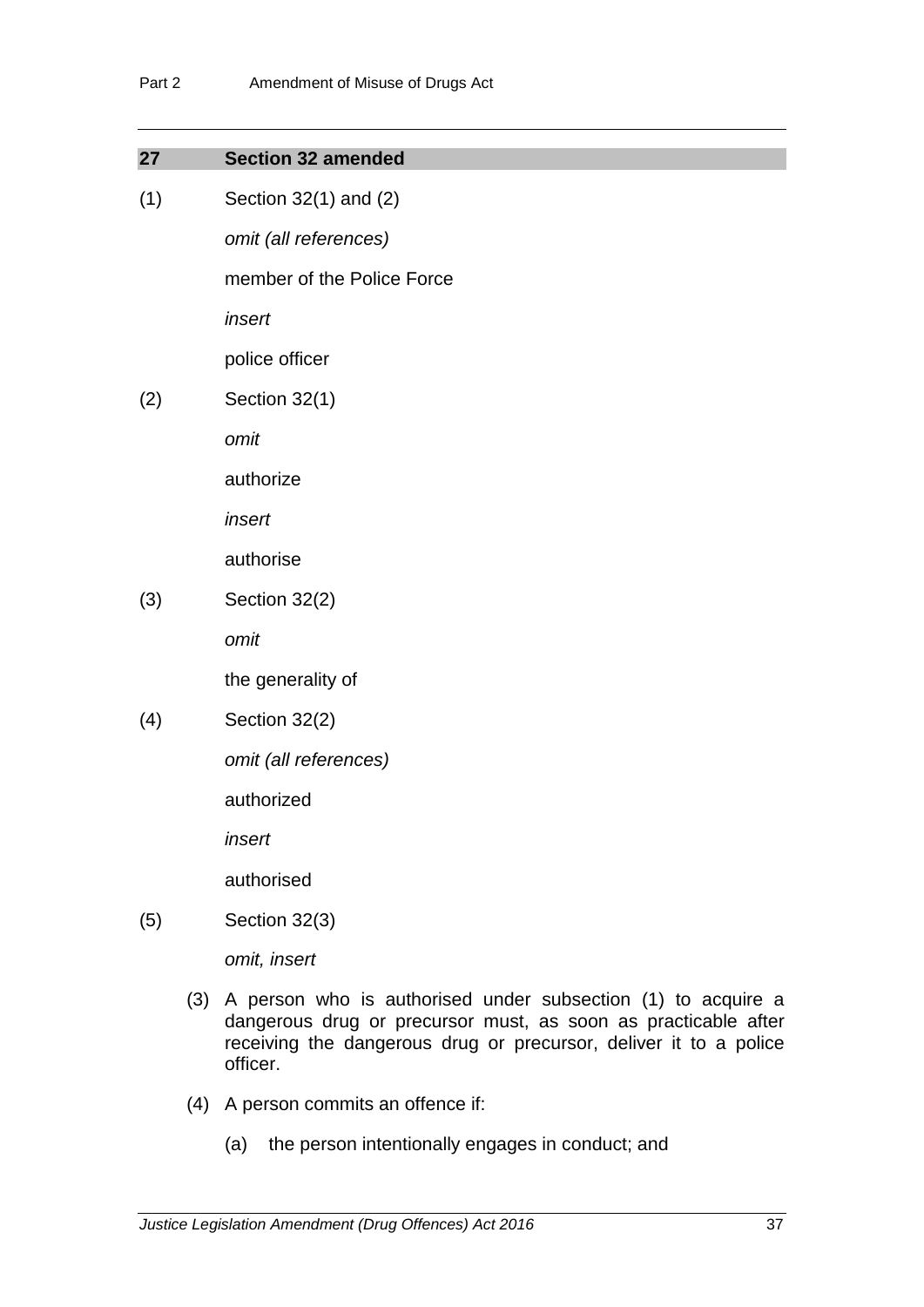(b) the conduct results in a contravention of subsection (3) and the person is reckless in relation to the result.

Maximum penalty: 200 penalty units or imprisonment for 2 years.

### **28 Section 34 amended**

Section 34(8)

*omit, insert*

- (8) A person who is in possession of money or any other thing that is ordered to be forfeited under subsection (3) must, immediately on production to the person of a copy of the order made under subsection (3), pay the money or deliver the thing to the Crown.
- (8A) A person commits an offence if:
	- (a) the person intentionally engages in conduct; and
	- (b) the conduct results in a contravention of subsection (8) and the person is reckless in relation to the result.

Maximum penalty: 200 penalty units or imprisonment for 2 years.

# 29 Section 36A amended

 $(1)$  Section 36A $(6)(a)$  to  $(d)$ 

*omit, insert*

- (a) an offence against Part II, Division 1, Subdivision 1;
- (b) an offence against section  $6(1)$ ,  $6A(1)$ ,  $6E(1)$ ,  $6F(1)$ ,  $6G(1)$ , 7(1), 7A(1) or 7C(1);
- (2) Section 36A(6)(e)

*omit*

paragraphs (a) to (d) inclusive

*insert* 

paragraph (a) or (b)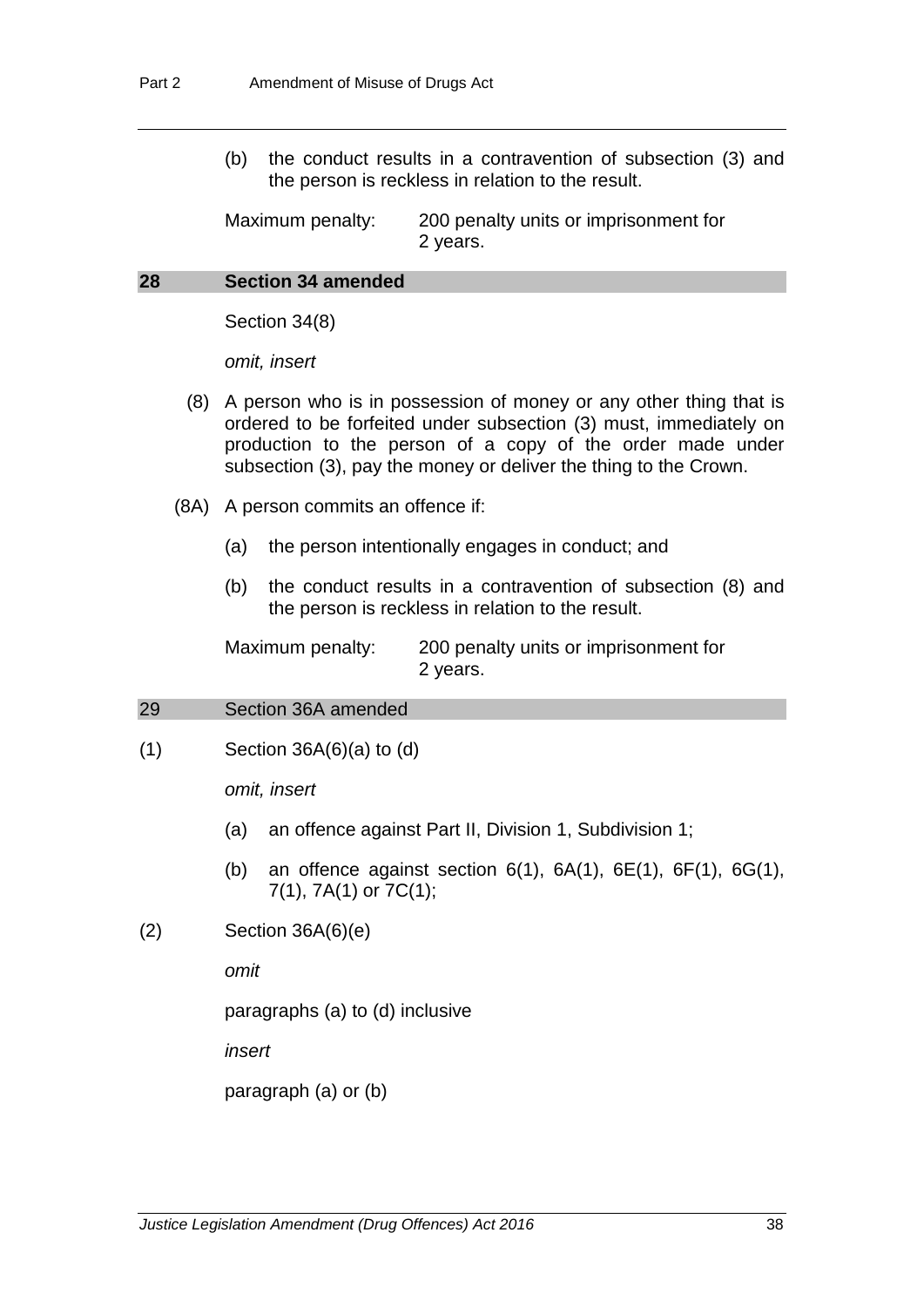(3) Section 36A(6)(f)

*omit*

inclusive

(4) Section 36A(6)(g)

*omit*

# **30 Section 37 amended**

(1) Section 37(1), definition *aggravating circumstance*, paragraph (a)(ii)(B)

*omit (second reference)*

of the Commonwealth

(2) Section 37(1), definition *aggravating circumstance*, paragraph (c)

*omit*

section 5 or 9

*insert*

Part II, Division 1, Subdivision 1 or 3

(3) Section 37(1), definition *aggravating circumstance*, paragraph (d)

*omit, insert*

- (d) an offence against Part II, Division 1, Subdivision 1 that was committed in an indigenous community; or
- (e) an offence against Part II committed while the person was in actual possession of:
	- (i) a firearm or ammunition, as defined in section 3(1) of the *Firearms Act*, that the person was not lawfully authorised to possess; or
	- (ii) an offensive weapon or prohibited weapon, each as defined in section 3 of the *Weapons Control Act*; or
	- (iii) a controlled weapon, as defined in section 3 of the *Weapons Control Act*, in a public place.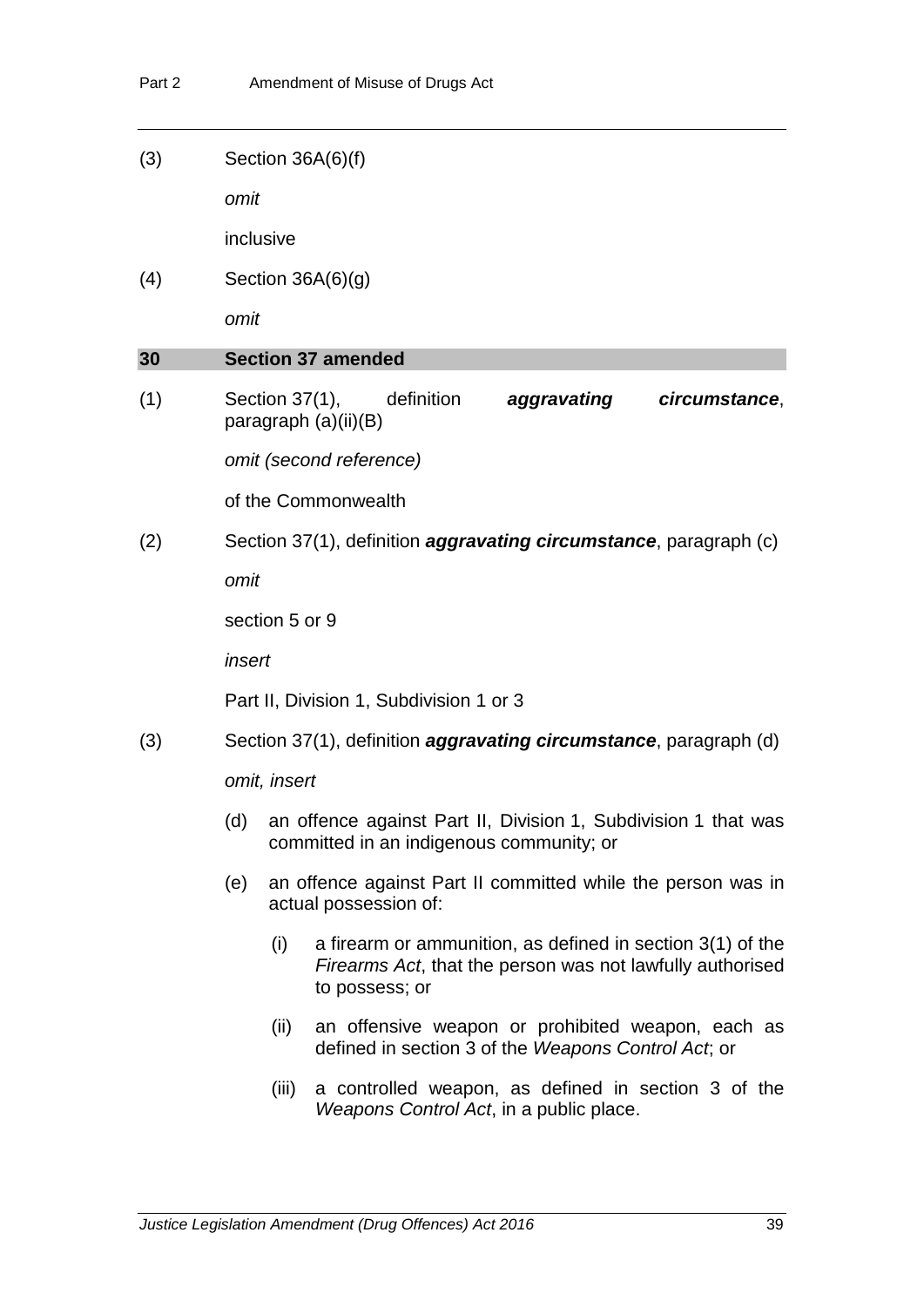(4) Section 37(5)

*omit*

all words from "Where" to "9(2)(f)(ii))"

*insert*

If, in proceedings for an offence against Part II, Division 1, Subdivision 3, other than an excluded offence,

(5) Section 37(5)

*omit*

shall

*insert*

must

(6) Section 37(6)

*omit*

section 7, 8 or 9

*insert*

Part II, Division 1, Subdivision 2 or 3

(7) After section 37(7)

*insert*

(8) In this section:

*excluded offence* means an offence against:

- (a) section 7(1); or
- (b) section 7B(1) in relation to a Schedule 2 drug.

# **31 Section 38 replaced**

Section 38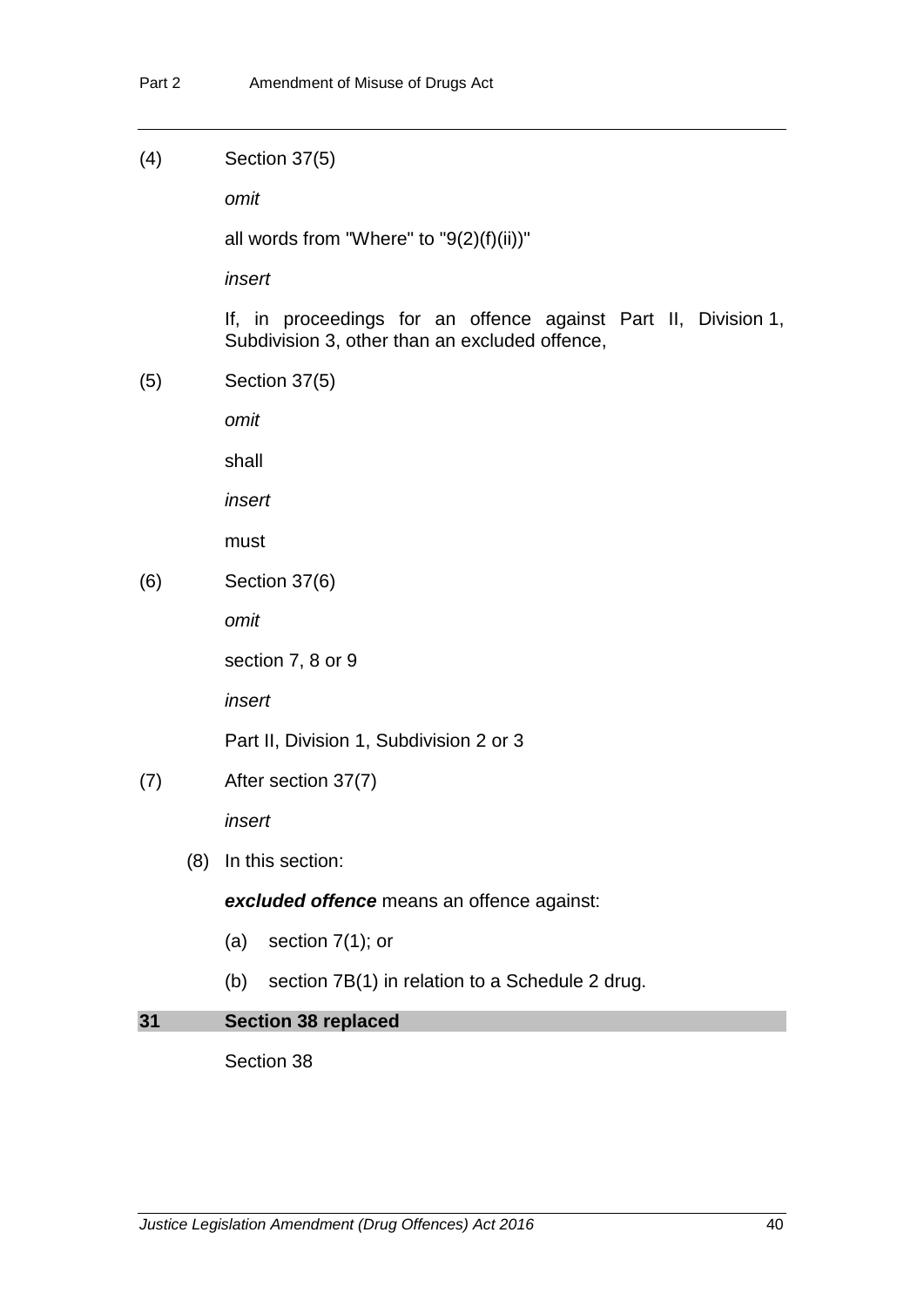*repeal, insert*

### **38 Penalty for offence involving procurement of young child**

- (1) This section applies in relation to an offence against this Act that, under section 43BG or 43BH of the Criminal Code, a person is taken to have committed because the person procured a young child to:
	- (a) commit the offence; or
	- (b) engage in conduct as mentioned in section 43BH(1)(a) of the Criminal Code.
- (2) Despite section 43BG or 43BH of the Criminal Code, the person is liable to a maximum penalty of life imprisonment for the offence.
- (3) In this section:

*young child* means a person who has not attained the age of 14 years.

#### **32 Section 39 amended**

(1) Section 39, heading, at the end

*insert*

#### **– evidential burden of proof on defence**

(2) Section 39(2)

*omit*

a regulatory offence

*insert*

an offence of absolute liability

(3) Section 39(9), definition *declared provision*, paragraph (a)

*omit, insert*

(a) Part II, Division 1, Subdivision 1 or 2 or section 8(1) or (2) or 8A(1); or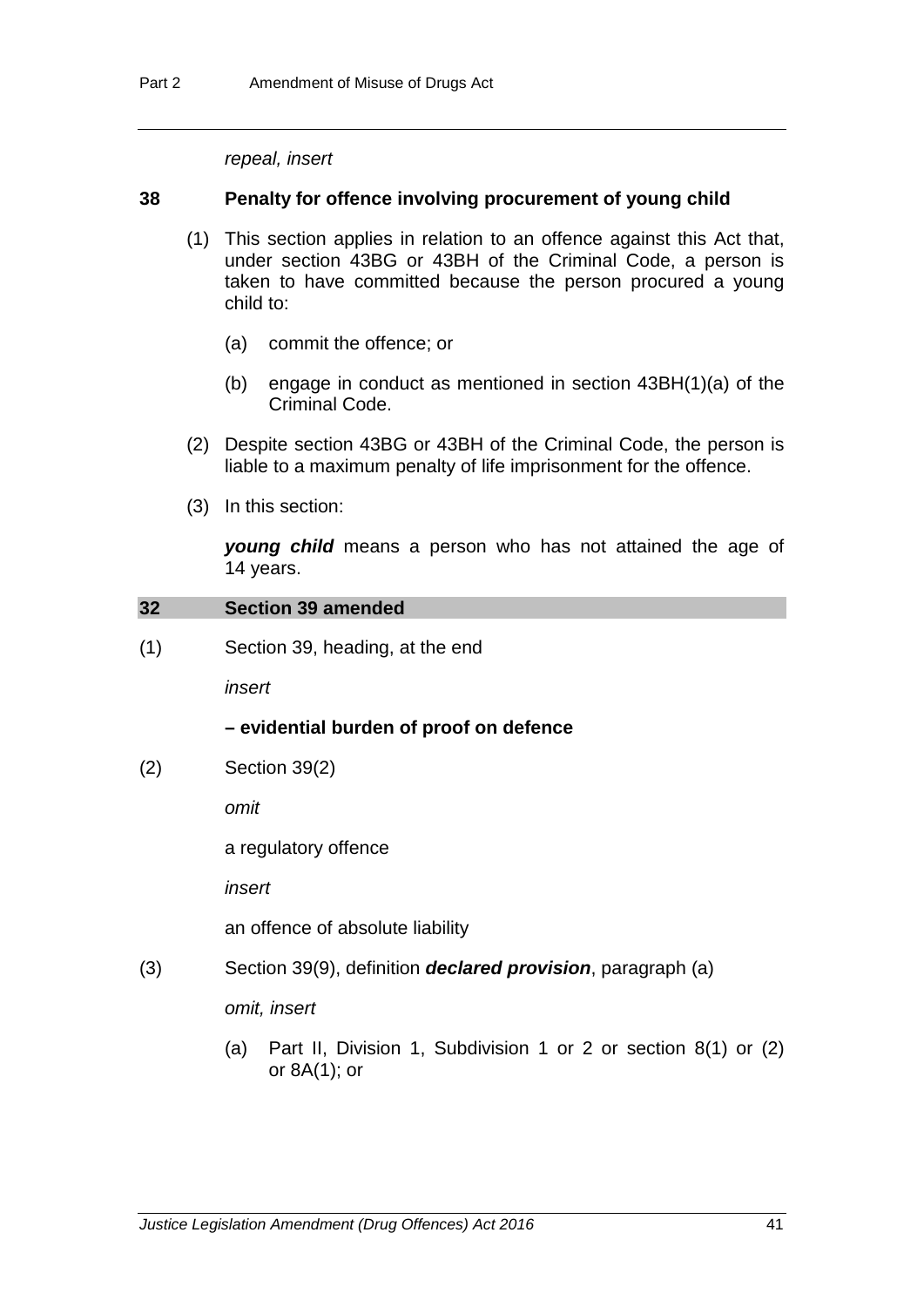| 33  | <b>Section 40 amended</b>            |
|-----|--------------------------------------|
| (1) | Section $40(1)(a)$                   |
|     | omit                                 |
|     | particularize                        |
|     | insert                               |
|     | particularise                        |
| (2) | Section 40(1)(c)(ii)                 |
|     | omit                                 |
|     | control,                             |
|     | insert                               |
|     | control;                             |
| (3) | Section $40(1)(c)$                   |
|     | omit                                 |
|     | place;                               |
|     | insert                               |
|     | place.                               |
| (4) | Section $40(1)(d)$ and (e)           |
|     | omit                                 |
| (5) | Section 40(1)(a) and (b), at the end |
|     | insert                               |
|     | and                                  |
| (6) | After section 40(2)                  |
|     | insert                               |
|     |                                      |

(3) In a prosecution for an offence against section 5D(1), a statement in the complaint or indictment that the place at which the alleged supply occurred, or was to occur, was at the relevant time an indigenous community, is evidence of the matters stated.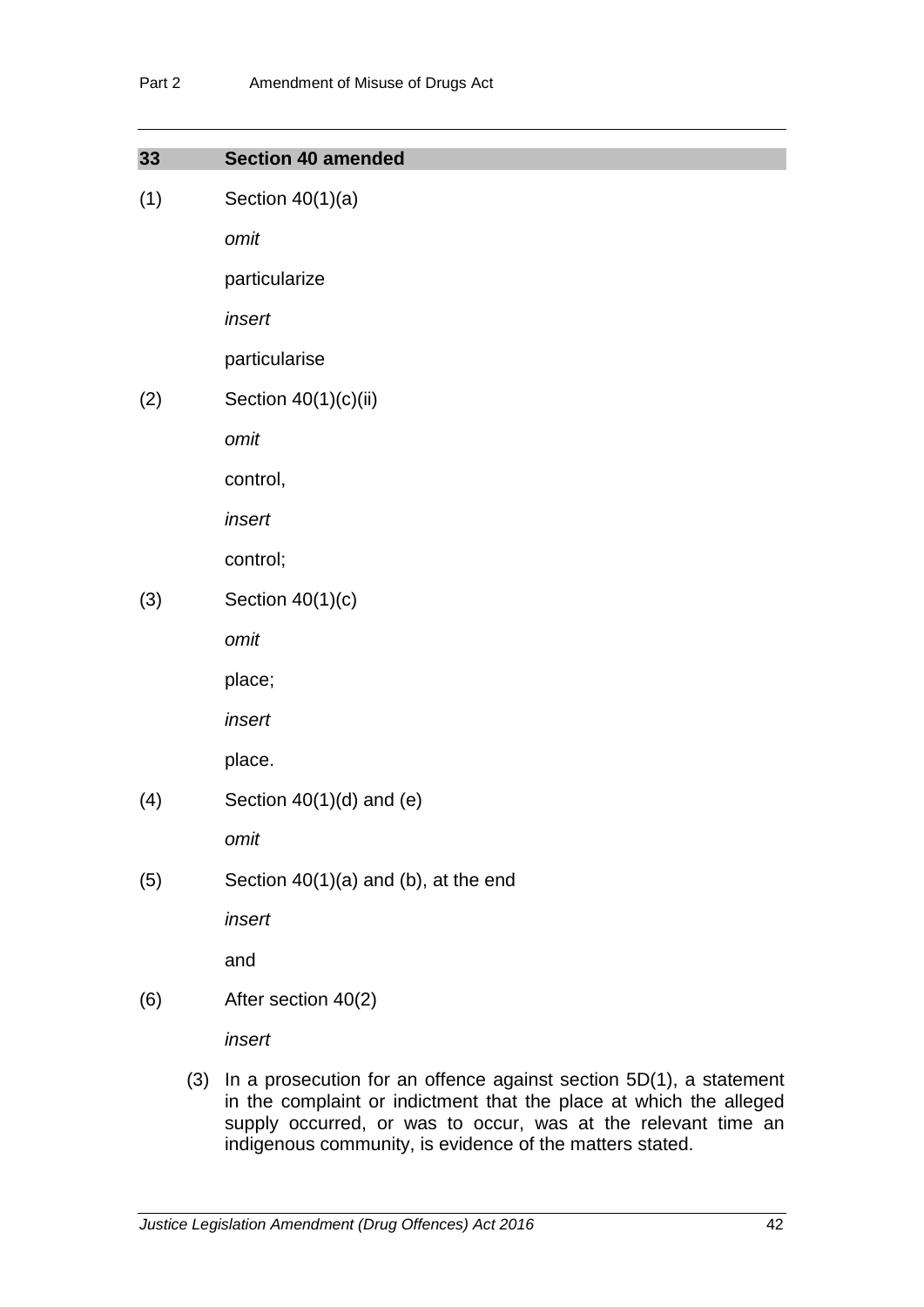| 34  | <b>Section 41 amended</b>                                                                                                            |
|-----|--------------------------------------------------------------------------------------------------------------------------------------|
| (1) | Section 41                                                                                                                           |
|     | omit                                                                                                                                 |
|     | Where                                                                                                                                |
|     | insert                                                                                                                               |
|     | lf                                                                                                                                   |
| (2) | Section 41                                                                                                                           |
|     | omit                                                                                                                                 |
|     | section 6                                                                                                                            |
|     | insert                                                                                                                               |
|     | section 8                                                                                                                            |
| (3) | Section 41                                                                                                                           |
|     | omit                                                                                                                                 |
|     | shall                                                                                                                                |
|     | insert                                                                                                                               |
|     | must                                                                                                                                 |
| 35  | Section 43 amended                                                                                                                   |
| (1) | Section 43(2)(a) and (aa)                                                                                                            |
|     | omit, insert                                                                                                                         |
|     | the amendment of a Schedule to this Act to insert a substance<br>(a)<br>or thing into the Schedule and specify, for the substance or |

- (ab) the amendment of Schedules 1 and 2 to this Act to:
	- (i) omit a substance or thing from Schedule 2; and
	- (ii) insert the substance or thing into Schedule 1 and specify, for the substance or thing, the relevant traffickable quantity and commercial quantity;

thing, the relevant traffickable quantity and commercial

quantity;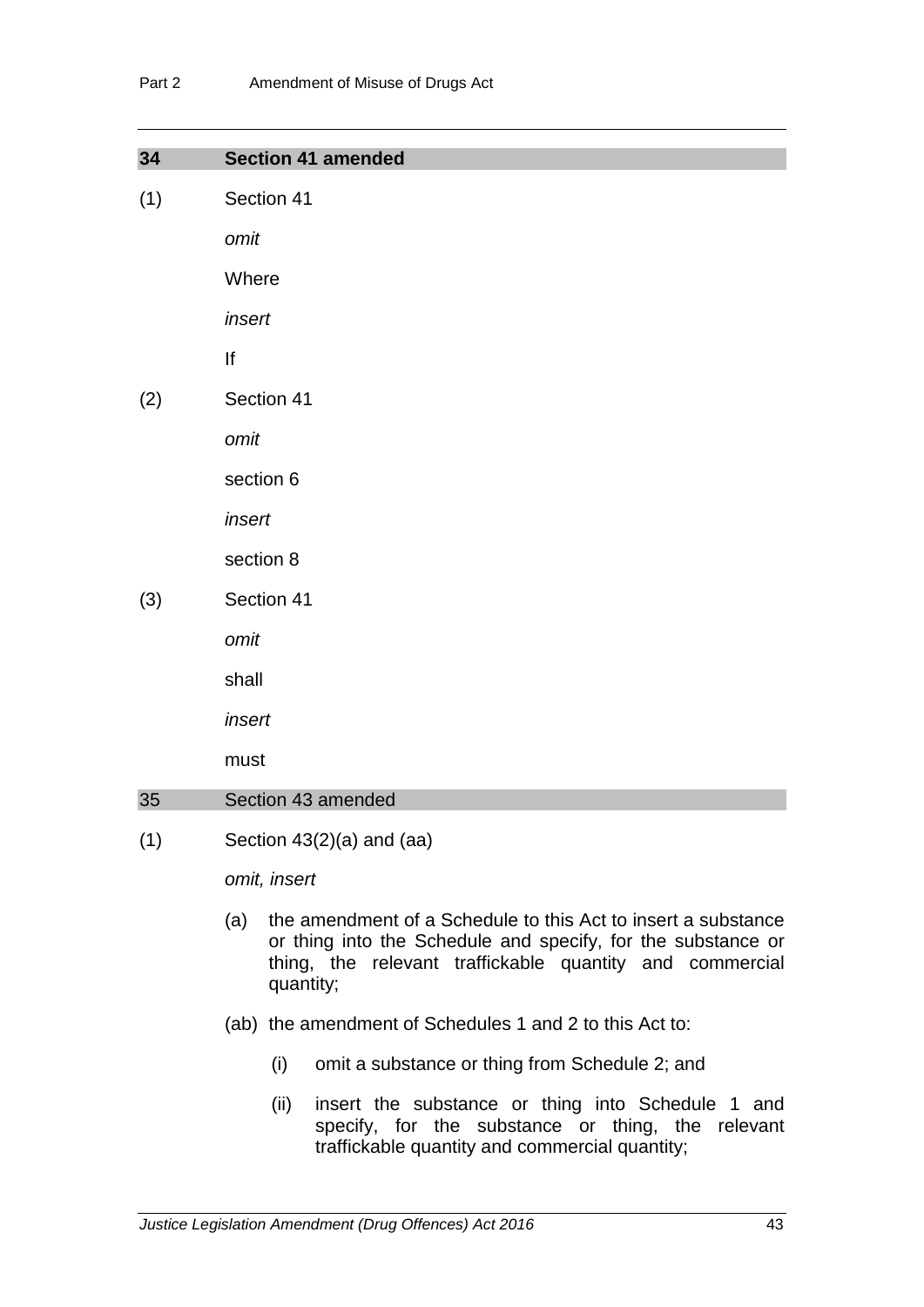(2) Section 43(2)(b)

*omit*

provide for

(3) Section 43(2)(c)

*omit*

make provision for

# **36 Part IV, Division 4 inserted**

After section 48

*insert*

# **Division 4 Justice Legislation Amendment (Drug Offences) Act 2016**

# **49 Offence provisions – before and after commencement**

- (1) The offence provisions, as amended by the *Justice Legislation Amendment (Drug Offences) Act 2016*, apply only in relation to offences committed after the commencement of that Act (the *commencement*).
- (2) The offence provisions, as in force before the commencement, continue to apply in relation to offences committed before the commencement.
- (3) For this section, if any of the conduct constituting an offence occurred before the commencement, the offence is taken to have been committed before the commencement.
- (4) In this section:

*offence provisions* means the provisions of this Act that create or relate to offences (including in relation to criminal responsibility, defences and penalties).

#### **37 Schedule 2 amended**

(1) Schedule 2, heading

*omit*

#### **Dangerous**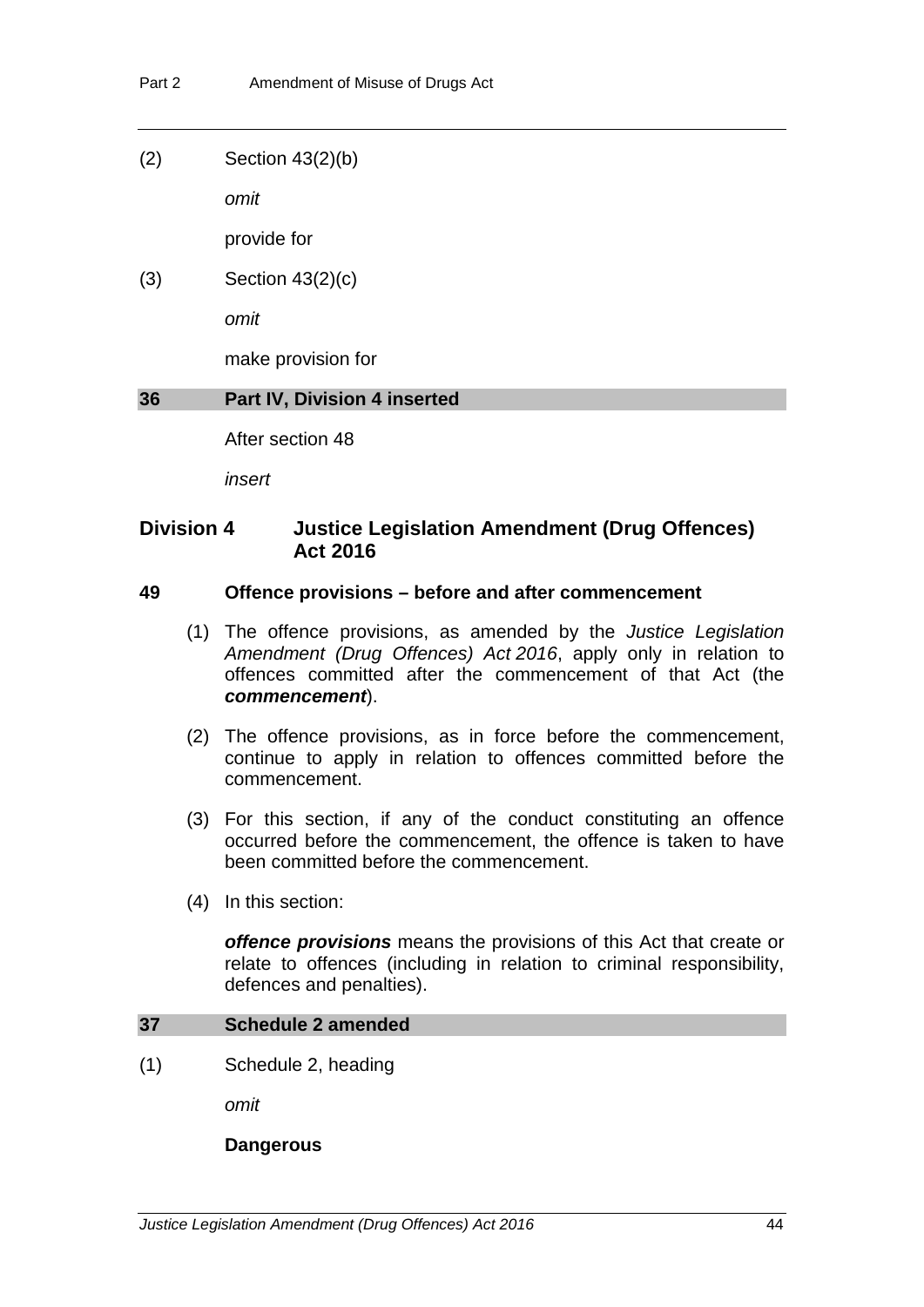#### *insert*

#### **Other dangerous**

(2) Schedule 2, table, column 1, heading

*omit*

Dangerous drug or prohibited plant

*insert*

Substance or thing

(3) Schedule 2, table, column 1

*omit*

Alkoxyamphetamines and bromo-substituted alkoxyamphetamines, except where

*insert*

Alkoxyamphetamines and substituted alkoxyamphetamines except if

(4) Schedule 2, table, column 1

*omit*

Alkoxyphenethylamines and alkyl-substituted alkoxyphenethylamines, except where

*insert*

Alkoxyphenethylamines and substituted alkoxyphenylethylamines except if

### <span id="page-48-0"></span>**38 Act further amended**

Schedule 1 has effect.

# **Part 3 Amendment of Misuse of Drugs Regulations**

# **39 Regulations amended**

This Part amends the *Misuse of Drugs Regulations*.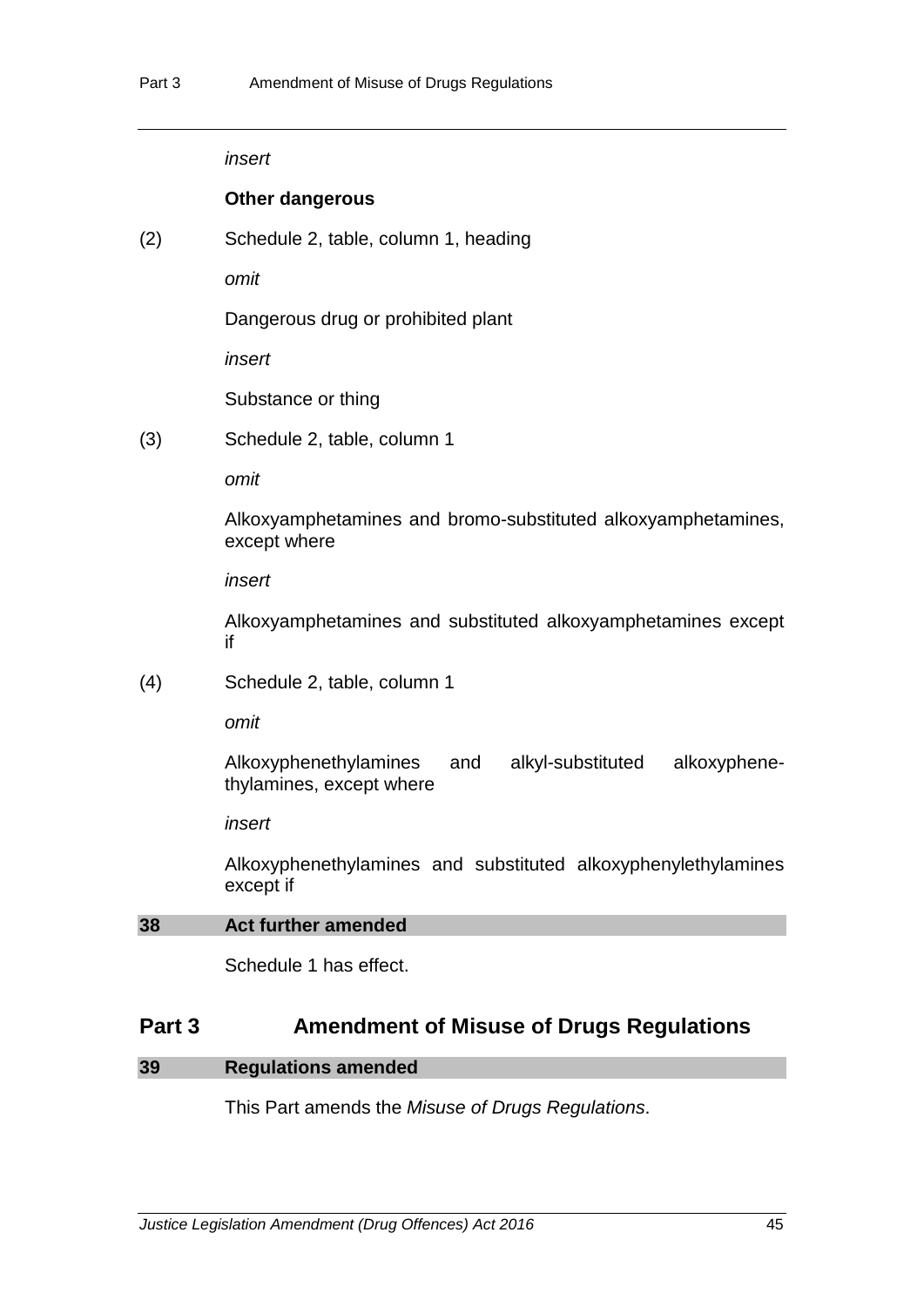# **40 Regulations 2A and 2B inserted**

After regulation 2

*insert*

#### **2A Indigenous communities**

For section 3(1) of the Act, definition *indigenous community*, the areas that were prescribed areas under section 4 of the *Northern Territory National Emergency Response Act 2007* (Cth) immediately before its repeal are prescribed.

#### **2B Precursors**

For section 3(1) of the Act, definition *precursor*, the substances specified in Schedule 2 are prescribed.

#### **41 Regulations 6 and 6A repealed**

Regulations 6 and 6A

*repeal*

#### **42 Regulation 12 replaced**

Regulation 12

*repeal, insert*

#### **12 Offence to affix notice without authority**

(1) A person who is not a police officer commits an offence if the person affixes to a building, structure or other object a notice purporting to be a notice under section 11Q(1) of the Act.

Maximum penalty: 17 penalty units.

(2) An offence against subregulation (1) is an offence of strict liability.

# **43 Schedule 2 heading amended**

Schedule 2, heading

*omit* 

regulation 6

*insert*

regulation 2B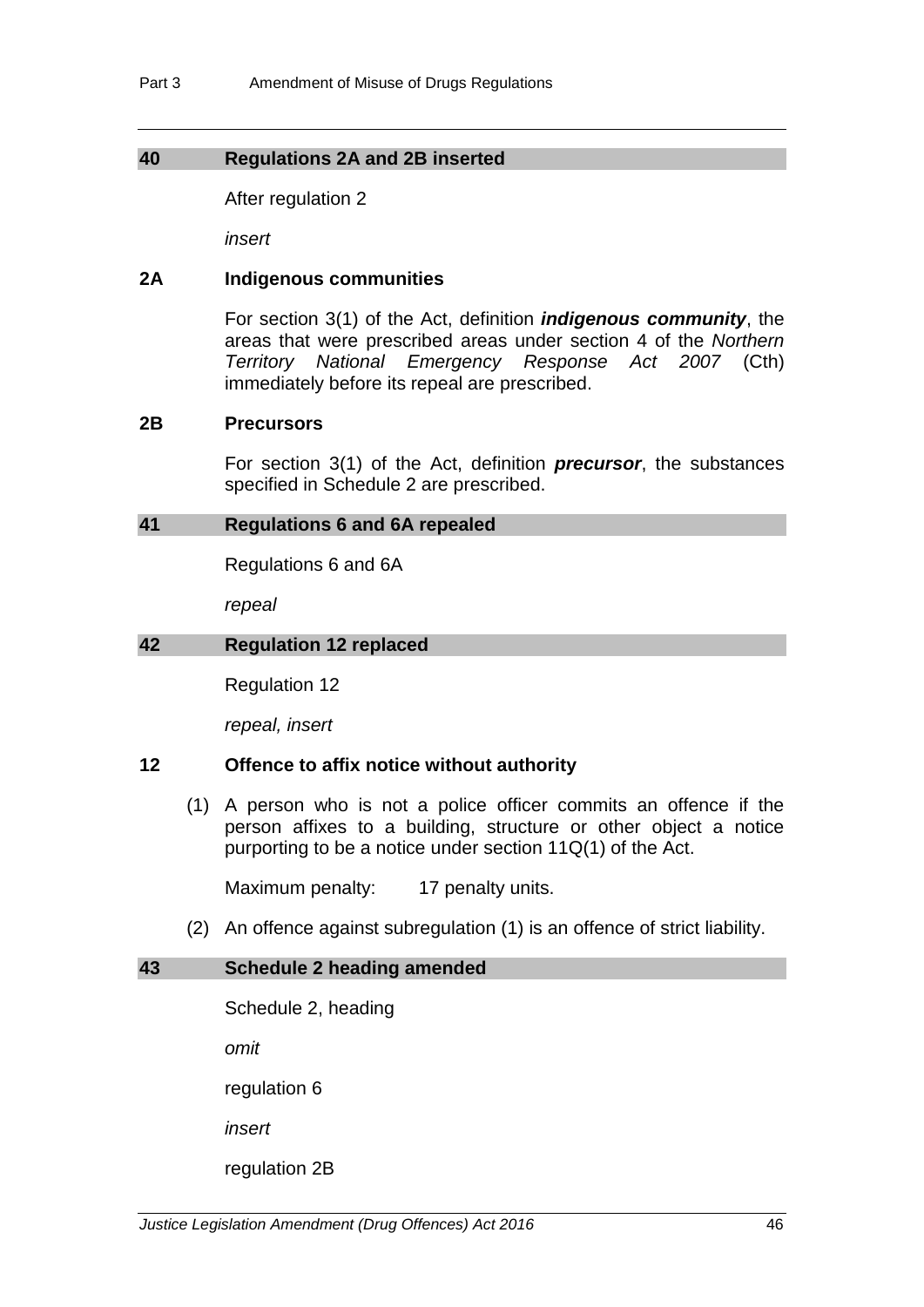# **Part 4 Amendment of Sentencing Act**

# **44 Act amended**

This Part amends the *Sentencing Act*.

#### **45 Section 55 replaced**

Section 55

*repeal, insert*

#### **55 Minimum non-parole period for certain sexual offences and drug offences**

- (1) If a court sentences an offender to be imprisoned for a specified offence for 12 months or longer, that is not suspended in whole or in part, the court must, under section 53(1), fix a period of not less than 70% of the period of imprisonment that the offender is to serve under the sentence.
- (2) However, subsection (1) does not apply if, under section 53(1), the court considers that the fixing of a non-parole period is inappropriate.
- (3) In this section:

#### *specified offence* means:

- (a) an offence against section 192(3) of the Criminal Code; or
- (b) an offence against section 5(1), 5B(1), 5C(1), 6(1), 6C(1), 6D(1), 6E(1), 6G(1), 7(1), 7C(1) or 7D(1) of the *Misuse of Drugs Act*; or
- (c) an offence against any other provision of the *Misuse of Drugs Act* if it is an offence in relation to which section 38 of that Act applies.

# **Part 5 Consequential amendments**

#### **46 Other laws amended**

Schedule 2 amends the laws mentioned in it.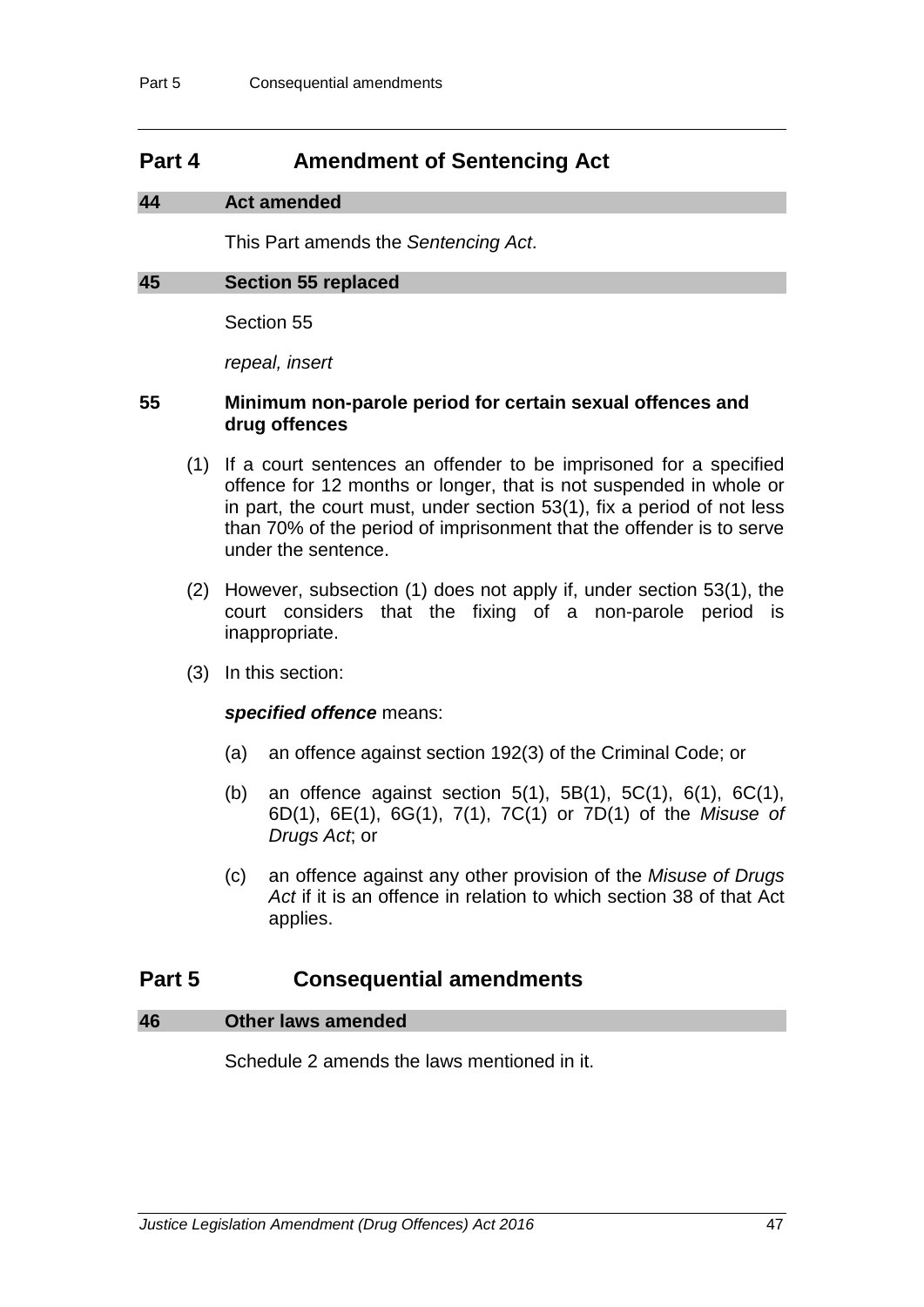# **Part 6 Expiry of Act**

# **47 Expiry of Act**

This Act expires on the day after it commences.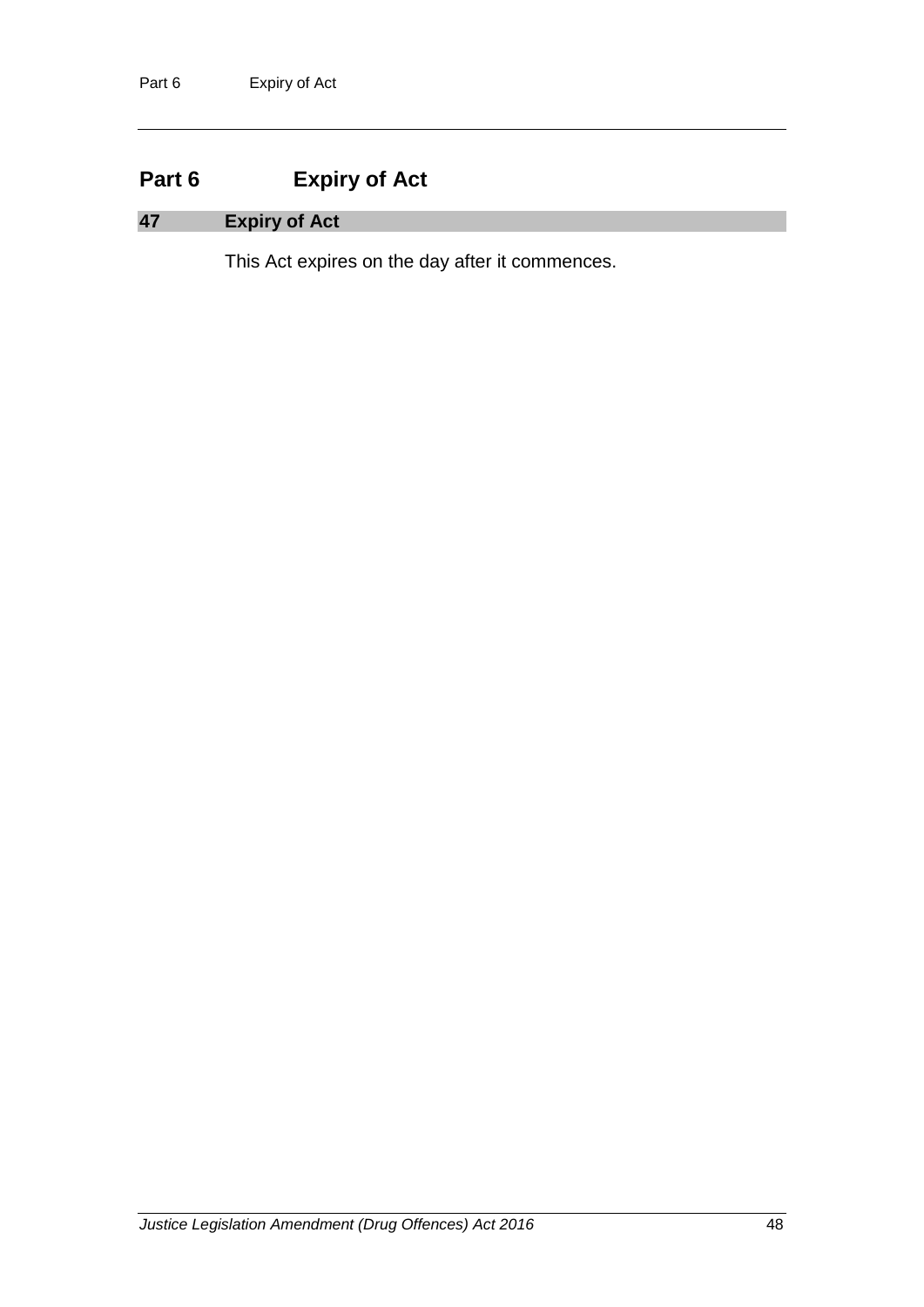# **Schedule 1 Misuse of Drugs Act further amended**

section [38](#page-48-0)

| Provision                              | Amendment                                 |                               |
|----------------------------------------|-------------------------------------------|-------------------------------|
|                                        | omit                                      | insert                        |
| Part I heading, after<br>"Preliminary" |                                           | matters                       |
| Part II, Division 1<br>heading         | possession, &c.                           | manufacture and<br>possession |
| section $11C(1)(a)$ and<br>(2)(a)      | member of the Police<br>Force             | police officer                |
| section $11C(1)(d)$ and<br>(2)(c)      | within the meaning of<br>the Firearms Act |                               |
| section $11E(1)$ and (3)               | member of the Police<br>Force             | police officer                |
|                                        | him or her                                | the officer                   |
| section $11E(2)$ and (4)               | member of the Police<br>Force             | police officer                |
|                                        | the member                                | the officer                   |
| section $11F(1)$ and (3)               | member of the Police<br>Force             | police officer                |
|                                        | him or her                                | the officer                   |
| section $11F(2)$ and $(4)$             | member of the Police<br>Force             | police officer                |
|                                        | the member                                | the officer                   |
| section $11G(1)$ and (3)               | member of the Police<br>Force             | police officer                |
|                                        | him or her                                | the officer                   |
| section 11G(2)                         | member of the Police<br>Force             | police officer                |
|                                        | he or she                                 | the officer                   |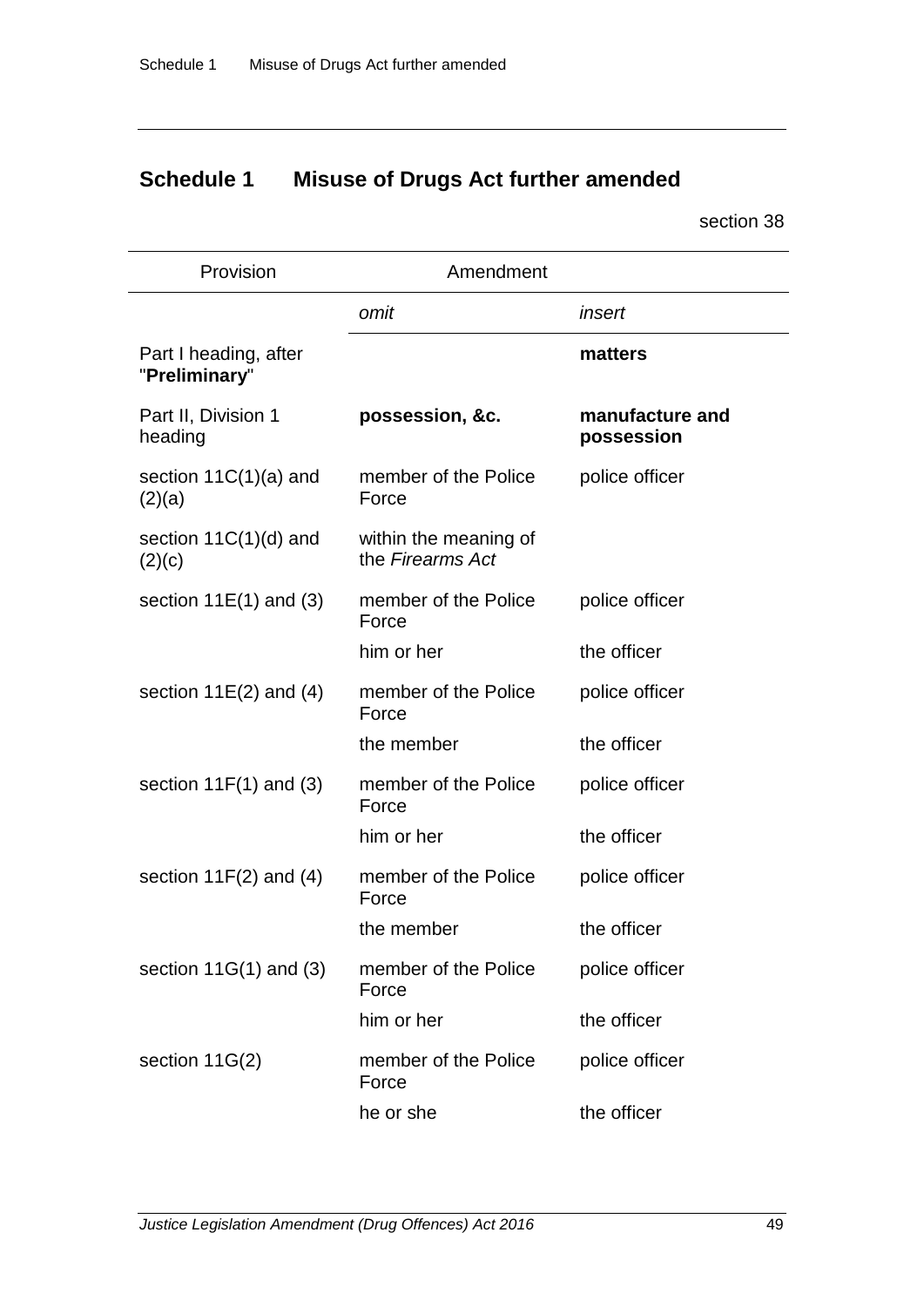| section 11G(4)                                                                      | member of the Police<br>Force                     | police officer      |
|-------------------------------------------------------------------------------------|---------------------------------------------------|---------------------|
|                                                                                     | the member                                        | the officer         |
| section $11N(1)$                                                                    | member of the Police                              | police officer      |
| sections 11N(2) and<br>11R(1)                                                       | member of the Police<br>Force                     | police officer      |
| section $11R(1)(a)$ and<br>(b)                                                      | member                                            | officer             |
| section $11R(2)$                                                                    | member of the Police<br>Force                     | police officer      |
|                                                                                     | the member                                        | the officer         |
|                                                                                     | he or she                                         | the officer         |
| section $11R(3)$                                                                    | member                                            | police officer      |
| section $11R(3)(a)$ , at<br>the end                                                 |                                                   | and                 |
| section $11R(4)(a)$                                                                 | member of the Police<br>Force;                    | police officer; or  |
| section $11R(4)(b)$ and<br>(c)                                                      | member<br>(all references)                        | police officer      |
| sections 11R(5) and<br>$19B(1)$ , $(3)(c)$ , $(4)$ , $(6)$ ,<br>$(7)$ and $(8)$     | member of the Police<br>Force<br>(all references) | police officer      |
| section $19B(1)(b)$                                                                 | the member                                        | the officer         |
| section $19B(3)(a)$                                                                 | member of the Police<br>Force;                    | police officer; and |
| section 19P(1)                                                                      | member of the Police<br>Force<br>(all references) | police officer      |
|                                                                                     | he or she                                         | the officer         |
| section $19P(3)(a)$                                                                 | member of the Police<br>Force;                    | police officer; and |
| sections $19P(3)(c)$ , (4),<br>$(6)$ and $(7)$ , 19PA $(3)$ ,<br>19PB(1) and 19S(1) | member of the Police<br>Force                     | police officer      |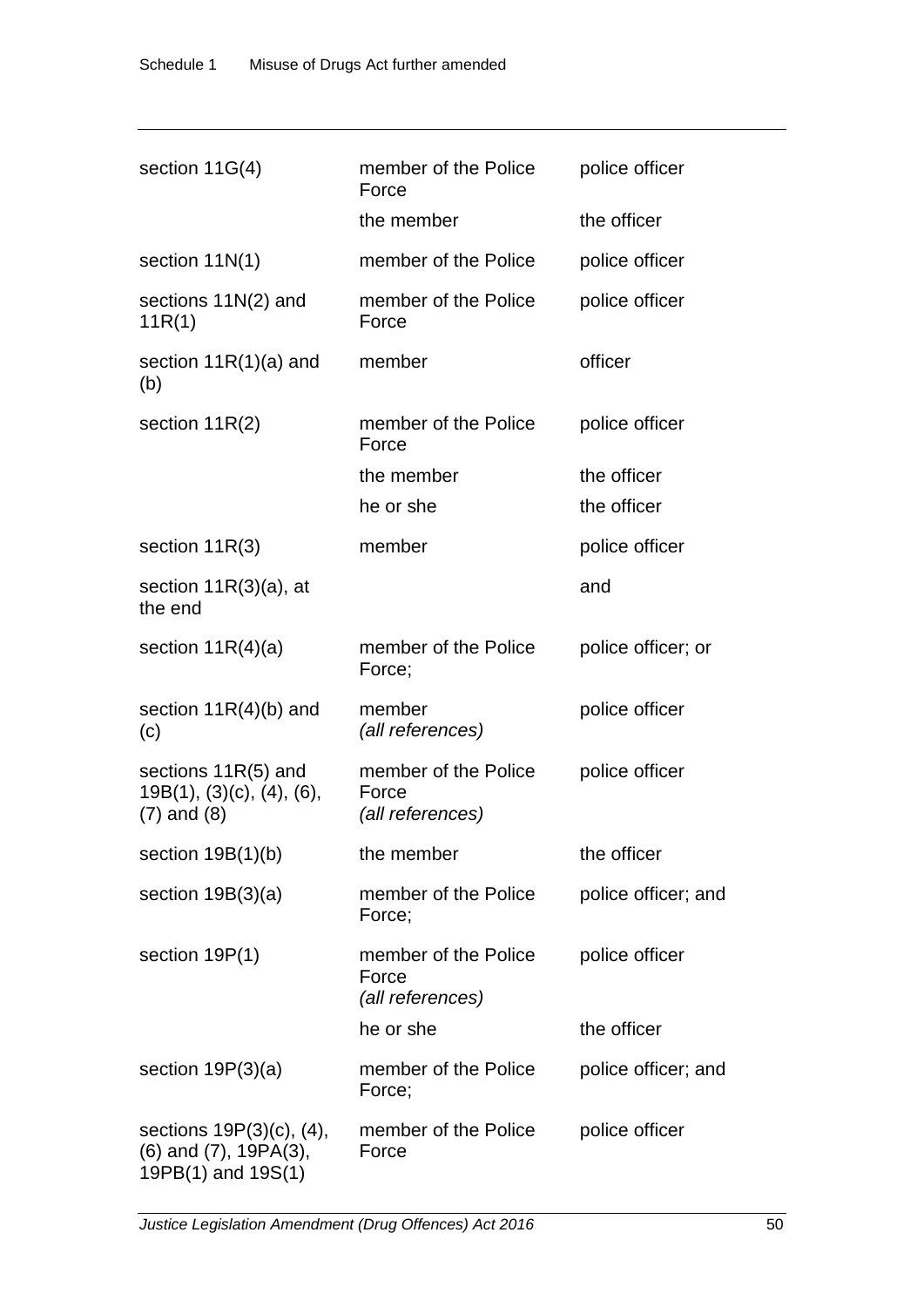| section 19T                        | members of the Police<br>Force                                                                    | police officers                                                     |
|------------------------------------|---------------------------------------------------------------------------------------------------|---------------------------------------------------------------------|
| section 29(a)                      | analyzed                                                                                          | analysed                                                            |
| section 29(b)                      | certificate,                                                                                      | certificate;                                                        |
| section 31, heading                | member of Police<br><b>Force</b>                                                                  | police officer                                                      |
| section $31(1)$                    | member of the Police<br>Force, or by a person<br>authorized by a<br>member of the Police<br>Force | police officer, or by a<br>person authorised by a<br>police officer |
| section $31(1)(a)$                 | member                                                                                            | officer                                                             |
| section $31(1)(a)$ , at the<br>end |                                                                                                   | or                                                                  |
| section $31(1)(b)$ and $(c)$       | member's                                                                                          | officer's                                                           |
| section $31(2)$                    | shall be deemed to be<br>in the possession of a<br>member of the Police<br>Force                  | is taken to be in the<br>possession of a police<br>officer          |
|                                    | the member<br>(all references)                                                                    | the officer                                                         |
| section $31(3)$                    | Where                                                                                             | lf                                                                  |
|                                    | member of the Police<br>Force                                                                     | police officer                                                      |
|                                    | precursor and                                                                                     | precursor or                                                        |
|                                    | in pursuance of                                                                                   | under                                                               |
|                                    | shall not                                                                                         | must not                                                            |
|                                    | shall the evidence of<br>that member                                                              | may the evidence of the<br>officer                                  |
| section 35A(1)                     | member of the police<br>force                                                                     | police officer                                                      |
|                                    | the member                                                                                        | the officer                                                         |
| section $35A(2)$                   | he or she is satisfied<br>that the member                                                         | the judge is satisfied<br>that the police officer                   |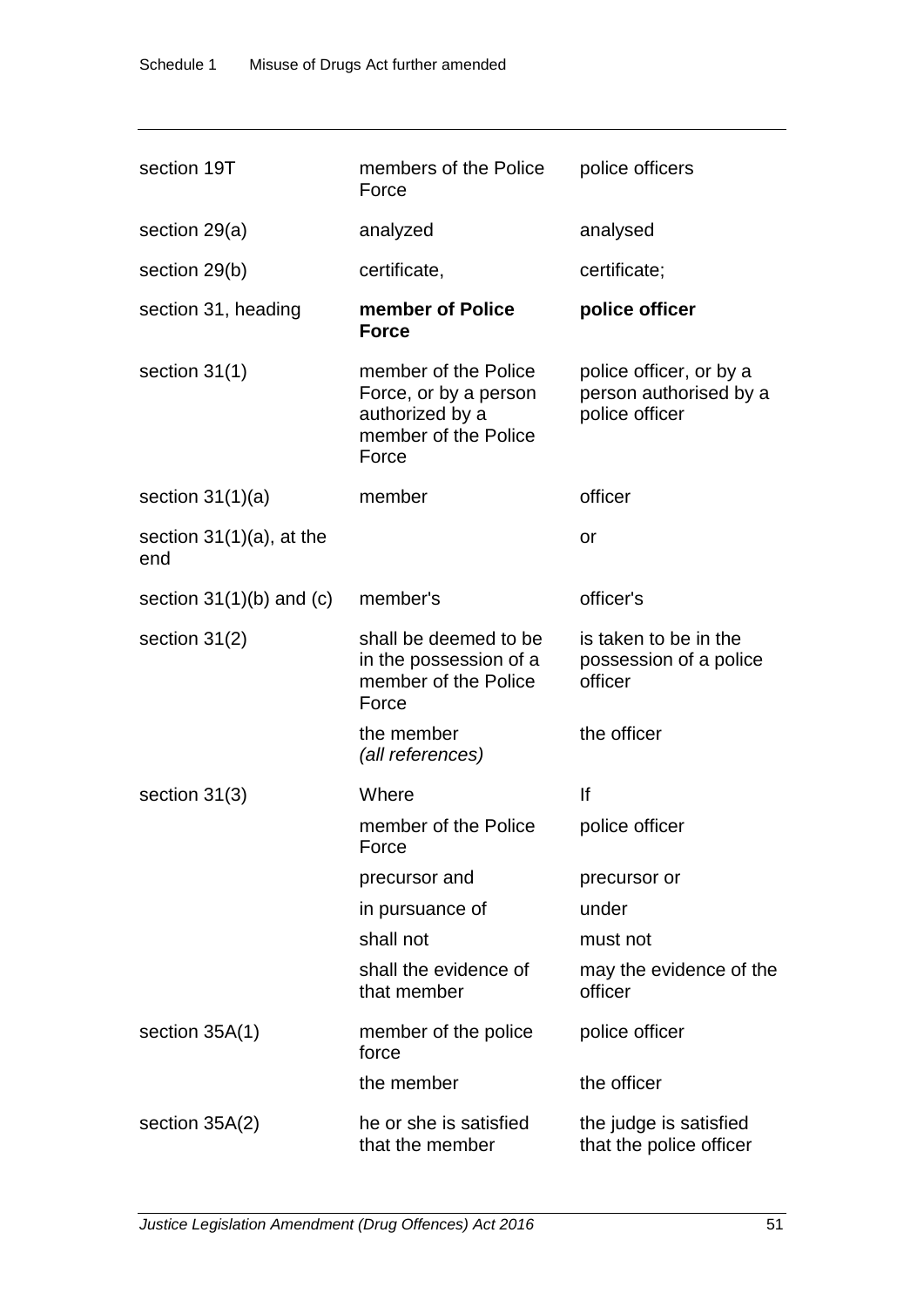| Part IV, Division 3<br>heading          | <b>Transitional matters</b><br>for |                                                                               |
|-----------------------------------------|------------------------------------|-------------------------------------------------------------------------------|
| Schedule 1, heading,<br>after "1"       |                                    | Dangerous drugs                                                               |
| Schedule 1, table,<br>column 1, heading | Dangerous drug                     | Substance or thing                                                            |
| Schedule 3, heading,<br>after "3"       |                                    | Infringement notice<br><b>offences</b>                                        |
| Schedule 3, heading                     | 20A                                | $20(1)$ , definition<br>infringement notice<br><b>offence</b> , paragraph (b) |
| Schedule 3, table                       | Column 1<br>Column <sub>2</sub>    |                                                                               |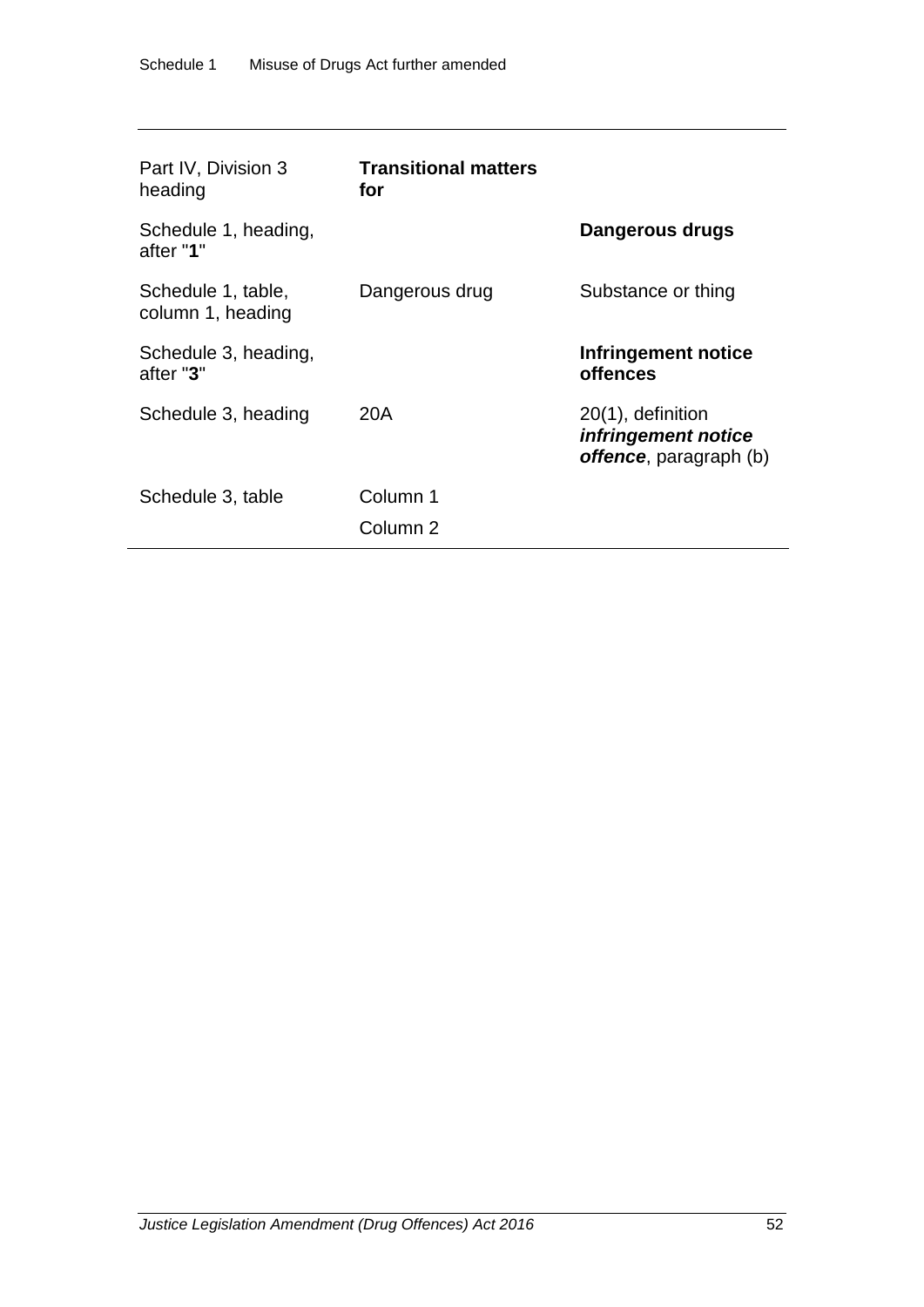# **Schedule 2 Other laws amended**

section 46

| Provision                                     | Amendment                                                      |        |                                                                                |
|-----------------------------------------------|----------------------------------------------------------------|--------|--------------------------------------------------------------------------------|
|                                               | omit                                                           | insert |                                                                                |
|                                               | <b>Care and Protection of Children (Screening) Regulations</b> |        |                                                                                |
| Schedule 3, item 2,<br>entry for section 5(1) | whole entry                                                    |        |                                                                                |
| Schedule 3, item 2,<br>column 1               |                                                                |        | Section 5B(1)                                                                  |
| <b>Education Regulations</b>                  |                                                                |        |                                                                                |
| Schedule 1, item 2,<br>entry for section 5(1) | whole entry                                                    |        |                                                                                |
| Schedule 1, item 2,<br>column 1               |                                                                |        | Section 5B(1)                                                                  |
| <b>Firearms Regulations</b>                   |                                                                |        |                                                                                |
| regulation $1A(2)(a)$ , (b)<br>and $(c)$      | whole paragraph                                                | (a)    | Part II, Division 1,<br>other than<br>sections 6B(1),<br>7B(1) and 7D(1);      |
|                                               |                                                                | (b)    | section 7B(1) or<br>$7D(1)$ if a<br>sentence of<br>imprisonment is<br>imposed. |
| <b>Housing Regulations</b>                    |                                                                |        |                                                                                |
| Schedule 1, Part A,<br>item 3                 | whole item                                                     |        |                                                                                |
| Schedule 1, Part A,<br>item <sub>5</sub>      | or an offence<br>mentioned in item 3                           |        |                                                                                |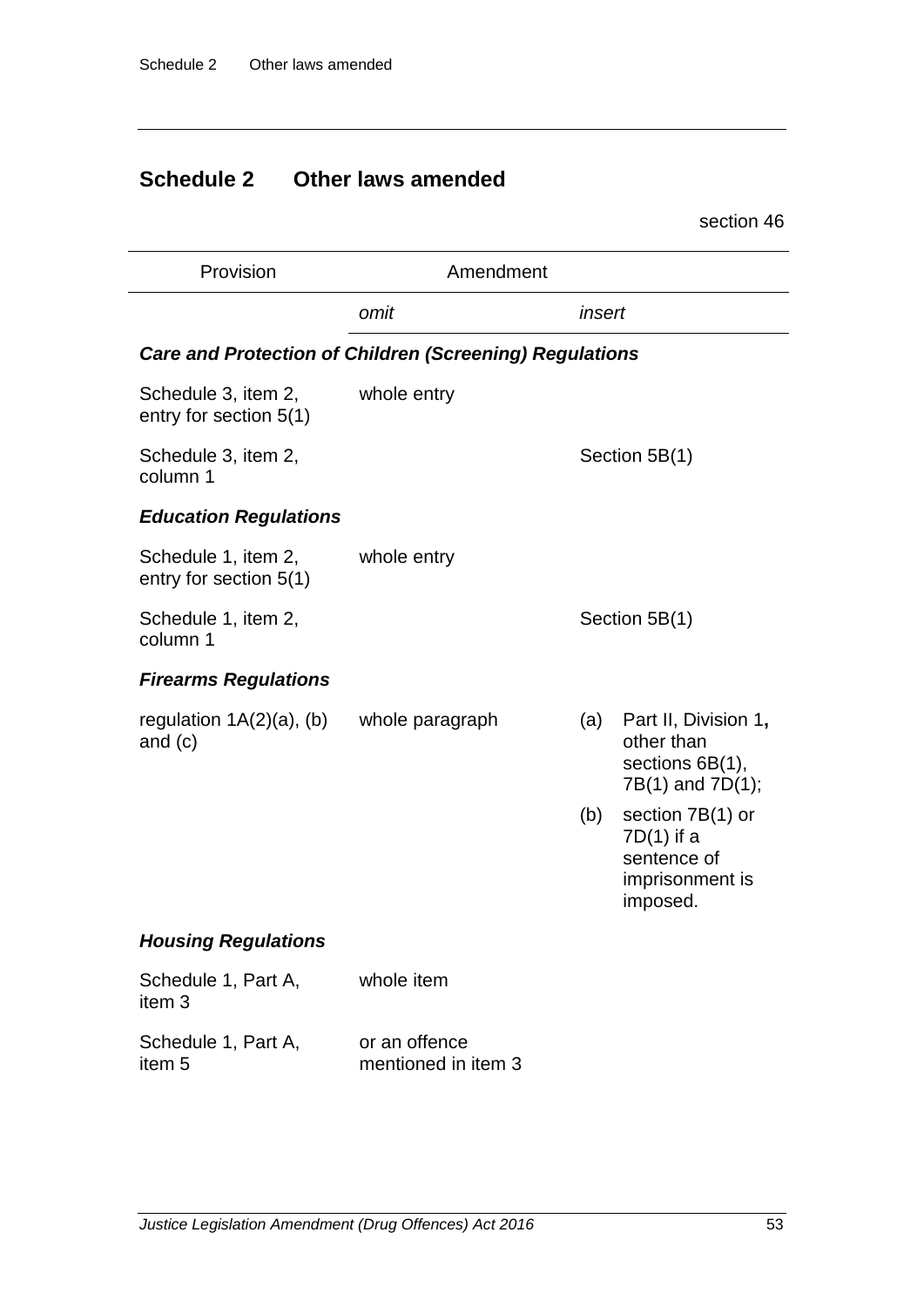### *Medicines, Poisons and Therapeutic Goods Act*

| section 121, note                                       | sections 5, 8 and 9 | Part II, Division 1 |
|---------------------------------------------------------|---------------------|---------------------|
| sections 127, note 1,<br>128, note 1 and 129,<br>note 1 | section 5, 8 or 9   | Part II. Division 1 |

#### *Police Administration Regulations*

| regulation $19A(c)$ | offence as defined in | infringement notice   |
|---------------------|-----------------------|-----------------------|
|                     | section 20A           | offence as defined in |
|                     |                       | section 20(1)         |

#### *Private Security (Crowd Controllers) Regulations*

| regulation 3(a)   | or $243(1)$                           | , 243(1) or 260     |
|-------------------|---------------------------------------|---------------------|
| regulation $3(e)$ | section 5, 6, 7, 8, 9(1),<br>16 or 17 | Part II, Division 1 |

#### *Private Security (Security Firms) Regulations*

| regulation $2(a)$ | or $243(1)$                           | , 243(1) or 260     |
|-------------------|---------------------------------------|---------------------|
| regulation $2(e)$ | section 5, 6, 7, 8, 9(1),<br>16 or 17 | Part II, Division 1 |

# *Private Security (Security Officers) Regulations*

| regulation $2(a)$ | or $243(1)$                           | , $243(1)$ or $260$ |
|-------------------|---------------------------------------|---------------------|
| regulation $2(e)$ | section 5, 6, 7, 8, 9(1),<br>16 or 17 | Part II, Division 1 |

# *Prostitution Regulation Act*

| sections $9(11)$ ,              | section 5, 6(1) or (2), 7, | Part II, Division 1 or |
|---------------------------------|----------------------------|------------------------|
| definition relevant drug        | 8. 9 or 11                 | section $11Y(1)$       |
| <b>offence</b> , paragraph (a), |                            |                        |
| $24(4)(a)$ and $31(2)(c)$       |                            |                        |

# *Public Transport (Passenger Safety) Regulations*

| Schedule, Part A,<br>item 3 | whole item          |
|-----------------------------|---------------------|
| Schedule, Part A,           | or an offence       |
| item 5                      | mentioned in item 3 |